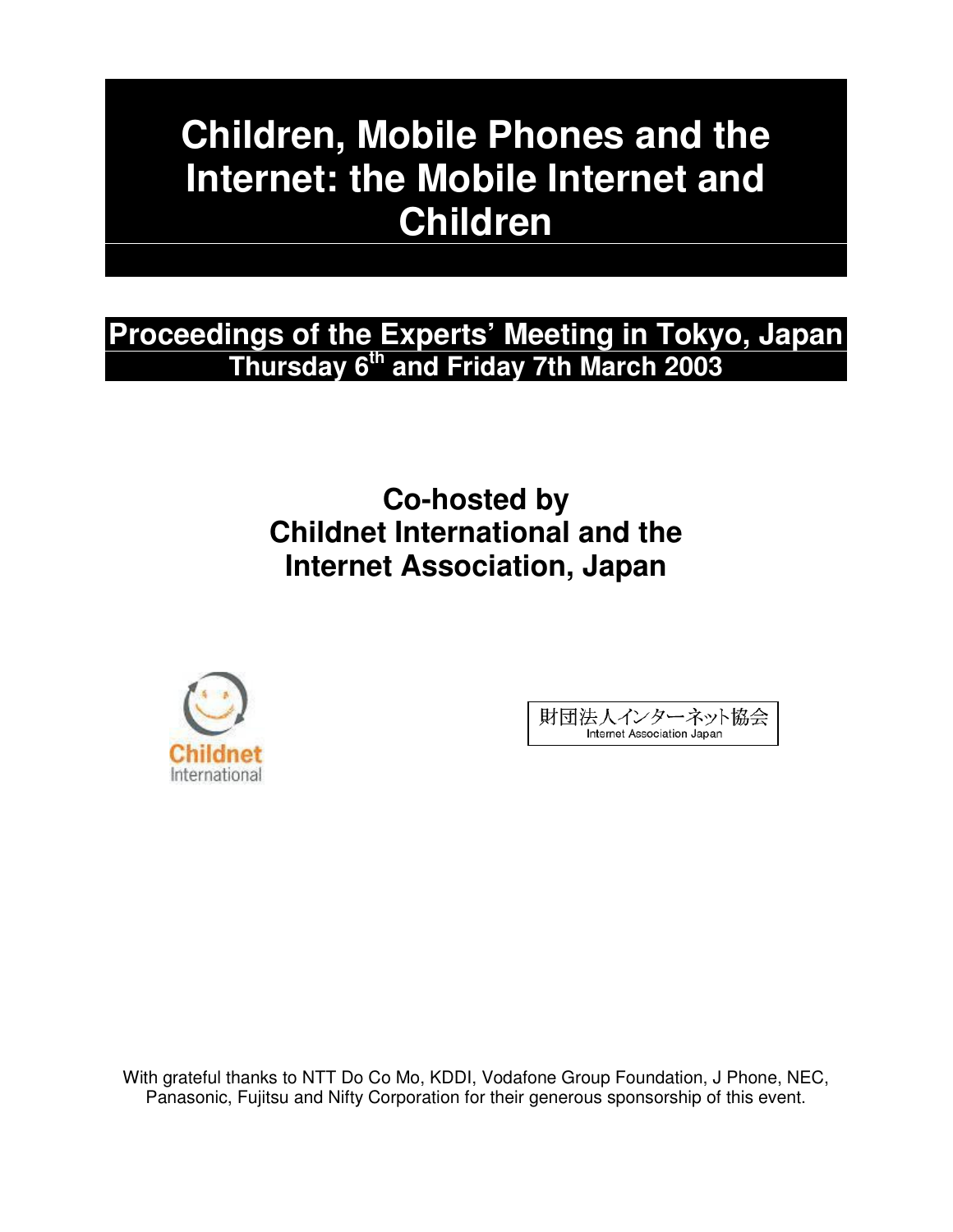# **CONTENTS**

| <b>Session</b>                                                                      | <b>Speaker</b>                                                                                         | Page |
|-------------------------------------------------------------------------------------|--------------------------------------------------------------------------------------------------------|------|
| Introduction                                                                        |                                                                                                        | 3    |
| Children, Mobile Phones and the Mobile<br>Internet - and introduction to the issues | Nigel Williams, Chief Executive, Childnet International                                                | 4    |
| How young people use mobile phones                                                  | A discussion with three Japanese young people, Miki,                                                   | 8    |
|                                                                                     | Yuriko and Aato.                                                                                       |      |
| <b>Academic Perspectives</b>                                                        |                                                                                                        |      |
| Media on the Move: A research Perspective                                           | Professor Kirsten Drotner, Centre for Child and Youth<br>Media Studies, University of Southern Denmark | 11   |
| Children and Mobile Technology: the                                                 | Professor Masanao Takyama, Faculty of Environment                                                      | 13   |
| Japanese Experience                                                                 | and Information Studies, Mushashi Institute of                                                         |      |
|                                                                                     | Technology, (until March 2003), Keio University (from<br>April 2003)                                   |      |
| Constructing a Specific Culture: Young                                              | Professor Andre Caron, University of Montreal - (outline                                               | 15   |
| People's use of the Mobile Phone as a Social                                        | provided by Jane Tallim of Media Awareness Network,                                                    |      |
| Performance                                                                         | Canada as Prof Caron was unable to travel)                                                             |      |
| Respondent                                                                          | Professor Sonia Livingstone, Department of Social                                                      | 16   |
|                                                                                     | Psychology, London School of Economics                                                                 |      |
| Discussion                                                                          |                                                                                                        | 17   |
| Future use of Mobile Phones - Industry perspectives                                 |                                                                                                        |      |
| View on Evolution of Mobile Phone usage                                             | Dr Yukata Yusada, General Manager, Service<br>Development Department and Strategic Planning            | 18   |
|                                                                                     | Division, KDDI Corporation                                                                             |      |
| Ethical Principles for mobile Internet services                                     | Hideaki Nagata, Manager, i-mode Business                                                               | 20   |
| and I-mode contents                                                                 | Department, NTT DoCoMo Inc                                                                             |      |
| Mobile Trends as they might affect Children -                                       | Angus Cormie, Head of Portals - Products O2                                                            | 21   |
| A European Perspective                                                              |                                                                                                        |      |
| Child Protection on the Mobile Internet                                             | Linda Criddle, Product Planner, Microsoft                                                              | 24   |
| Respondent                                                                          | Professor Kenji Naemura, Graduate School of Media                                                      | 26   |
| Discussion                                                                          | and Governance, Keio University                                                                        | 27   |
| <b>Opportunities and Challenges</b>                                                 |                                                                                                        |      |
| A Broadcaster's perspective                                                         | Greg Childs, Head of Future TV, CBBC, BBC                                                              | 29   |
| Children the Mobile Internet and Helplines                                          | Dr Ute Navidi, Head of Policy, Childline, UK                                                           | 31   |
| A US Perspective                                                                    | Dr Larry Magid, founder of Safekids.com and                                                            | 33   |
|                                                                                     | Safeteens.com                                                                                          |      |
| Discussion                                                                          |                                                                                                        | 35   |
| Dating Sites and the Japanese Experience<br>(followed by brief discussion)          | Mr Yasumasa Kioka, National Police Agency, Japan                                                       | 36   |
| Current and future safety issues                                                    | John Carr, Associate Director, Children and Technology                                                 | 38   |
| Mobile Phones, Young People and                                                     | Unit, NCH, UK<br>Dennis Nelthorpe, Consumer Law Centre, Victoria,                                      | 40   |
| <b>Consumer Issues</b>                                                              | Australia                                                                                              |      |
| Respondent                                                                          | Trond Waage, Norwegian Ombudsman for Children                                                          | 43   |
| Discussion                                                                          |                                                                                                        | 44   |
| <b>Regulatory and Self Regulatory Responses</b>                                     |                                                                                                        |      |
| The potential for labelling and filtering of<br>content on Mobiles                  | Akio Kokubu, Vice-President, Internet Association Japan                                                | 45   |
| Contact, Content and Cost                                                           | George Kidd, Director, Independent Committee for the                                                   | 47   |
|                                                                                     | Supervision of Standards of Telephone Information<br>Services (ICSTIS), UK                             |      |
| A European Approach                                                                 | Richard Swetenham, Programme Co-ordinator, Safer                                                       | 51   |
|                                                                                     | Internet Action Plan, European Commission                                                              |      |
| Respondent                                                                          | Professor Bernard Tan, Chairman of the National                                                        | 53   |
|                                                                                     | Internet Advisory Committee, Singapore                                                                 |      |
| <b>Discussion and Final Remarks</b>                                                 |                                                                                                        | 54   |
| Appendix 1                                                                          | List of Participants                                                                                   | 55   |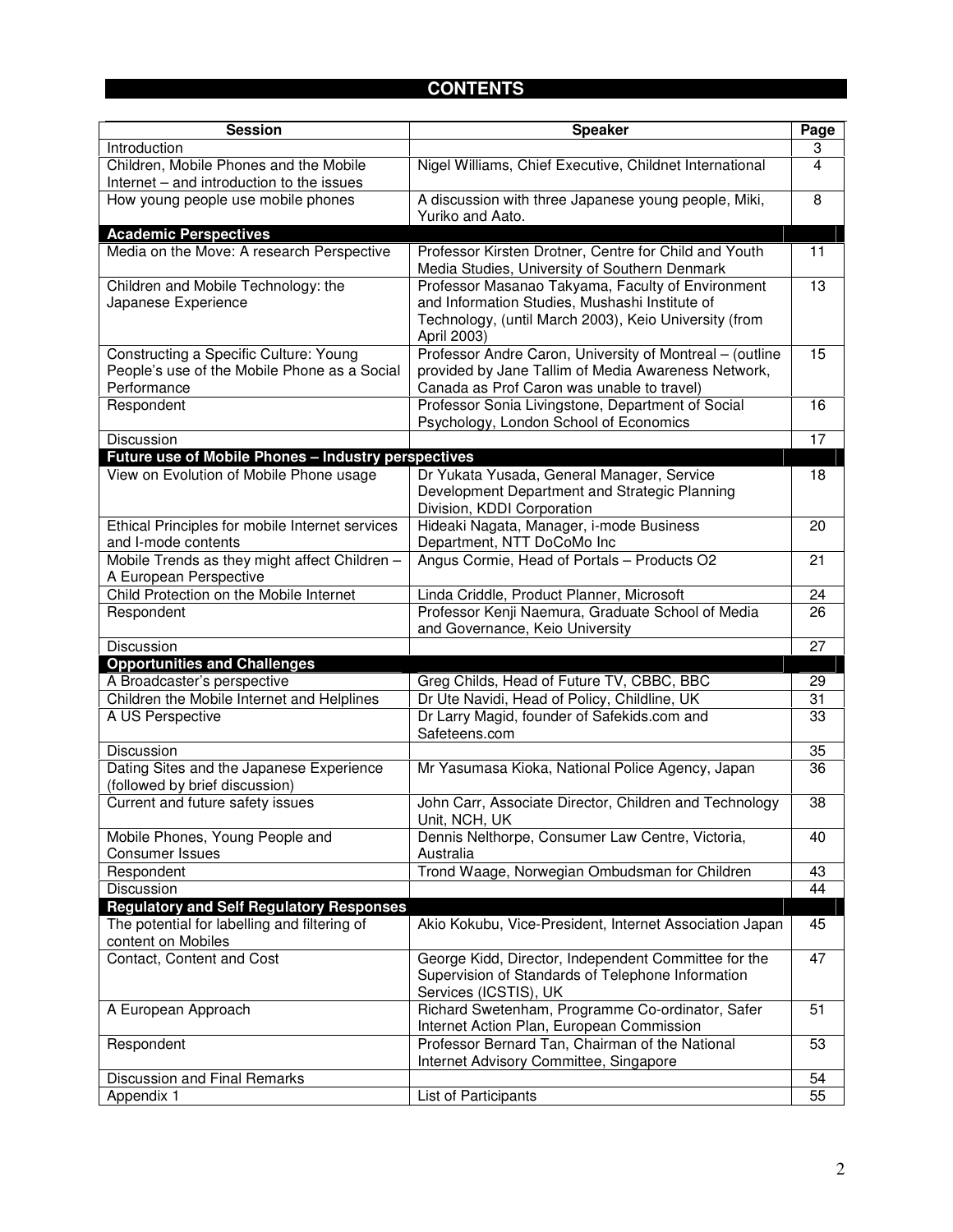### **INTRODUCTION**

The Experts' Meeting was held in the Mitsubishi Research Institute and was attended by 81 people (see Appendix I for the list of participants).

Childnet International and the Internet Association, Japan have been co-operating for some years on issues that affect child safety and participation on the Internet. The two organisations held a joint meeting at the Second World Congress on the Commercial Sexual Exploitation of Children in Yokohama in December 2001. At that meeting some of the challenges posed by the new 3G mobile services in Japan were first discussed. Childnet and IA Japan decided that it would be helpful to invite a group of experts from a range of sectors to come to Tokyo and look more closely at how children might benefit from the opportunities these new services offered and be protected from the potential dangers they posed.

We are very grateful to all the participants who gave of their time and contributed to the discussion and especially to those who spoke. We especially appreciate the input of three Japanese young people, Miki, Yuriko and Aato, who not only patiently answered all our questions, and demonstrated their expertise in using new services, but also attended throughout all the sessions. Thanks go to their parents and schools who supported their attendance.

Thanks also to the sponsors of the meeting NTT Do Co Mo, KDDI, Vodafone Group Foundation, J Phone, NEC, Panasonic, Fujitsu and Nifty Corporation, without whose support we could not have held these important discussions.

Nigel Williams of Childnet International chaired the meeting and his presentation gives an overview of the purpose and nature of the meeting.

### **Disclaimer**

The sessions covered at this meeting are outlined on the following pages. These notes have been prepared by Will Gardner, Research and Policy Officer of Childnet International. They are a summary of the presentations made and discussions held. While every attempt has been made to be as accurate as possible some inaccuracies may remain for which Childnet accepts responsibility!

Many of the Powerpoint presentations are available on the Conference web site at http://www.iajapan.org/hotline/2003mobilepro-en.html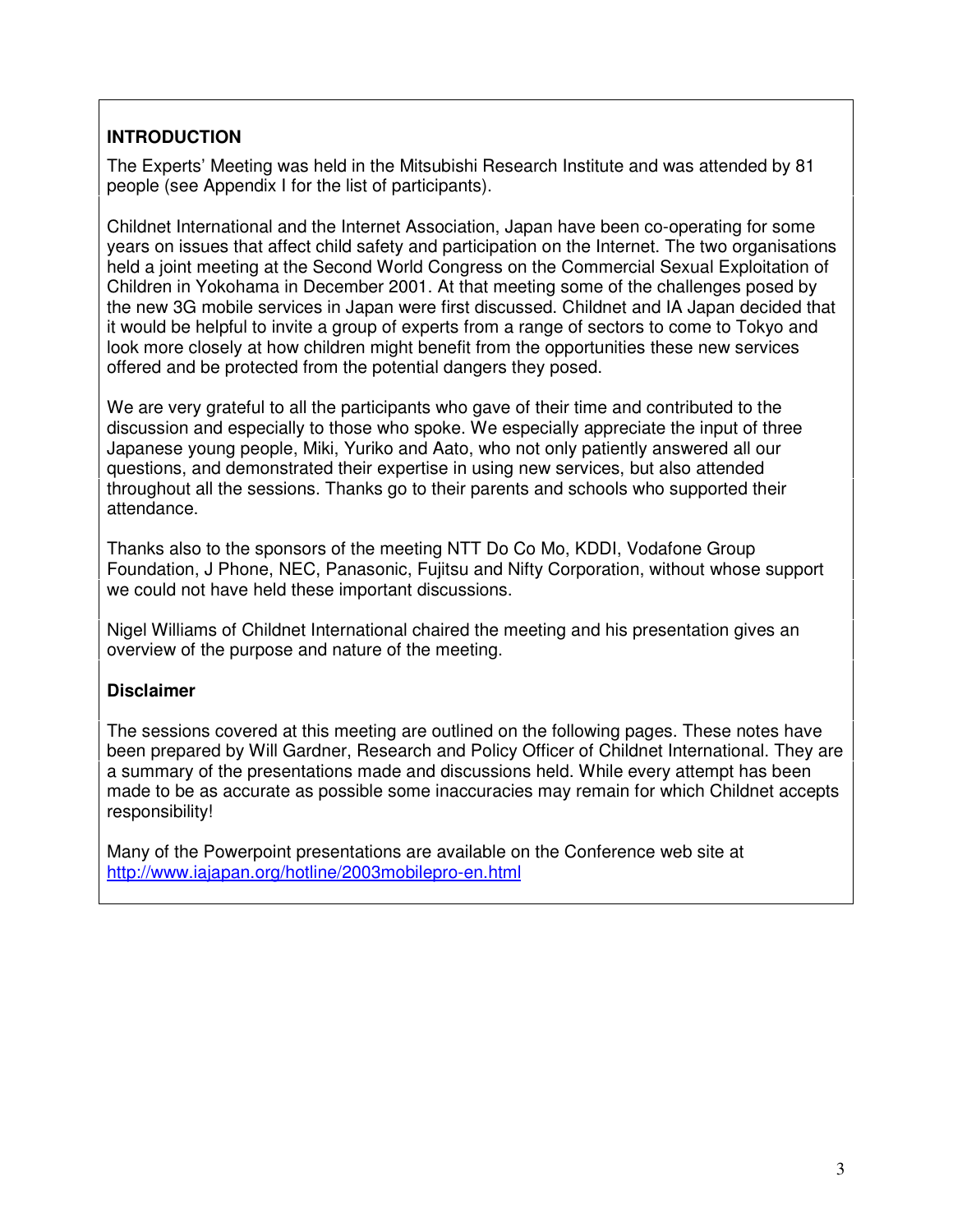# **Thursday 6 th March MORNING SESSION: 9am**

# **Current use**

Akio Kokubu, the Vice-President of the Internet Association Japan, welcomed everyone and introduced the background for the meeting. He highlighted the importance of the safety of children on new mobile technologies, and his hopes that this meeting would try to resolve this issue. At the same time he also hoped that kids could better enjoy the new technology and use the phones in a positive way, and that the meeting would seek to find some balance between the potential positives and negatives of the new technology

# **Children, mobile phones and the Internet – An Introduction to the Opportunities and Issues**

#### **Nigel Williams, Chief Executive, Childnet International**

Nigel Williams began his presentation by highlighting the rapid and far-reaching advances in mobile technology, and he also referred to the capabilities of phones, particularly in Japan, at the present time.

He explained about Childnet International and its work. Childnet is a charity established in 1995 and works around the world with many organisations in many different countries to help make the Internet a great and safe place for children. Childnet is very positive about the Internet and the opportunities it offers children to connect, create and discover. However, Childnet recognises that in order for the Internet to be 'great' for children it must also be safe. Childnet puts great importance on finding the balance between encouraging the positive and responding to the negative. The Cable and Wireless Childnet Awards programme is an example of promoting the positive of the Internet, rewarding young people, and those working with them who are developing outstanding, innovative online projects which directly benefit other children worldwide. Nigel Williams pointed to Childnet's Kidsmart website (www.kidsmart.org.uk ), a website containing practical Internet safety advice and access to offline resources for parents, teachers and kids, as an example of Childnet's work responding to the negative.

#### **Why is this meeting being held?**

It is an opportunity to share experiences and learn from each other. This meeting is looking at the social use of mobiles by children. Though there is a debate to be had around the important issues of young people's health, this fell outside the scope of this meeting. The rapid uptake of mobile technologies by children was undeniable, and we needed to understand and respond to that reality.

#### **Why is this meeting being held in Japan?**

Because Japan has been an early adopter of the latest 3G technologies, and Japanese children were the first children to take up the Internet services accessed via mobile phones. It is therefore important to come and learn from the experience here. Rather than dismiss Japan as being too different to be able to learn from, we would rather look at what is different and what is the same with the Japanese experience.

#### **Why are you here?**

The meeting is cross-sectoral, and includes representatives of industry, both Internet industry and mobile companies, child welfare organisations, academics, regulatory bodies, policy foundations and law enforcement. The different types of participant will hopefully enable us to learn from the different sectors. The meeting is also international, and participants have come from a range of countries in Europe, North America, Australia, Japan and Singapore.

Nigel Williams also said a word of thanks to the sponsors of this meeting.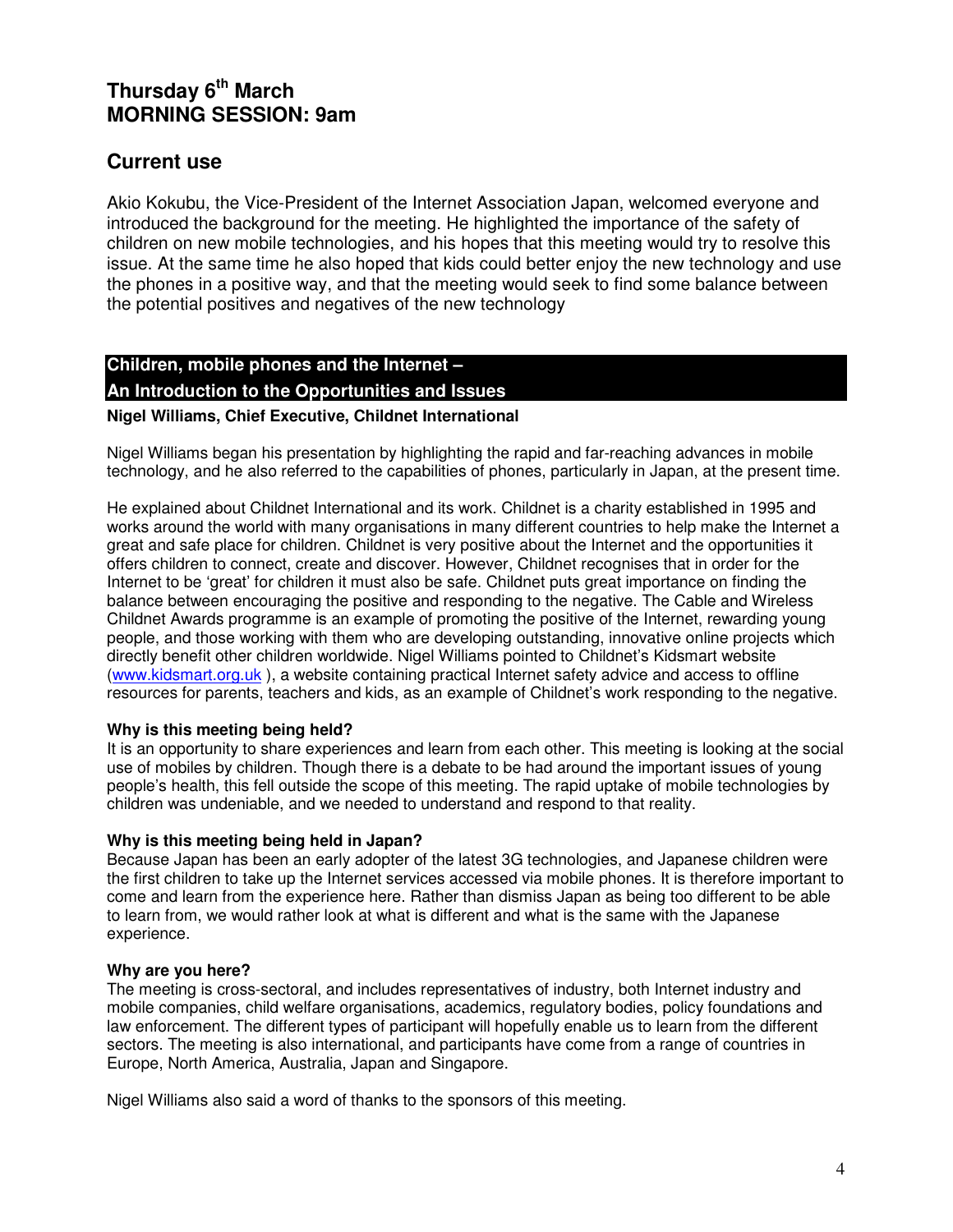He went on to explain that the meeting was a private meeting but was not secret. This was to encourage people to be open and free in their discussion. He also pointed out that though the meeting was representative it was not comprehensive – in other words, not everyone that matters is present. Other companies were interested and organisations in different countries were interested in coming but it was necessary to limit the numbers. The composition of the meeting as it is will ensure there will be a broad ranging discussion.

The findings of the meeting will be published. A report will be produced capturing the main points of the presentations and discussions. In the discussions there will be no quoting by name. The meeting has not courted media coverage of this event, and it was explained that Larry Magid's participation was due to his position as founder of Safekids.com rather than as a journalist.

#### **The Fixed Internet:**

The Internet connects you to the world, and thus brings with it a wealth of possibilities for children. It is like bringing the world into your classroom or home, and thus it brings with it both good and bad. Nigel Williams outlined both the opportunities that the fixed Internet has offered to kids and also outlined the dangers for children, and asked whether it was going to be the same issues when looking at mobile services, or will the issues change, or will some become more or less important?

**The opportunities** offered to kids by the fixed Internet, he grouped into three activities. He mentioned that kids have been quick to exploit these.

- *Discover* relating to searching for and finding information, for homework or projects for example, describing the Internet as the biggest library in the world
- *Connect* bringing kids together cheaply via services such as e-mail, groups/communities, chat, and instant messenger.
- *Create* anyone can be a publisher on the Internet, in the form of websites, text/art or sounds.

**The dangers** for kids which have shown themselves with the fixed Internet can be grouped under 3 Cs:

- *Content* content that can be inappropriate and disturbing for children, such as pornography and race/hate sites, or content that may be inaccurate or misleading.
- *Contact* this can vary from threatening e-mails, to hassling messages, even to contact from paedophiles in chatrooms.
- *Commerce* this covers both concerns about privacy but also the misleading nature of some online advertising where it is pot always obvious what is advertising and what is content.

#### **What are the attractions of mobiles for children?**

- They are personal and private. Children do not need to ask for permission from their parents to use it. The personal nature of the device means that it is not like the PC in terms of possibilities of parental involvement and supervision.
- Image and fashion. There is a perceived need to have the latest phone and even embarrassment to have an old phone.
- Constant communication, wherever you are, at any time, people are able to get in touch with you.
- Price this influences how people use their phones. For example, if text is cheaper, then they will use that rather than voice.
- The services offered for example SMS, games and ring tones.

It is difficult to prioritise these attractions as they will vary not only from country to country but also from young person to young person.

#### **Global differences**

There are easily noticeable differences in the take up of existing services globally. The US has been slow in comparison to Japan and Europe; why are young people in the US only now beginning to have significant uptake of mobile services?

There are several factors which may account for global differences: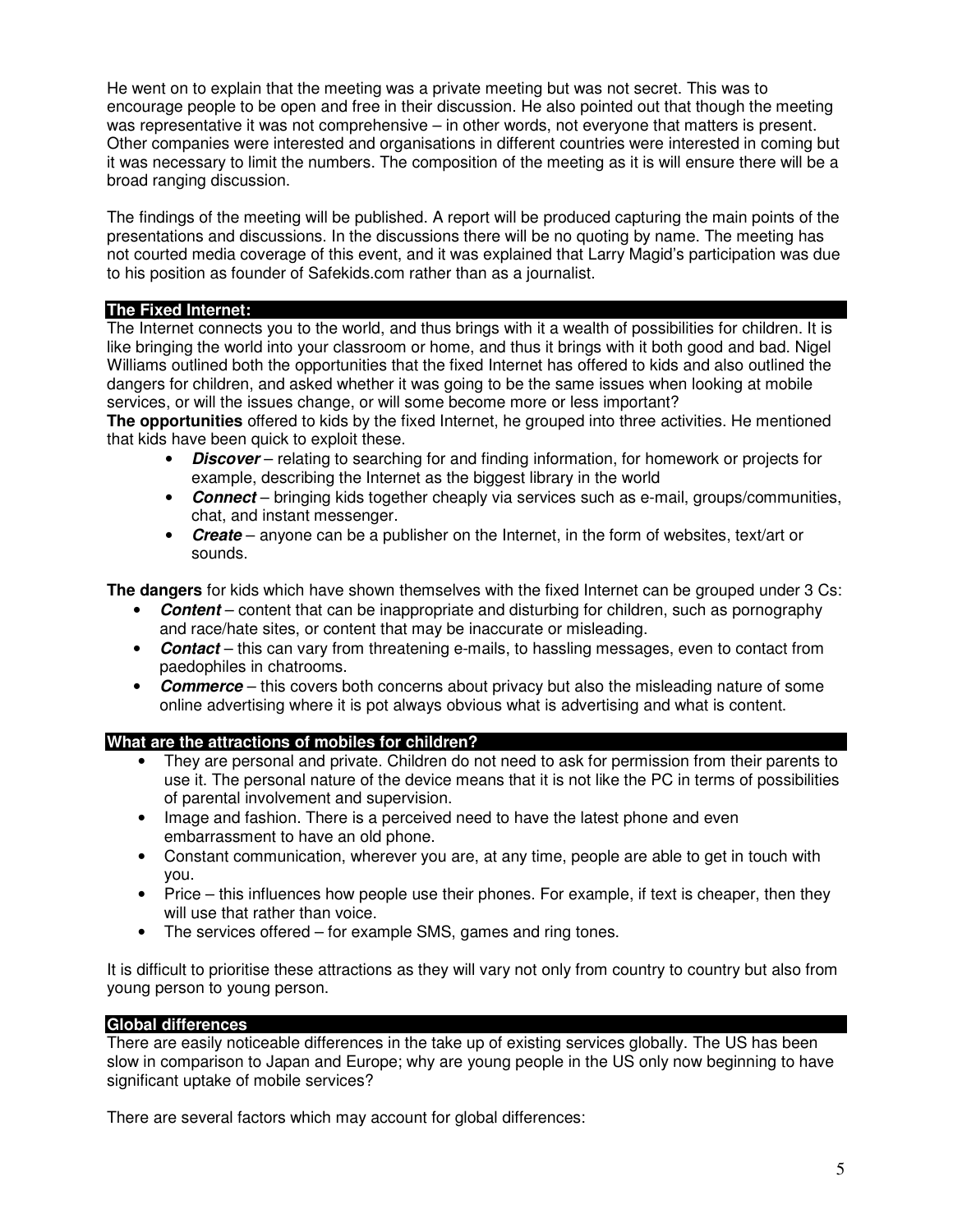- Technical differences in places where fixed networks (or land lines) are limited, mobiles are the main means of communication, for example Cambodia or parts of Africa.
- Competition with fixed networks in the US local calls are very cheap. Children in fact often have telephones in their bedroom and so to some extent already have the vehicle for personal communication offered by mobile phones.
- Marketing has an influence to why there is a difference to take up.
- Culture and fashion
- Price

With the passage of time it is very possible that these differences may not be significant. However, for now it is important to listen to the Japanese experience.

#### **The G-Factor**

Nigel Williams referred to a recent newspaper article that suggested 3G referred to Gambling, Girls and Gaming, He was not so sure that these would be the key services, but he felt that it was necessary to define the terms 2G, 2.5G and 3G for the purpose of this meeting. He used a slide designed by Mike Short of O2 to do this. Broadly speaking 2G includes peer to peer communication and SMS, 2.5G carries some digital content and adds MMS (Mutli-media Messaging Service), Java Games and WAP Push, and 2.5G/3G adds increasing digital content, rich media, streaming, video, audio and graphics.

In Europe we have 2.5G and some 3G services. In Japan there has been 2.5G and 3G for some time. However, we are interested in the use rather than the technicalities. What are the different things that children want to use from the new services offered and how will they use the new services?

#### **What services will be of most interest to young users?**

Services likely to be of interest to adult and business users, and also to young users.

For Adult and business users:

- Office e-mail
- Information
- Mapping
- Sending data
- Banking
- **Entertainment**

We don't know how the balance wilI be, whether the key service of interest will be business or entertainment.

For young users:

- Being in touch with each other
- Meeting new people, eg dating
- Entertainment and games
- Links with television  $-$  voting, competitions
- Anything fun….

#### **What opportunities will new services offer to young users?**

- Empowerment for example voting and participating; mobile services can and have in some contexts already been a way for young people to express their views
- Bridging the digital divide this can be the case in areas where the fixed Internet is weak; for example, will 3G mobiles offer Internet access for young people in parts of the world where no landlines exist?
- Calling for help this is relevant to accessing helplines, and there is also the potential for GPS location devices if a young person is in trouble/difficulty, for example by tracking emergency calls
- Health –there is an example of mobile technology being used to communicate the blood sugar levels of a diabetic at home to the hospital, and the doctor communicating back, even administering the relevant level of insulin via the phone.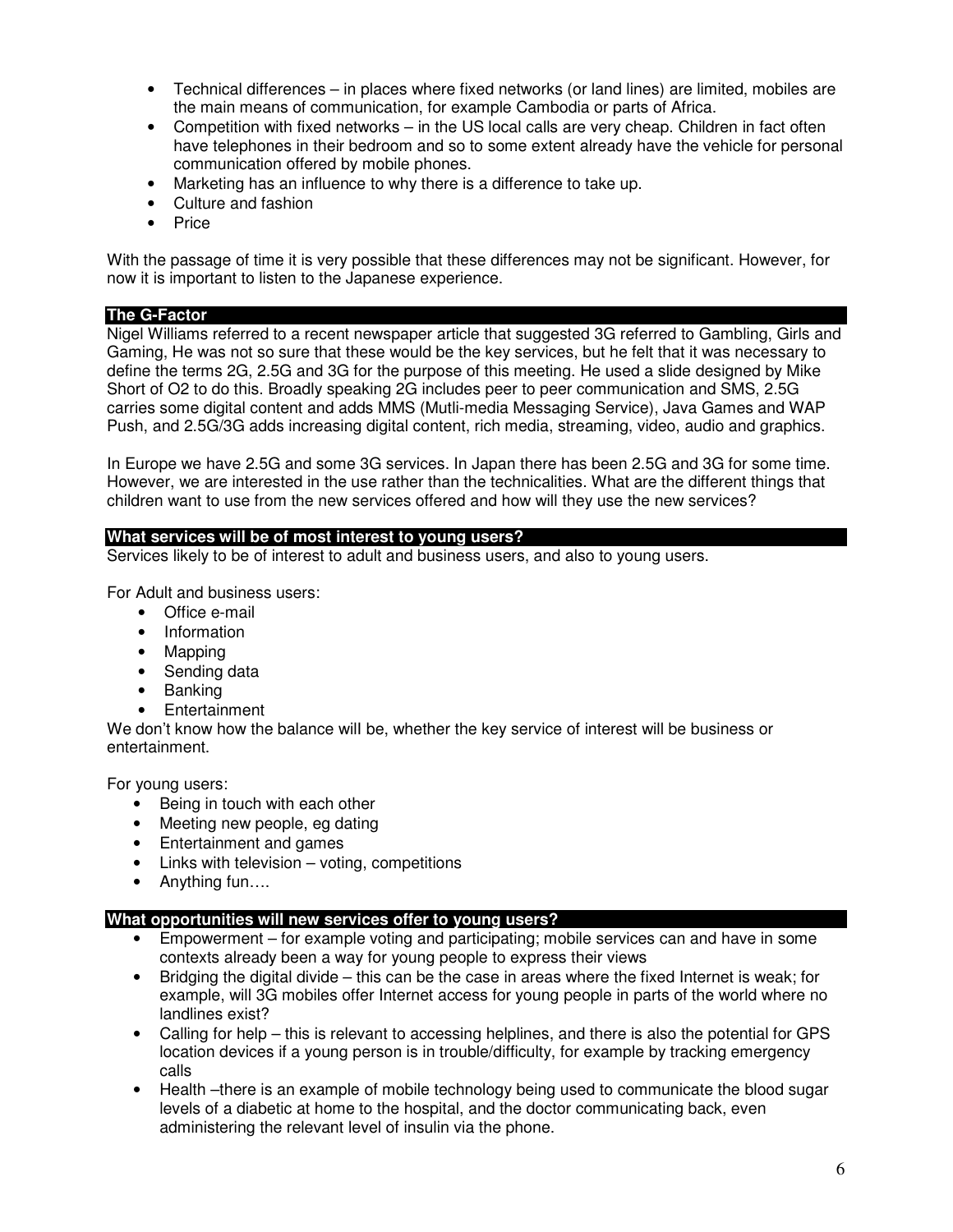- Education there are opportunities raised in various forms, one of which can be for use in fieldwork, perhaps using the camera function.
- Richer communication with friends the opportunities could lead to a changing nature of friendship and of expressing friendship.
- Lots of fun .... and many more opportunities we haven't thought of!

#### **What dangers will new services pose to young users?**

- Meeting exploitative adults
- Predators knowing where they are
- Bullying
- Pornography
- **Advertising**
- Financial pressures

Essentially the dangers consist of all those that the fixed Internet poses to children, but over a mobile platform these dangers are present all the time wherever you are.

#### **So what can we do?**

- We can anticipate and monitor the issues and opportunities, very much the reason why all of us are here today.
- We can promote the positives
- We can learn from each other and also from the fixed Internet experience
- We can strive for an integrated approach with different sectors working together. Industry needs to think as a whole industry and put aside marketing issues when it comes to child safety.

#### **Response strategy:**

There are four main areas of response with the fixed Internet which may be relevant, but questions are raised by how they will apply to mobiles:

- Legislation and law enforcement: Is legislation comprehensive in covering new mobile services? Are law enforcement trained?
- Self-regulation and hotlines: Who will regulate? Will hotlines and providers cooperate?
- Filtering and technical tools: Server level filtering? Who holds the password? What about having handsets designed for kids?
- Education and awareness: who are the target audience? What medium to use eg via handsets? An industry campaign?

#### **A final plea….**

Let's adopt a realistic, informed and balanced approach to new mobile services, and ensure that children benefit rather than are exploited. We should make sure that the good stories outweigh the scare stories.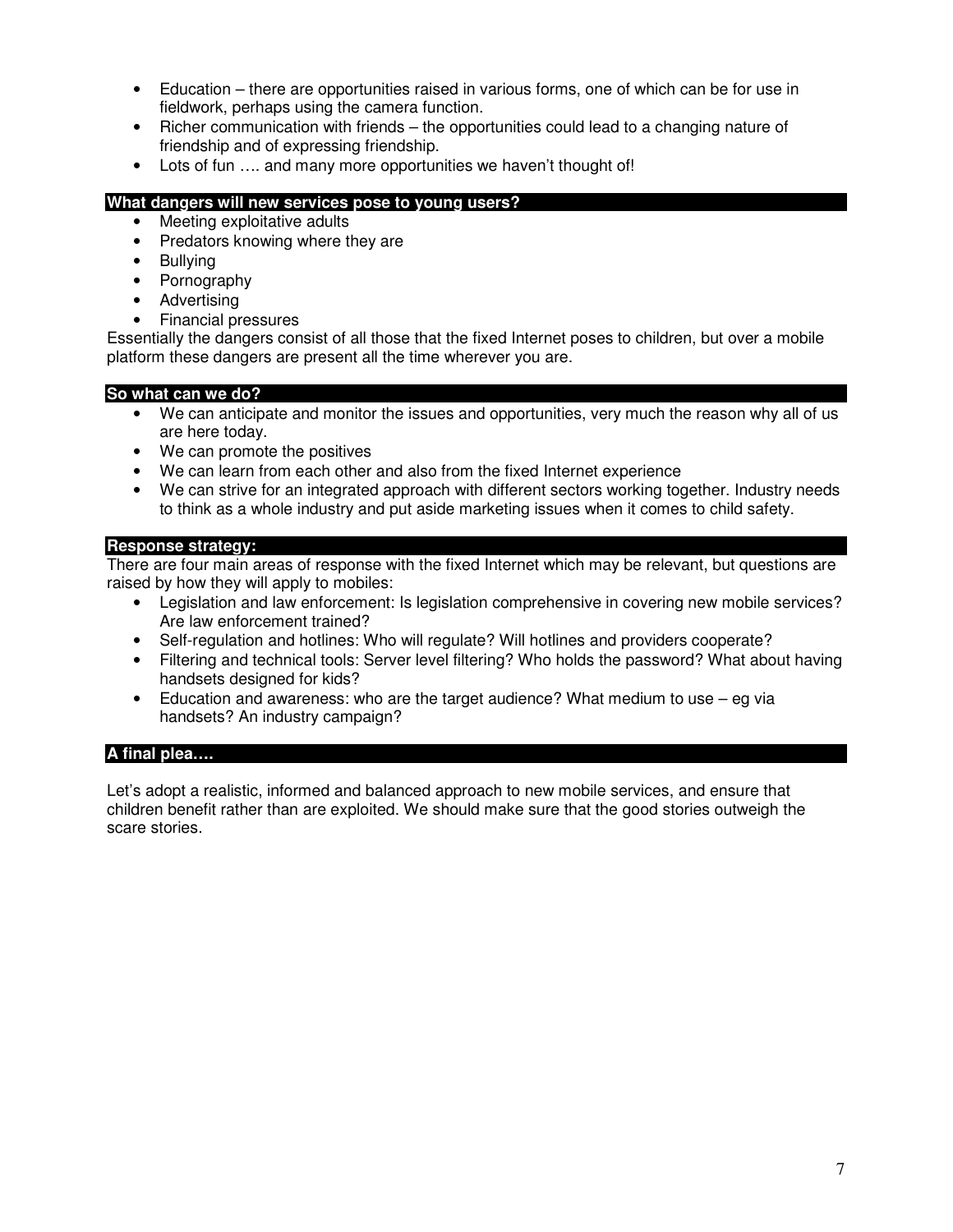#### **How young people use mobile telephones: A discussion with three Japanese Young People**

Three Japanese High School students came to the Experts' meeting to talk about how they use their phones. They were 17 and 18 years old. Miki, Yuriko and Aato.

Nigel Williams asked them several questions about their phones and how they use them, and there were also many questions from other participants.

#### **How do you use your phone?**

Miki explained that she uses her phone for telephone calls, e-mail and accessing the Internet. She also has her school schedule and diary function on her phone which she uses a lot. She chats with her friends, and exchanges ideas and opinions, and also with friends of friends. She plays games and downloads music off the Internet. She is in touch with her parents most often and then her friends. She uses e-mail and makes phone calls about the same and described them as equally important functions.

Yuriko explained that she chats with friends using her phone and uses her mobile to phone club members to notify them of meetings and schoolmates. She explained that there was no restriction on using mobiles in school. On school premises is OK and there is even no restriction on using phones in class though students know that they are not supposed to. Some students check their e-mail in class.

Aato also said there was no restriction on using phones in school. He values the timeliness of the device – he can call his friends at the moment he wants to. He also uses the e-mail function. He has a dictionary function on his phone, Japanese to English which he finds useful. He can access the Internet for extra information, though this is not allowed during exams. He knows of many students who play games during class.

Aato's phone has a camera. He uses it to play with his friends. He takes photos of the blackboard in class and also of his exam schedule. Taking notes by camera and then e-mailing them to the PC is the easiest way.

#### **How often do you change your phone?**

Miki – she changed her handset last October. She had her previous phone for one and a half years before that. She was teased by her friends so she changed it to a colour one. She would usually have a phone for 2 years.

Yuriko – she only got her first phone a year ago. Her phone is not cool looking now but she won't change it for the next 6 months at least.

Aato – He changed his handset in January this year. Before that he had used one for one year. It got broken after one year - the hinge went. He felt that the longevity of the phone depends very much on how you use it. The hardware gets broken after a year or so.

#### **Other information:**

E-mail is distinct to SMS, as in Japan it is not possible to SMS to users of other providers.

Chatting – the display is slow and the charge is high. Though Aato has used chat he prefers to do this on his PC.

It is possible to send messages to a PC and vice versa.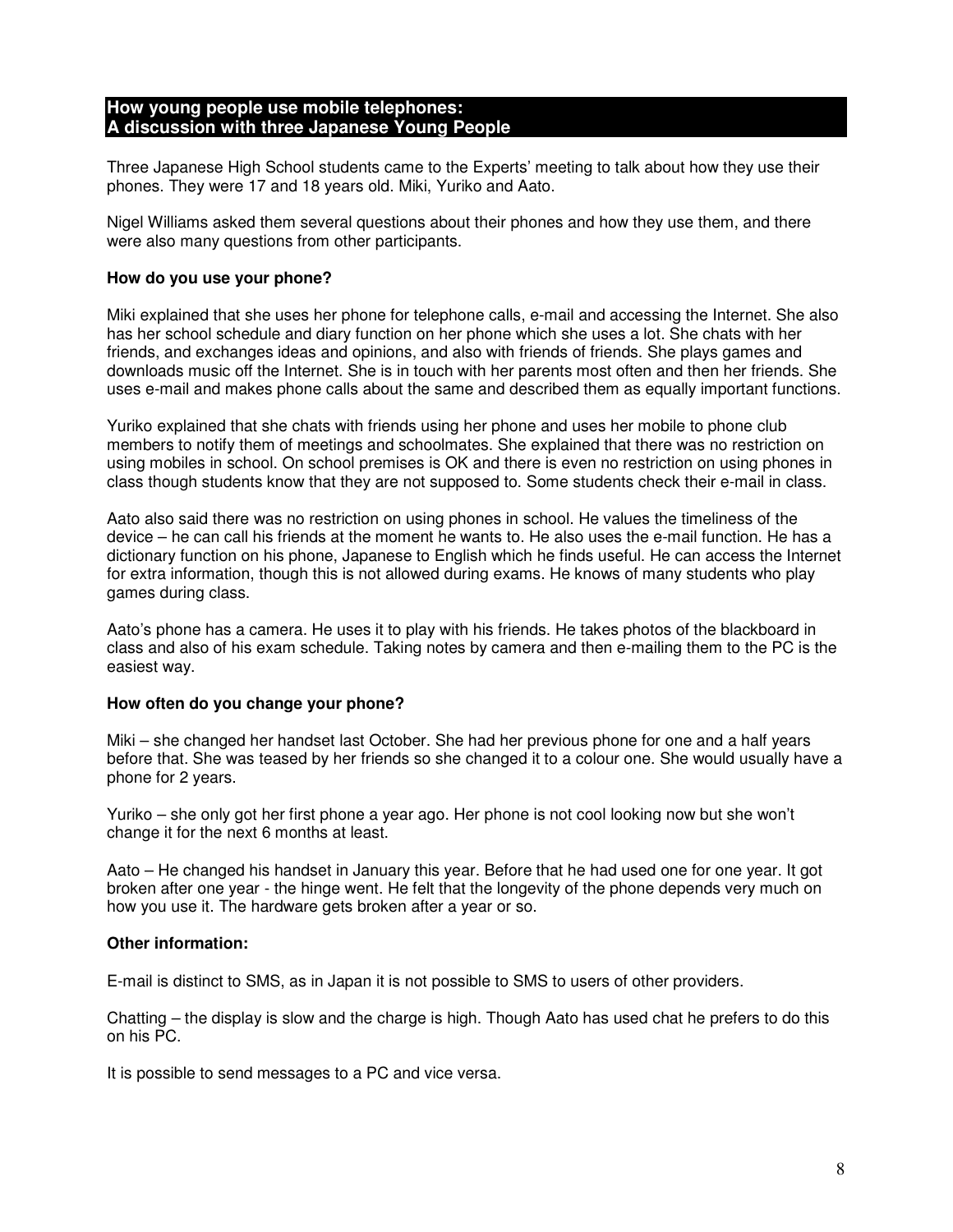A question was asked about spam. Yuriko explained that her e-mail address was rather complex, so no one can think of it, and she had received no unwanted mail. On the occasion she had received unwanted messages she can confirm the caller's number and reject any she doesn't know. However, she has friends that had simple addresses that received 50 abusive messages per day.

Mobile technology has made life easier and more efficient, particularly social life. It is possible to contact friends about trivial matters without disturbing family members.

A question was asked about comparing your social life before you had a phone, and whether young people without a phone would be socially disadvantaged. Yuriko felt that there was no segregation whether you had a phone or not. Some of her friends don't have mobiles. Sometimes people forget their phones. This doesn't disturb friendships, and having a phone doesn't affect social life at all.

#### **Costs: How do you pay?**

Yuriko – my father pays the charges. He does this by direct debit from his account. I have never seen the bill, and did so for the first time only in preparation for this conference and I was surprised at how much it was. My friends pay from their pocket money. Others use public phones, and only use mobiles when they must. My parents have never complained but I communicate mostly with my parents on my mobile.

Miki – she explained that her parents paid the basic fee and she paid anything over that, so she was careful with her use of the phone.

Aato – he explained that the bill is left on the table for him to see when he gets home. Pocket money tends to fluctuate if he uses his phone too much.

#### **Negative things: receiving bad messages, dating sites – have you or your friends had any bad experiences?**

Aato explained that before he had his present phone he was unable to change his e-mail address, and thus once spammers had his address he would receive 20-30 unwanted e-mails per day. He had to pay charges for this. He didn't even know who was the sender. He also mentioned 'one ring' messages, whereby his mobile rings once and then cuts off. When you ring back the number that rang, you are connected to a premium rate number.

A friend of his had used a dating site, and found that the person they met was 30 years old.

Miki said that it was not just dating sites which posed the problem of anonymous contact. Hobby sites also provided a similar platform, and a friend of hers had become friendly with someone via such a site who then started sending malicious e-mails.

Yuriko mentioned that she and others had never received any education about dating sites. In fact fashion magazines make reference to such sites and encourage meetings and encounters through these sites. In junior high school children start reading these magazines. Thus kids think it is not a bad thing. The magazines only give the positive side of these sites and so kids are not so aware of the negative or dangerous side.

#### **Have mobile phones changed your relationship with your parents? Has it led to greater freedom or are your parents more controlling?**

Yuriko felt the latter was the case. 'My Mum asks where I am at least 5 times a day, and she is also asking what would I like for dinner. Parents would be concerned if I didn't have a mobile, as with after school activities I come back home late. They monitor me and it is a sense of comfort for them. They were worried all the time before I had the phone'.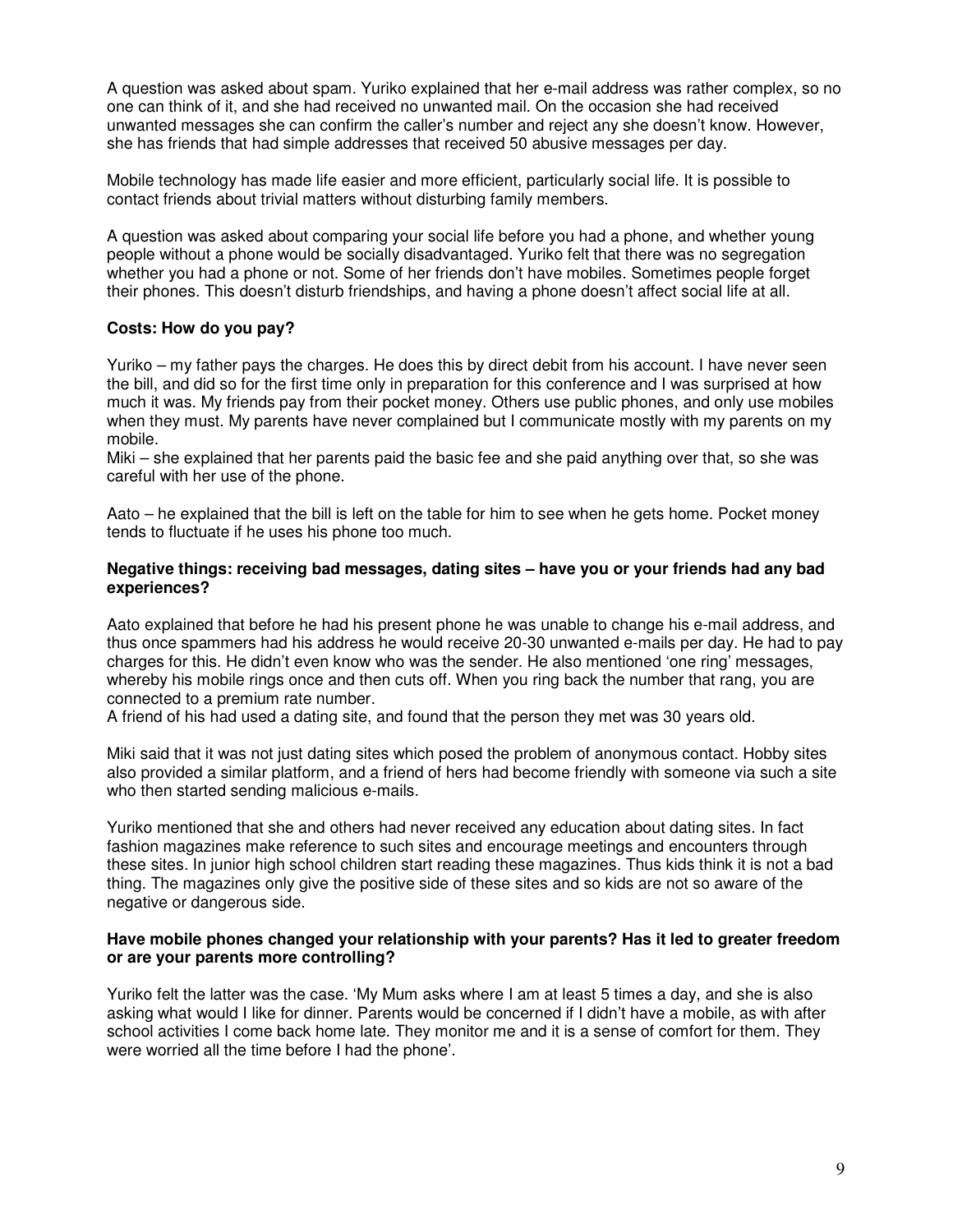#### **Do you consider the health issue?**

Aato agreed that he was aware of this. However he felt he could not defend himself, particularly as there a so many radiating devices in the home such as TV, PC and microwave. He felt he couldn't give up his mobile. He does have concerns with 5-6 year olds, and primary school children, even kindergarten students having and using phones.

#### **Is there a time when you think communication via mobile is not appropriate, and you would write a letter instead for example?**

A letter remains once the person has seen it and is thus less private. E-mail is used for love messages within the peer group. E-mail can be done remotely whereas a letter must be delivered.

It is inappropriate to use the phone during class time. If a friend is on a break in school and sends me a message and I am in class then there is an issue.

The young people had never heard of a case of bullying via mobile, or of using mobiles to cheat in exams.

#### **Do your parents ask you what you are using your phone for?**

None of the young people had parents that intervene, or interfere.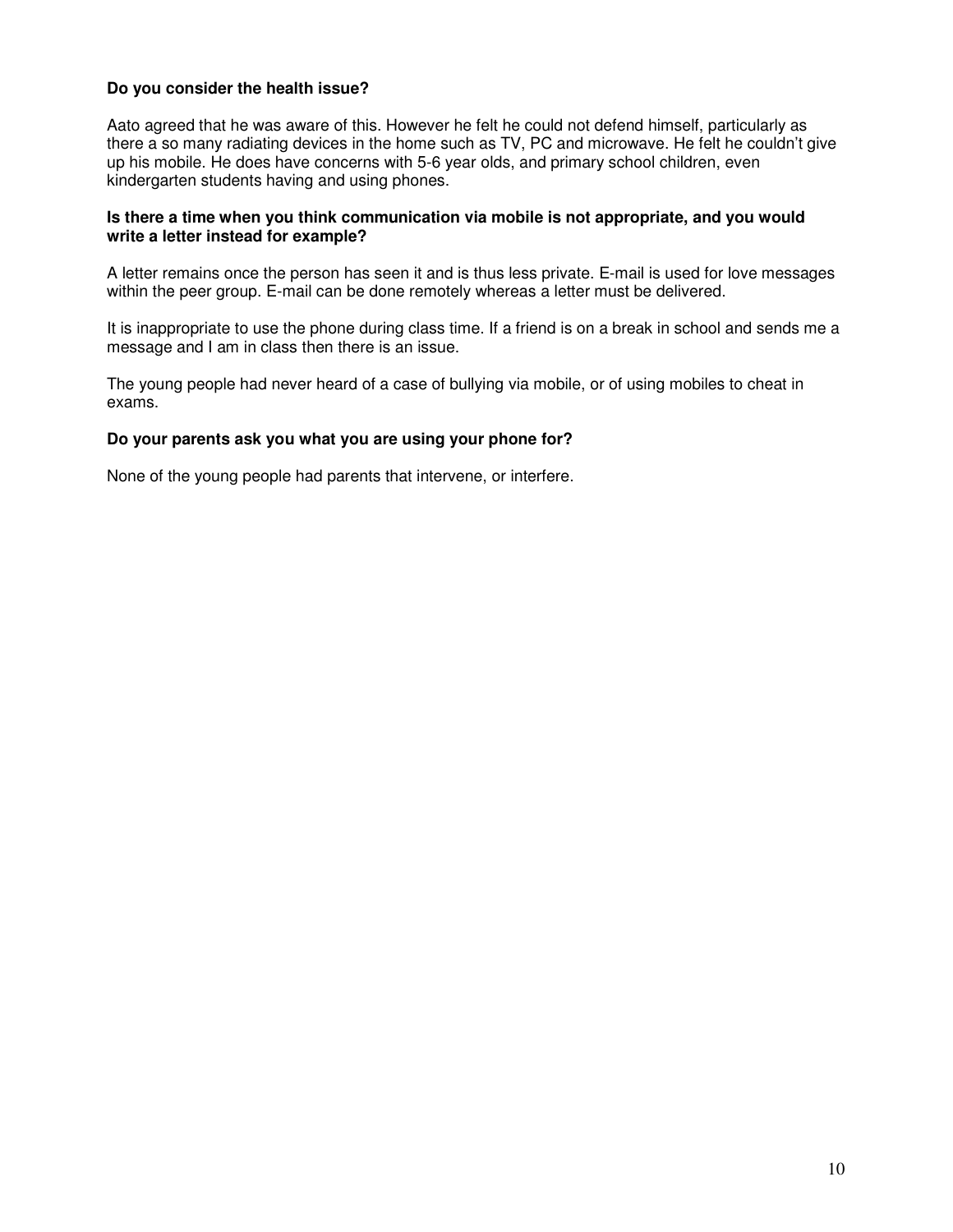#### **Media on the move: A research perspective**

#### **Professor Kirsten Drotner, Centre for Child and Youth Media Studies, University of Southern Denmark**

Kirsten Drotner began by outlining two dominant trends in media culture today: Media convergence and Media mobility. These two things coming together bring about a shift in media today and reflect the increasing complexity of communication.

It is not possible to speak of mobile phones in isolation. Mobiles are integrated into everyday life. In northern Europe 90% of children 12 and over have mobile phones, and half of younger children.

SMS (Short Messaging Service or texting) is very important. Statistics say that there are 5-6 messages sent per day per capita, but as older people don't tend to use SMS much one can conclude that children use it a lot, perhaps to the level of sending 20-30 messages per day.

Cameras phones are available but not popular as yet. It is possible to download images off the internet onto the phones at present.

TV programmes are using SMS for audience interaction and participation – for example the TV show Big Brother where the audience are encouraged to vote via SMS to evict members of the show – invigorating the participation of younger audience.

In older media, such as magazines, it is possible to access new ring tones.

#### **Research development:**

There needs to be a shift from:

- a focus on single media, for example on TV in isolation, to a focus on media milieus.
- a focus on media as a technology to more on a focus on media as a content/media as communication
- a focus on production or provider to a focus on users.

#### **What should be our research approach?**

A complex media development must be matched by a complex research approach – we need a joint research approach bringing a social perspective focussing on the user, uses and practices, and interaction, but also bringing a media perspective, including content, meaning-making, interactivity, and the way you can do new things.

#### **Empirical trends: social perspective:**

Access does not equal use (Livingstone & Bovill, eds. 2001) – who has access, what is it used for. Reconfiguring use in public and private spheres (Habermas, Goffman). A move to public for a what were previously in the private sphere. 'Front stage' 'Backstage'. Reconfiguring boundaries of public and private media uses irrespective of spheres. The mobile phone is used for private communication in a public sphere. This leads to both Private media uses and discourses on intimacy, and also Public media uses, and discourses on participation and power.

#### **Social Perspective: Discourses on intimacy:**

Gendering of discourses – there is a perceived difference in mobile usage between the genders:

- Boys and young men: sexualised discourses directed at the opposite sex. Conversations that would be difficult face to face are easier via mobile phone. Thus it makes perhaps a good way to test out intimacy of discourse with girls. Images display sexualised playfulness.
- Girls and young women: desexualised discourses directed at the same sex. Keeping contact with best girl friend. It is not the factual importance of what is being communicated but the being in contact which is important. Cuddly images are displayed.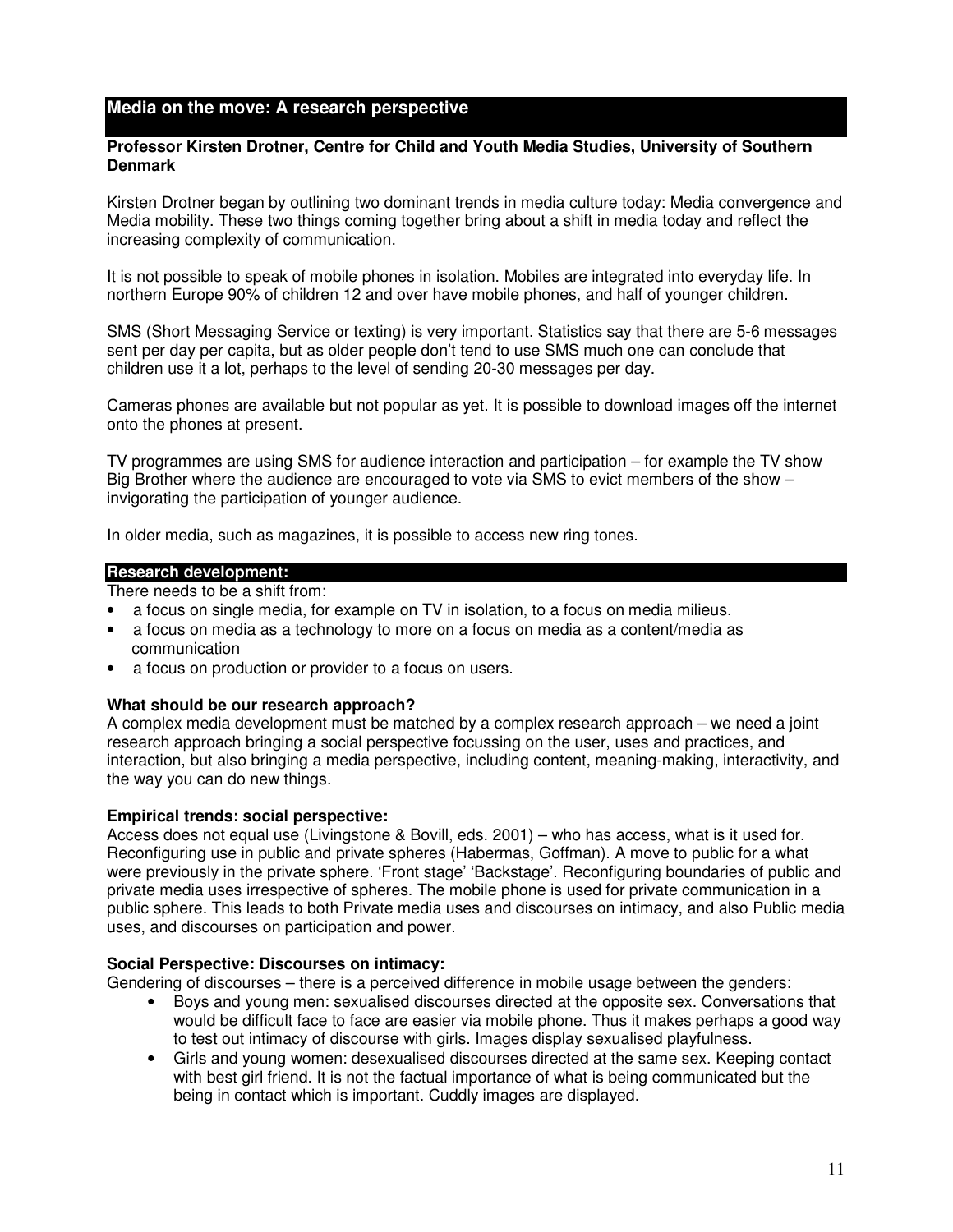#### **Social perspective: discourses on participation and power:**

- Sports clubs and after school care: adults circulate official messages, sending out collective SMSs, using mobile communication as an official noticeboard. Children use messages to undermine the official messages, circulating illicit messages and irreverent rumours. Testing the boundaries of authority and of generations, seeking to undermine what is thought of as appropriate.
- Schools: in Northern Europe there is an official ban on phones in class. Some schools even ban phone use in break. Teachers however can undermine school policy by using the mobile technology – for example, if a pupil is ill at home in bed, and a decision is needed on a project from them, or an update on their work, they can be reached by mobile.

An adult perspective is on safety and security, being in contact with pupils and kids. Children's perspective is one of autonomy: the mobile is 'my own property' and is important for my being a person in my own right. On the other hand, one is starting to see among 16-18 year olds that forgetting their mobile is a way of asserting autonomy when they are going to a party, and then parents can't reach them.

#### **Empirical trends: media perspective**

- Relevance of substance is central to interest (Livingstone and Bovill, eds. 2001). It is the relevance of content on media that is important for kids' uses, and not the technology in itself. Most users are interested in the content and this is the driving force for the take up of new technology.
- Production of signs central to meaning-making (graphics, text, sound and mixtures of these). Mobile technology makes it possible to make and change graphics, text as you go along and you can do it all the time. The Internet on the move. Expressiveness is an important aspect of interest for users. Receive an image, put it on the PC, change it and put it back on the phone for example.
- Interactivity is expressive 'sign play'
- Possibilities of personalised expressions as well as collective communication.

The technology is not just individualising. Young people speak alone on their mobiles though with 2 or 3 people standing around them and making comments/feeding into the conversation. Thus it is not just a personal communication tool. It is very much part of their youth culture and their interactive culture in general. The public discourse on individualised media culture needs to be balance against the empirical reality. Mobile technology is a part of a peer culture that focuses on collective use.

There is a public discourse in Denmark and elsewhere that focuses on disintegrating literacies due to SMS, which is 'accused' of mainstreaming a written pidgin language. This needs to be balanced with the empirical reality that is in fact much more versatile.

#### **Mobile futures?**

In the convergence cycle, for the user mobile phone communication resembles Internet communication more than fixed phone services. They are multi-modal in a way not like the fixed phone:

- multiple-sense communication,
- both synchronous and asynchronous communication
- playful interactivities
- personal as well as collective interaction

They are convergent interactivities on the move – the Internet on the mobile phone.

Implications for future research:

- there is a need for more convergent media and ICT research, and it is important we face this.
- We need to acknowledge multiple theoretical perspectives
- We need to find new ways of studying this media and of following methods of communication.
- There is a need to forge alliances with regulators and industry in a way not done before.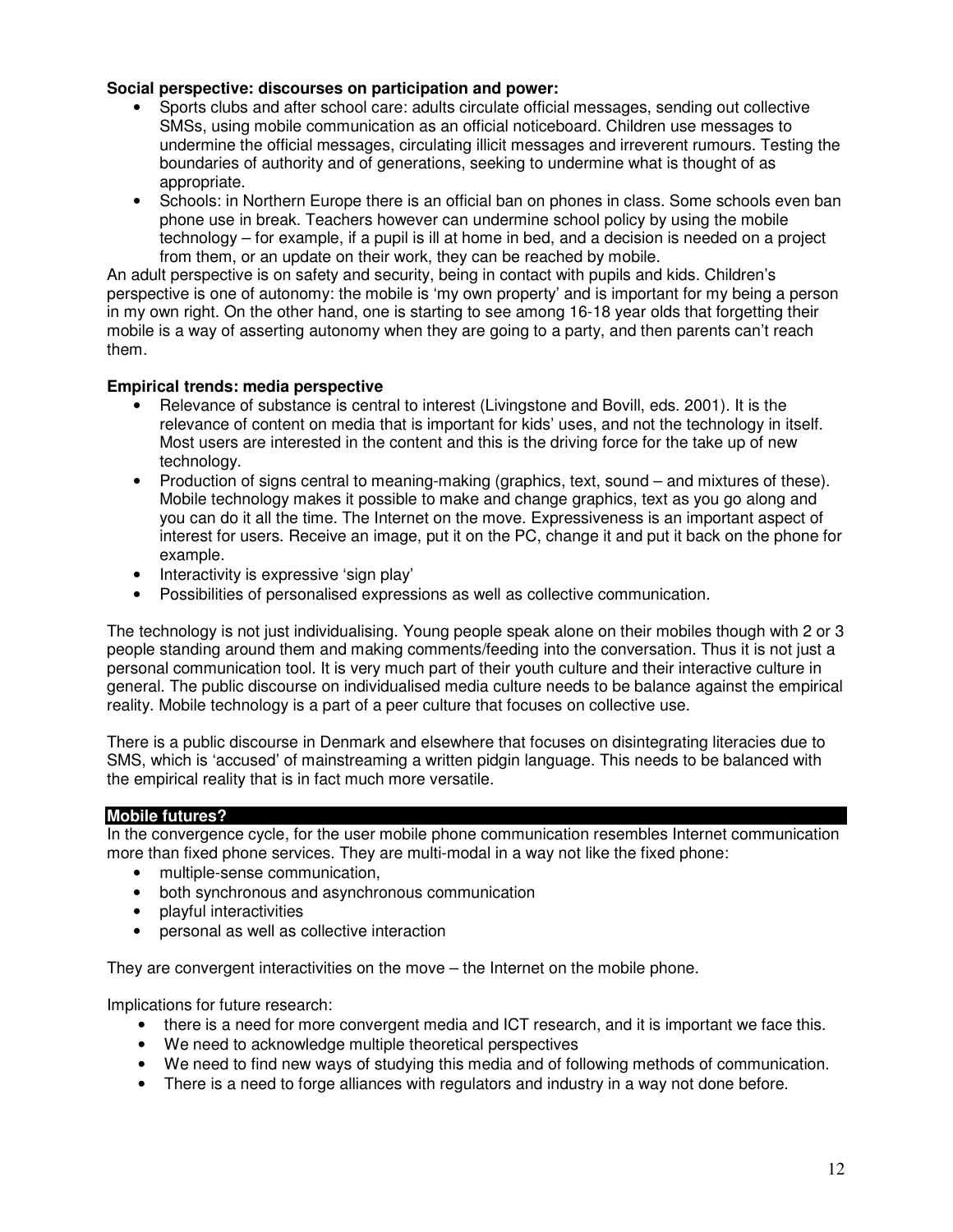#### **Children and mobile technology: the Japanese experience**

#### **Professor Masanao Takeyama 1 , Faculty of Environment and Information Studies, Mushashi Institute of Technology (until March 2003), Keio University (from April 2003)**

#### **Mobile phone use in Japan**

In Japan, mobile phone penetration is 62% of the total population, which means about 80 million people have and use mobiles, and 60 million phone users have IP connectivity. Every year the number of phone owners increases. Looking at the age range 12-30 one finds mobile phone use amongst 21% of the 12-14 age group, 64% of the 15-17 age group, 92% of the 18-22 age group, and 86% amongst the 23-30 year olds. In the three younger age groups girls mobile phone use is marginally higher than boys – 28% in 12-14 group, 68% in the 15-17 group, and 95% in the 18-22 group.

#### **Generations trying to adapt to New media/Generations growing up with New media**

Looking at Internet access by mobile phone, one can see that the younger users have the highest proportion of those mobile phone users who access the Internet via their phone. 78% of the 10-20 year olds, and 72% of the 20-30 year olds. The use of the phone is different from generation to generation, as for example those in the 50-60 age group, only 21% of mobile phone users access the Internet via their phone, while 33% of this age group who could access the Internet via their phone do not. The older generations face more difficulties adapting to the new media. High school students and younger are growing up with new media technology. They are a born digital network generation and thus the way they communicate with other people is very different to older generations. It is interesting to see how the Digital generation – defined by Prof Takeyama as those that grew up in the time between the arrival of Sony's first home VCR in 1975 and the arrival of Sony's Playstation in 1994 (a period that also saw the Sony Walkman in 1979, the music compact disc 1982, Nintendo's mobile video game 'Game Boy' in 1989), technologies that were multimedia, individual, interactive, and on demand - are able to adapt to the Net Generation technologies. Net Generation technologies are from the Internet boom in 1995, along with the mobile phone boom and the popularisation of digital cameras, DVDs DoCoMos imode, Windows 98, camera equipped mobile phone (2000), and 3G mobile phones and GPS equipped mobile phones in 2001, which display the characteristics of networking, self-navigation and collaboration.

#### **Lessons learned from Multi-media camps**

Professor Takeyama described multi-media summer camps organised and run by university student staff and sponsored by the National Youth Centre for primary school kids and their parents, in which the children experienced and experimented with new digital media through playing and learning. The children were given mobile technology to try out. The interest was to observe how the kids interacted with the new technology. The idea was not to teach them how to use the technology, but to watch them explore it themselves.

There were two camps held, first in Tokyo in 1999, and second in Okinawa in 2000. On the Tokyo camp, the children were using GPS, PDAs, digital camera and the Internet and the theme was 'Exploring Tokyo with wearing digital media'. The kids were given assignments and control centres would receive the information the kids sent in and they would compute a kind of homepage from the uploaded information. The GPS functionality enabled the kids to know where they were and for the organisers to know where the kids were. It was found that the kids were able to learn how to use the new equipment quickly. They didn't use all functionalities, though the children were able to teach each other. On the Okinawa camp, the children we using i-mode, digital cameras and notebook computers, and the theme was mobile collaboration.

The experiments in the camps provided new learning for the organisers and for the kids. The children were very adaptive to the new technology. At the same time however, the new media could be used to

 $^1$  Professor Takeyama also gave credit to his co-researcher Tomohiro Kawamura of Child Research Net.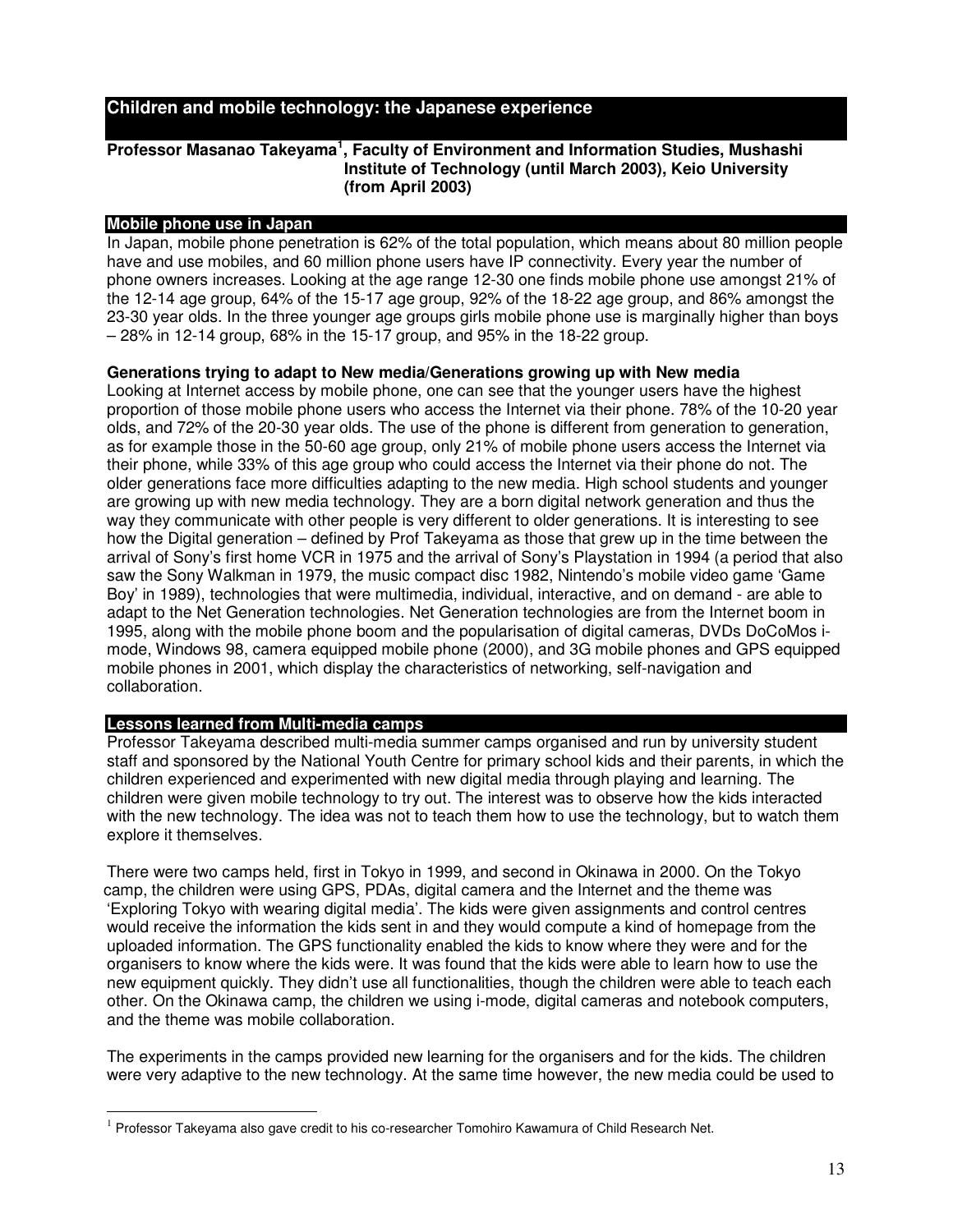hand down older culture. The new media can be a tool in the communication across generations. The mobile Haiku contest was designed so young people and older people can pair and express themselves by creating Haiku, 17 syllable poems, while walking around town. The same experiment was done throughout the nation. The poems were uploaded, and it was possible to evaluate and score the poems. Any one could participate and act as a judge.

#### **Camera-equipped mobile phones:**

The penetration rate of the phones amongst mobile phone users: About 27% of boys between 10 and 20 have camera-equipped phones, and of these 24% use the camera, and the figure is 23% have, and 21% use, for girls of the same age. This age group has the highest penetration level of all.

#### **Typical use of the camera function:**

- Using facial image to express their feeling, to send to their boyfriend, girlfriend or best friend eg 'Do you like my new hairstyle?'
- Personification using pets or toys as a proxy for a message. Dolls speak to you and in return, dolls speak back to you.
- Reporting the current situation through one's perspective pictures can be taken and used to be 'live' reporting of your current situation, or example images can say 'I'm stuck in traffic', or 'I am having curry for dinner', 'I have arrived at school' etc.
- Live expressions of emotions and feelings for eg a picture of a front door can convey the message 'Oh my god! I forgot to bring a key and I am waiting outside'

#### **Characteristics of Mobile Photo Messaging:**

- Live and instant expression eg Reporting what is happening to myself right here; The message is only meaningful to send now; Instant emotions and feelings
- A photo sent to a particular person eg a photo meaningful particularly to the receiver, sharing one's experience with some special person
- A rich combination of image and text. A photo can alter the meaning of the text.

#### **Mobile video communication:**

The latest phone provide the new capability of mobile video communication. This enables vicarious experience via mobile – people can experience by mobile what other people are doing, experiencing their body movements such as walking, pointing etc, and also their experience of personal consciousness, following their mental process, seeing what takes their attention or interest. One can share this with others in a remote location. One can envisage teleconferencing via mobile. Perhaps uses for this includes remote consumer interview and survey, or live teaching in a classroom, remotely collaborated fieldwork, visual navigation and guidance etc. The next generation will come up with new applications for this technology.

#### **Children and Mobile Visual Communication:**

There are great possibilities of this new technology for children:

- **Promoting the understanding of others**: eg Attention to other person's perspective and interest; sympathy with other person's emotions and feelings; diminishing egocentric thought;
- **Supporting remote assistance and collaboration**: eg fieldwork, training, education; cooperative problem solving; and mobile network intelligence'
- **Possibility of new culture and arts**: eg a new and rich way of expression and interpretation; even art can be facilitated by the phones; visual poem, diary

In Japanese society we have also seen malicious use of new technology, and one can see how photos have been linked to dating sites, and it necessary to take care of the negative side in order to fully grasp the positive.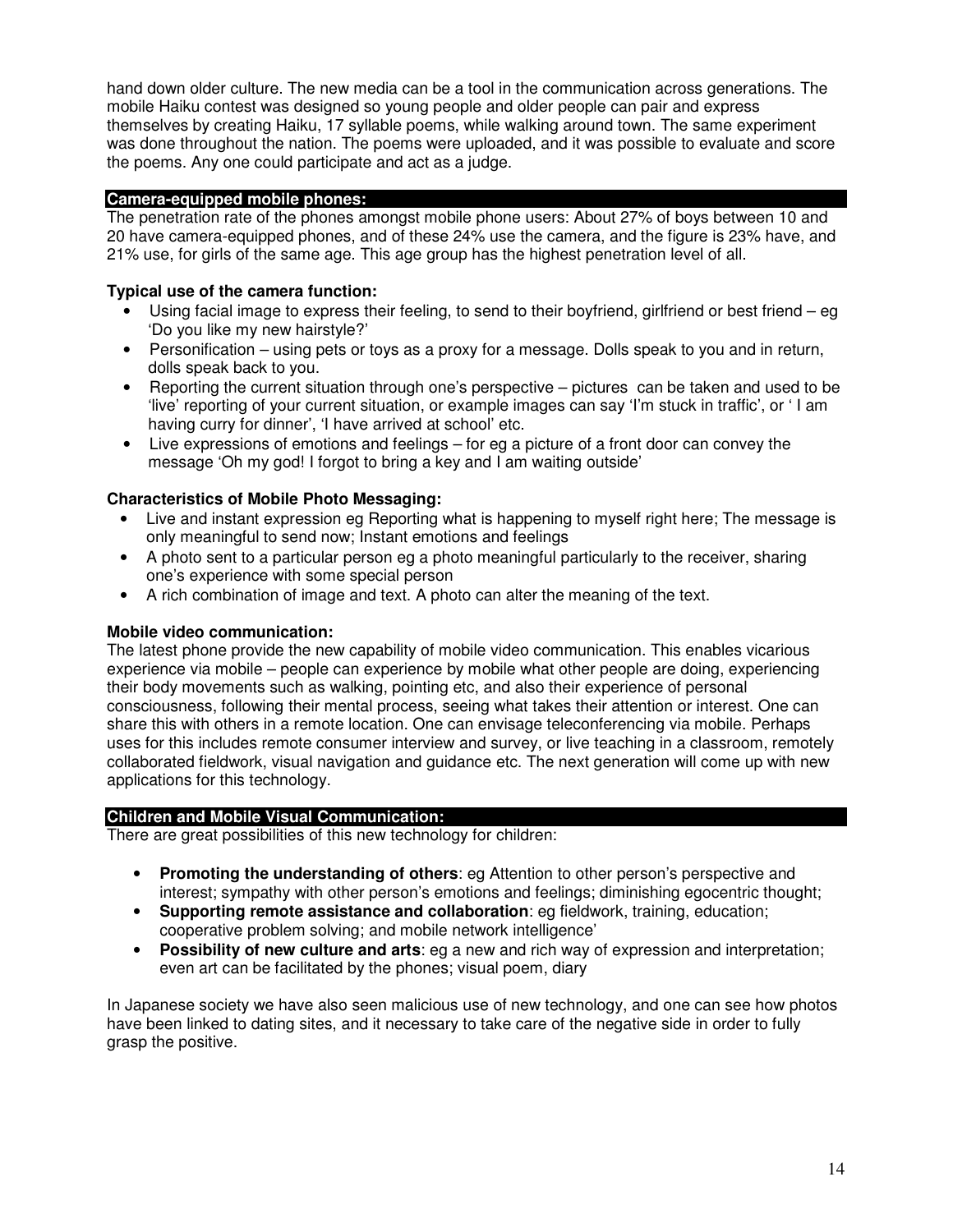### **Constructing a specific culture: Young people's use of the mobile phone as a social performance**

#### **Prof Andre Caron, University of Montreal**

.

Unfortunately, Dr Andre Caron had been advised by his doctor not to travel so he was unable to come to Japan to give his presentation. He had, however, shared his presentation with Jane Tallimm of Media Awareness Network, Canada, and she agreed to give a broad outline of his presentation in order to feed into the discussion.

Though cell phone use in Canada is traditionally behind that of Europe and Japan, Canadian use is quickly catching up. Perhaps other technologies had previously filled a gap here, such as pagers.

Prof Caron's study is looking at the interface between young people and technology and not looking at the demographics of phone ownership and use. For example, looking at the etiquette, the aesthetics, and the identity-making of mobile phones. The research is at the preliminary stage, and this paper comes from analysis of qualitative discursive data coming from the first exploratory part of the study.

Young people are pro-active in policing their peers. Those who are politically incorrect are frowned upon for example. Some have taken a non-adopting stance with regard to the new technology, the 'we don't need them' attitude. But once they are older they are more likely to see them as a necessity.

The study has discovered some new elements: 'On' technology for example - The technology must be 'on' for young people. If not on then this must be explained to peers. Also cell phone use in public as a performance.

The research will monitor and record young people's use of mobile phones, even recording their conversations and messages. The transcripts of the conversations will be deconstructed. People tend to forget they are being recorded after a couple of days. The need for this is to know how kids themselves see things. The kids chose the questions and also the technology. Young people should not be underestimated. They use technology to micro-manage their social interaction.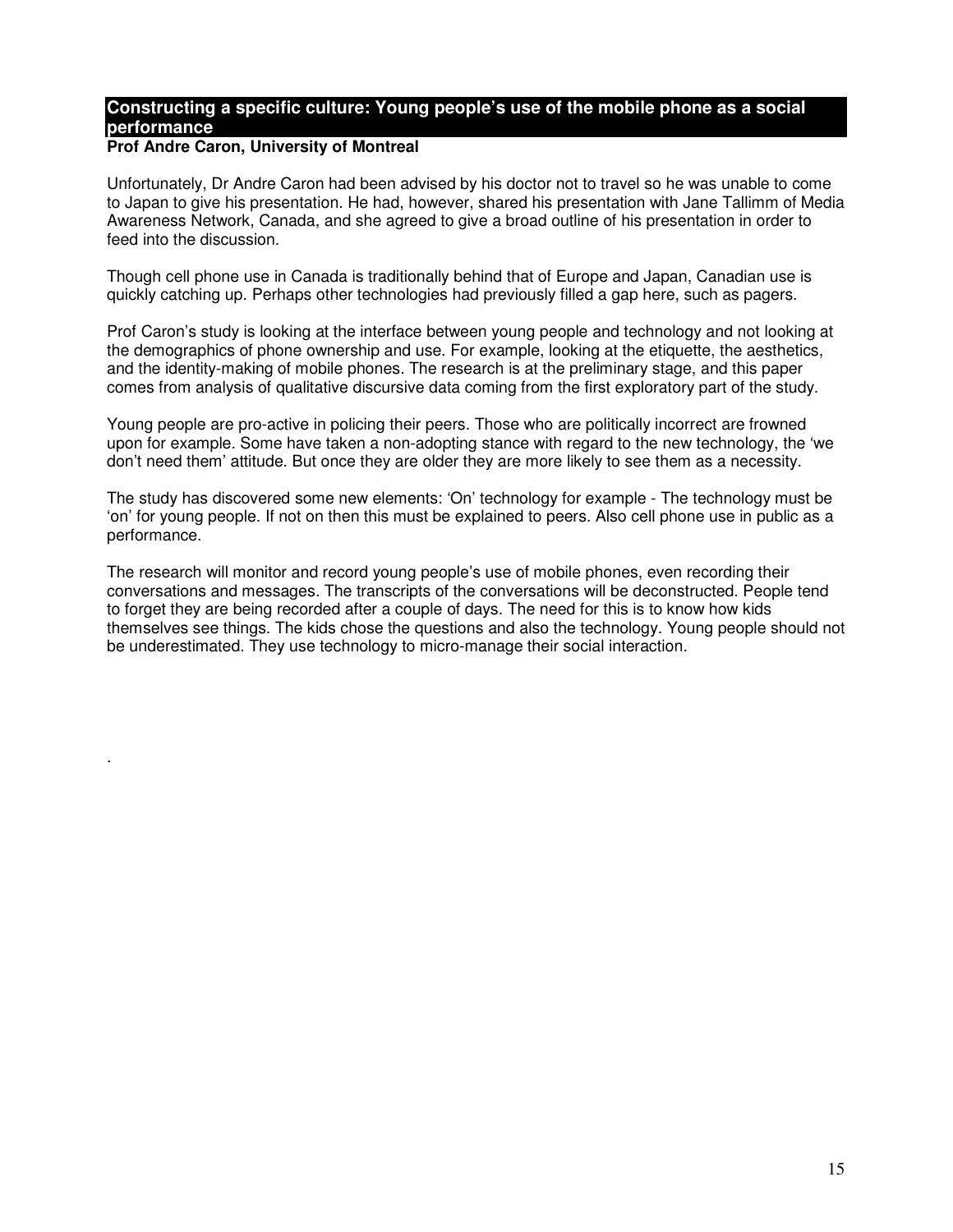#### **The RESPONDENT Prof Sonia Livingstone, Department of Social Psychology, London School of Economics**

#### **The research context:**

There needs to be an attempt to counter the hype that surrounds new technology. We often read that we are at the edge of a precipice.

The new medium must be contextualized with the old media and other aspects of people's lives.

#### **Do the lessons from old media apply?**

- We don't see displacement of old media use by new media use. We see supplementing
- Each new medium becomes associated with moral questions and panic
- Remediation. A new medium enters, old media change position.
- New media will mean new social practices. In fact use new media in traditional ways.
- Do these apply to mobile technology?

We are striving to understand what is new, both socially and technologically. How does the technology change society and how does it get used within the social context.

#### **What is the balance between the public and the private:**

This is understood in different ways in different cultural contexts. The relationship between public and private leads to different kinds of concern and opportunity. Private can be very individual. For example like the Walkman bubble now we have the mobile bubble, disconnected from what is shared and common. But the new technology also serves as an opportunity for sharing experiences and connecting with others.

What is private is not the same as what is secret. One can see some young people's use of mobile phones as a means of evading adult interference, yet adults use mobile phones as a means to monitor their children, thus we have *secrecy vs surveillance*.

There is private as commercial. The technology may be a way in which children are drawn into a more commercialised world.

There is something of the idea of gift-giving in sending texts and receiving images. A young person can be in a system of obligations, having to be connected. Is that culture positive, and freely created by kids?

Sonia Livingstone expressed a concern for those that are left out. It may only be 10% who do not have mobile phones, but it remains important to know who these 10% are. Are they from low-income families, particular ethnic groups for example.

The research community is taking a child-centred approach. This raises two kinds of question. Why are we talking about children? Children as pioneers, leading the way in the use of the new technology. Children as a vulnerable group. And to industry, children are an exciting new market. How do we pursue the balance between opportunities and dangers in the context of research? Is Media literacy a key part of the answer?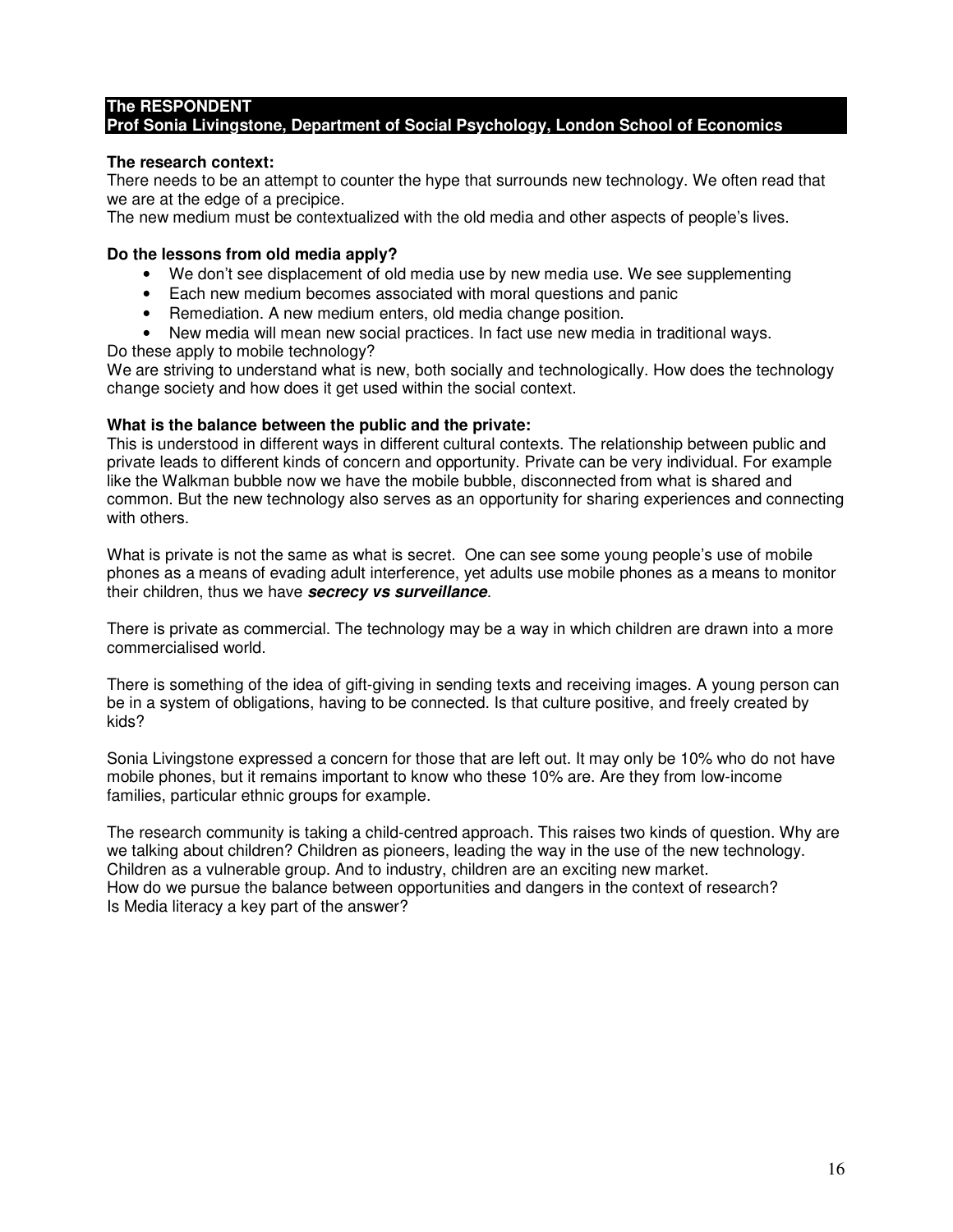#### **DISCUSSION**

With reference to how to regulate against the negative side, it was mentioned that there is at present no visible restriction on the activity of kids photos being posted on dating sites in Japan.

The physical dangers of distracted children on the street looking at images/video were mentioned.

In Japan, video-enabled phones are still very new so there have not yet been many cases of the circulation of disturbing images. There are some issues surrounding children's photos being posted on dating sites. And there is some child pornography on sites.

It was asked if there was a new kind of creativity, different to the fixed Internet, by people using the new technology. It was mentioned that it is difficult to research the area of creativity as it is very difficult to get at the data. Reasons of privacy come into play here, and sometimes the data available has been collected by commercial companies for their own purposes.

It was felt that the new technologies bring us back to the old questions of how to equip children to face and work with the whole media ensemble. The hype is that 'children know everything', and parents buy into this hype and do not engage. Many teachers want media education, but there is an uphill struggle here as it is not considered as important.

There is a distinction between creativity and content creation. The old scares include TV being a content receiving experience only. With mobile technology you have senders as well as receivers. We don't yet know about creativity. The more the technology develops, the more enabling of creativity it will be.

There is a difference between creativity with regards a website and with regards mobile technology. With the latter children can be on site, dispatching information at the same time that the event is happening. Mobiles can also be connected to desktop activities to give more creative opportunities.

The socio-economic differences amongst children was not something that formed part of the research in the media camps in Japan. It was mentioned that in Japan there are a smaller number of children born in each household. Grandparents can buy and pay for phones of their grandchildren. This is due to demographic changes.

With regard to socio-economic status of users and access, one saw a freeing up of access to the Internet when there was a shift from a charge per minute to a set charge, and there is hope that mobile technology will show this too.

In Scandinavia mobile technology is so pervasive, that you can see a social difference in uses rather than in access, particularly with pictures, which are more expensive to send. In Scandinavia public libraries are important for poorer children. The libraries have to equalise all medias – music, Internet access, printed matter – and perhaps public service access can equalise here. This led to the question of whether it was possible to have public mobile devices.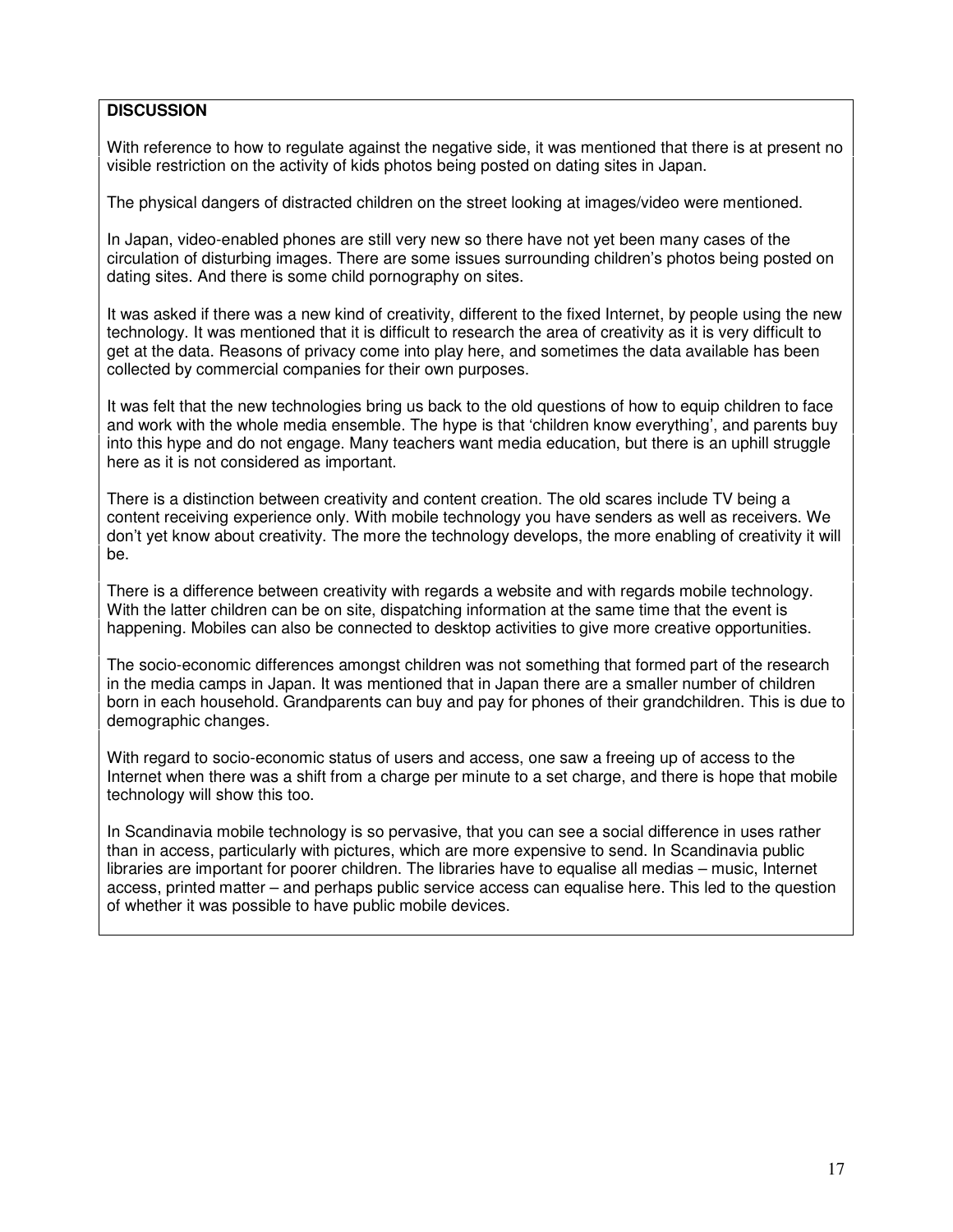## **AFTERNOON SESSION: 1.45pm Future Use**

#### **View on Evolution of Mobile-Phone usage**

#### **Dr Yutaka Yusada, General Manager, Service Development Department au Strategic Planning Division, KDDI Corporation**

The mobile communication service is growing. There has been a steady increase in the numbers of mobile handset subscribers with access to the Internet in Japan to 60.2 million in January 2003 (out of a total mobile handset subscribers figure of 73.9 million). This figure of 60.2 million is made up of three services, i-mode 36.6 million, EZweb 12 million and J-SKY 11.7 million.

Dr Yusada described the evolution of Data Transmission Rate and Prospect, showing rates of 384 kbps and 2Mbps, and he referred to 4G which could be 100Mbps including high speed wireless LAN.

The mobile handset market is close to saturation. But the consumer market goes further than people. Phones can be embedded into objects, such as cars. A car connected to the Internet can enable the driver and passengers to receive traffic information, the location of a friend, provide music, exchange information with other cars, input or monitor surveys on accidents, take part in market research, send photos, connect to the office.

The handset market trend will be from a growth in quantity to a growth in quality. Dr Yusada outlined three trends in handset evolution, which included

- remote control for applications such as a TV or remote monitoring of places.
- utilising local information such as enabling car and human navigation and management of personnel products and vehicles,
- and substituting for a wallet or a commuting pass thus containing personal and attribute identification.

An example of remote monitoring can be monitoring your home, school or office, your pets, or your child's nursery, while you are outside of these via your mobile handset. The location would be viewed through a USB camera connected to a PC which in turn is connected to the Internet and thus accessible by the phone.

Location and locating information can be provided to the handset wherever one may be, outside, both in town or in the countryside, indoors, even underground, via network bases and/or GPS.

Dr Yasuda gave the example of a handset being used as a substitute for a wallet. Showing your handset can pay for traffic passes, items from vending machines, tickets from train stations etc. Clearly the handset would have communication security and identity with it, via a UIM (User Identification Module) card.

He spoke of a totally connected age, where there would be a seamless service deployed between fixed and mobile services (Fixed Mobile Convergence – FMC), where collaboration between communication and broadcast would be to the extent that one could watch your sports programme on your handset for example. The roadmap for such provision of seamless service was given as before 2006 there would be 'tie up' between fixed, wireless, cellular, and digital broadcast, and we would enter the genuine ubiquitous broadband era in 2008. The mobile phone will play the role of linking all these together. The handset would be the gateway for the individual, enabling the individual to access and communicate and much more, all the time and anywhere, for example in or outside the home or office, or in the car etc. The handset would be a wallet/card/identification, a commuter pass or ticket, a media player, personal navigation – both location notification and a navigation service - a remote controller of TV and other appliances, a PDA, and a personal gateway to the office, the Internet and home PC and appliances.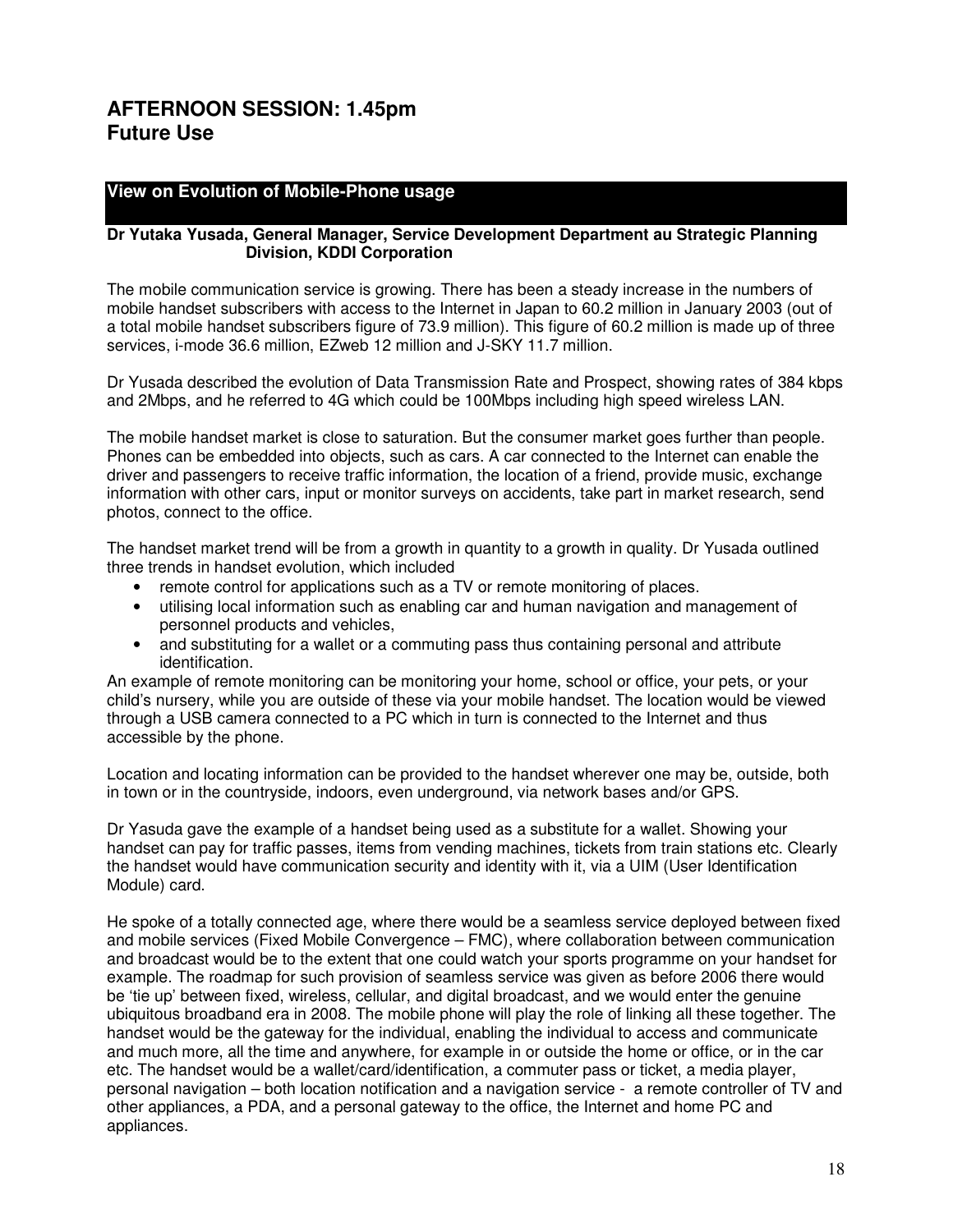Dr Yasuda gave other examples of potential usage of mobile handsets in the future:

- The handset can be used to send a photo or a movie in place of a postcard while you are on holiday abroad by simply attaching the file to an e-mail.
- Automatic translation service will enable you to communicate with friends all over the world, and this will be possible voice-wise in the future, which, if it is in real time, will be a very natural conversation.
- The school newspaper can be assisted by the GPS handset. Local news sent in by kids can be edited straight away, even as the news happens.
- Aroma communication. By adding aroma to the communication it is easier to communicate one's feelings and emphasize one's presence. The example given was a mother sending a message to her son that tonight's supper was curry rice, telling him to come home at once, and the effect of the aroma contained in the message made the child hungry and return home straight away. This is a potential possibility as research work is ongoing.
- Communication with animals. If one was able to understand the feelings of one's dog, for example, the possibilities of having the dog able to communicate with you via your handset while you were out of the house, at work for example, is there. This could be useful if the owner was able to tell if the dog was acting strangely, as this could signal an intruder in the house. This could then be confirmed by access the camera at home and enable the owner to notify the police. And the GPS system would enable the owner to keep track of their pet, especially useful if the dog had got lost in the park.

Dr Yasuda ended with KDDI's slogan: Designing the future.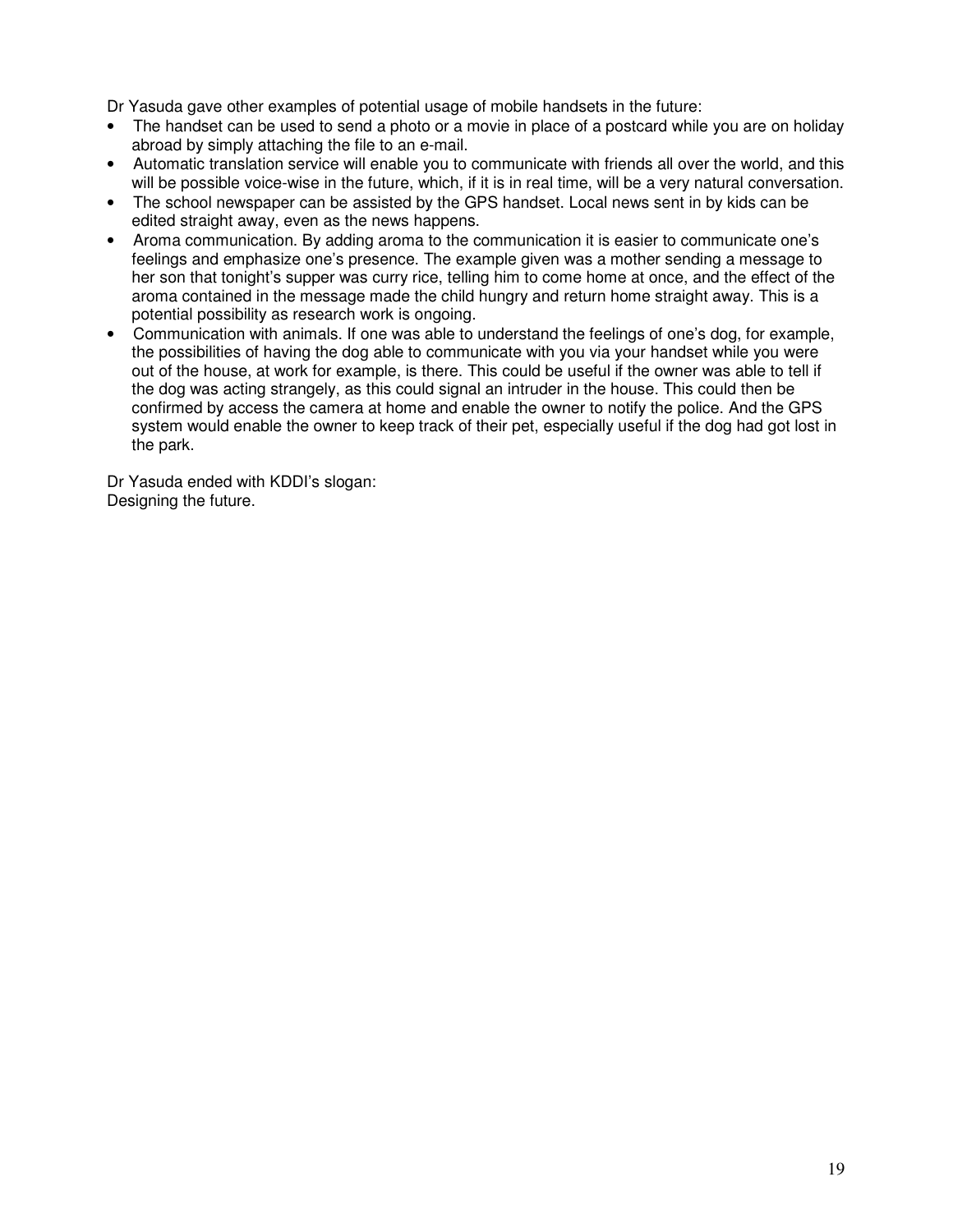#### **Ethical principles for mobile internet services and i-mode contents**

#### **Hideaki Nagata, Manager, i-mode Business Department, NTT DoCoMo Inc.**

Mr Nagata began his outline of the ethical and business guidelines for official i-mode content by giving an overview of the portfolio of i-mode content. He outlined the i-mode services available via the handset:

- Mail services, incl. E-mail
- Transaction-related menu: including banking, security trading, ticket reservation, airline information/reservation, credit card information, book sales etc.
- Database related menu: telephone directory search, restaurant quide, dictionary service, cooking recipe etc.
- Information related menu: news updates, weather information, sports news, stock quotes, business/technology news, town information, horse racing information etc
- Entertainment-related menu: network game, character download, horoscope, karaoke information, FM radio information, club event information etc.
- Internet websites

Also voice services are available.

Mr Nagata described DoCoMo's portal sites oriented for kids, including cartoon characters, ringtones and games. These are very popular amongst children.

There is a terms of service for official i-mode content, and there is a screening process which screens out the 'bad' stuff. There is a responsibility on the part of the carrier here. Official i-mode content must follow 'accepted social ethics and shall not violate any laws or regulations'. The examples of unacceptable content are:

- Content that may promote, affirm, or support crimes or violation of laws or regulations.
- Content that trades in obscenity or child pornography, or that might be construed as promoting adult or child prostitution.
- Content that provide, promote or affirm gambling or illegal lotteries
- Contents that promote multi-marketing or similar pyramid sales schemes
- Contents that trade merchandise obtained from burglary, banditry, cheating, blackmail, abstraction, defalcation, or other illegal means.

Mobile technology means that kids can access certain sites away from the supervision of their parents. Dating or meeting sites for example are a concern – these often are free for women and men are charged. An image of a pretty lady is often used to entice people to the site.

It is possible for parents or guardians to set internet access limits on their kids mobile phones. The launch of this service is scheduled for the summer. This allows access of the user to i-mode official sites, which number about 3400, but not access to other sites. The access is limited unless there is a request from the parents. It is not a permanent measure, and can be used just until kids reach a certain age.

The taking of photographs (i-shots) and posting them to personal websites is popular. NTT propose a service to limit the browsing of the i-shots to 50 times for privacy reasons. An I-mode awareness campaign provides a warning to children about potential dangers on the Internet on the DoCoMo homepage and via pamphlets, using cartoons.Mr Nagata also spoke about a system for preventing spam movie mails being sent randomly and universally to the general public, including children. Users have been able to send movie mail since January 2003. At the server level the attached file –the pornographic image – of the i-motion mail is deleted.

From the user's perspective DoCoMo provides a safe and ethical environment of mobile internet throughout Japan and worldwide. The service was, in Mr Nagata's opinion, safe, accurate and convenient.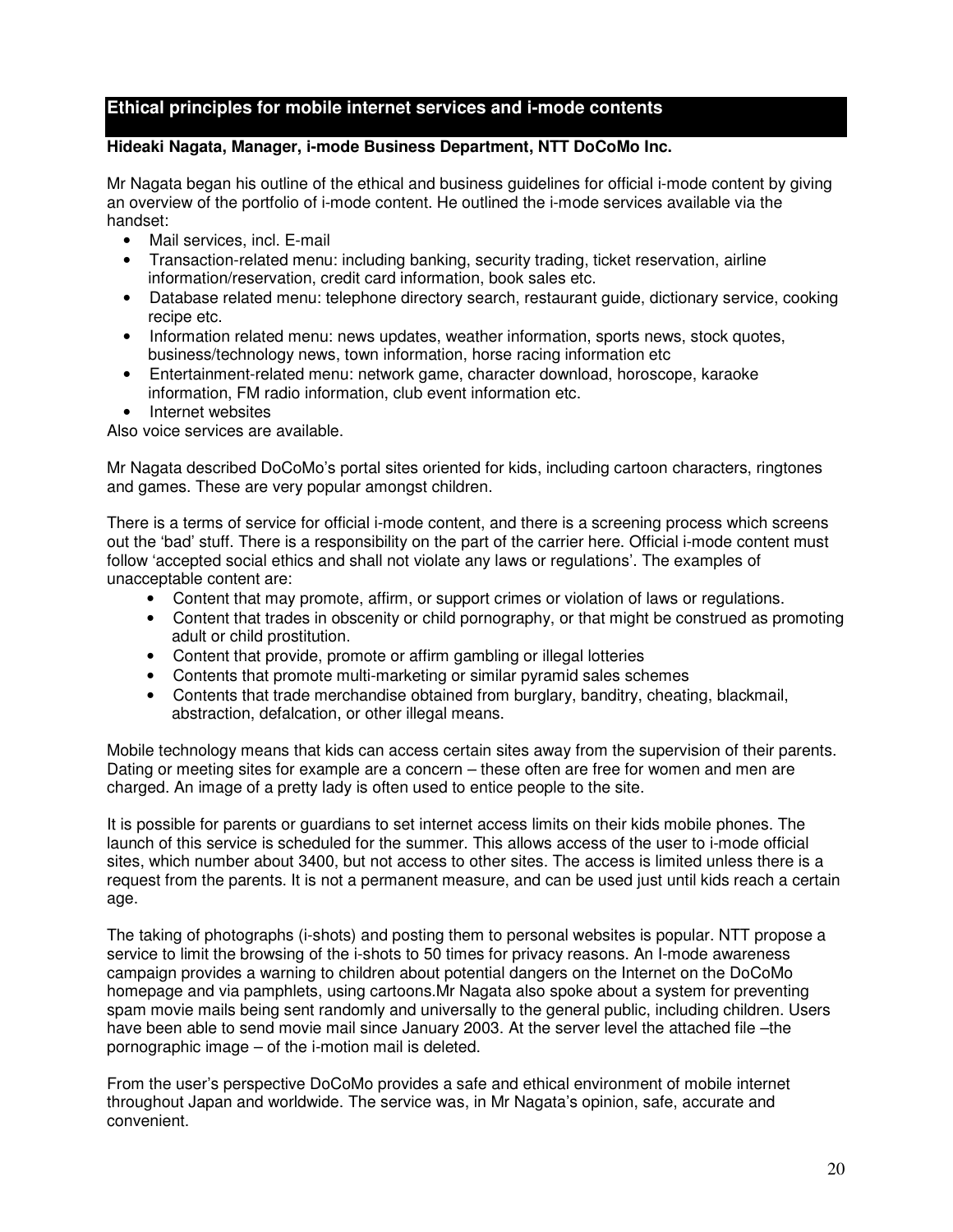#### **Mobile trends as they might affect children - A European perspective**

#### **Angus Cormie, Head of Portals – Products O2**

#### **About O2**

O2 is a network operator in the UK and has 11 million customers in the UK and 6 million in Europe. It has the largest SMS traffic of any UK network (4 billion messages per quarter), has the leading European WAP portal, and is able to deliver content to all other UK networks. O2 has UK network and 3G licences in Holland, Germany, the Irish Republic and the Isle of Man.

Angus Cormie drew attention to the negative press attention given to new technologies, and had a press cutting which he showed the seminar, and mentioned that this was a reason why we need to think carefully about the approach to protecting the vulnerable. The cutting related to the interpretation of 3G as 'Gaming, Gambling and Girls'.

#### **Latest trends**

#### **Device developments**

In the UK we have seen the mass uptake of pre-pay mobiles – representing about 50% of all purchases. These phones are now available in supermarkets and off-the-page, all fully SMS and Internet enabled. With these devices it means that the company does not know the names and addresses of the user base.

Historically black and white and text based technology has limited the potential for content for adults, however, more capable mobile devices are coming out, and we are starting to see access to colour images via WAP or MMS animations and soon there will be video.

It is important for there to be usability improvements, to make it easier for people to get the Internet and WAP etc via their phone, and this has the inevitable effect of making it easier for kids to get it too.

In the UK the launch of 2.5G (GPRS) prompted a huge push on 'fast' Internet access.

#### **Service and application developments**

- The mass uptake of SMS and the evolution of 2-way interactive SMS capability has resulted in services like SMS Chat.
- Personalisation is key in the under 18 market. There are plenty of adult icons and logos for mobiles phones which are widely advertised in national newspapers and men's magazines.
- There are a new wider range of content services supporting broader content choice, including self-generated content. 'Create your own WAP page' is very popular. This has led to a significant number of adult sites. There has been a growth in content providers willing to work with operators or stand alone using  $IVR^2/Premium$  rate SMS as their method of payment.
- Access to mobile Internet and development of search engines, for example Mopilot.
- Evolution of lower-end, highly featured handsets
- Development of colour content icons/logos, as well as colour WAP

<sup>&</sup>lt;sup>2</sup> Interactive Voice Response.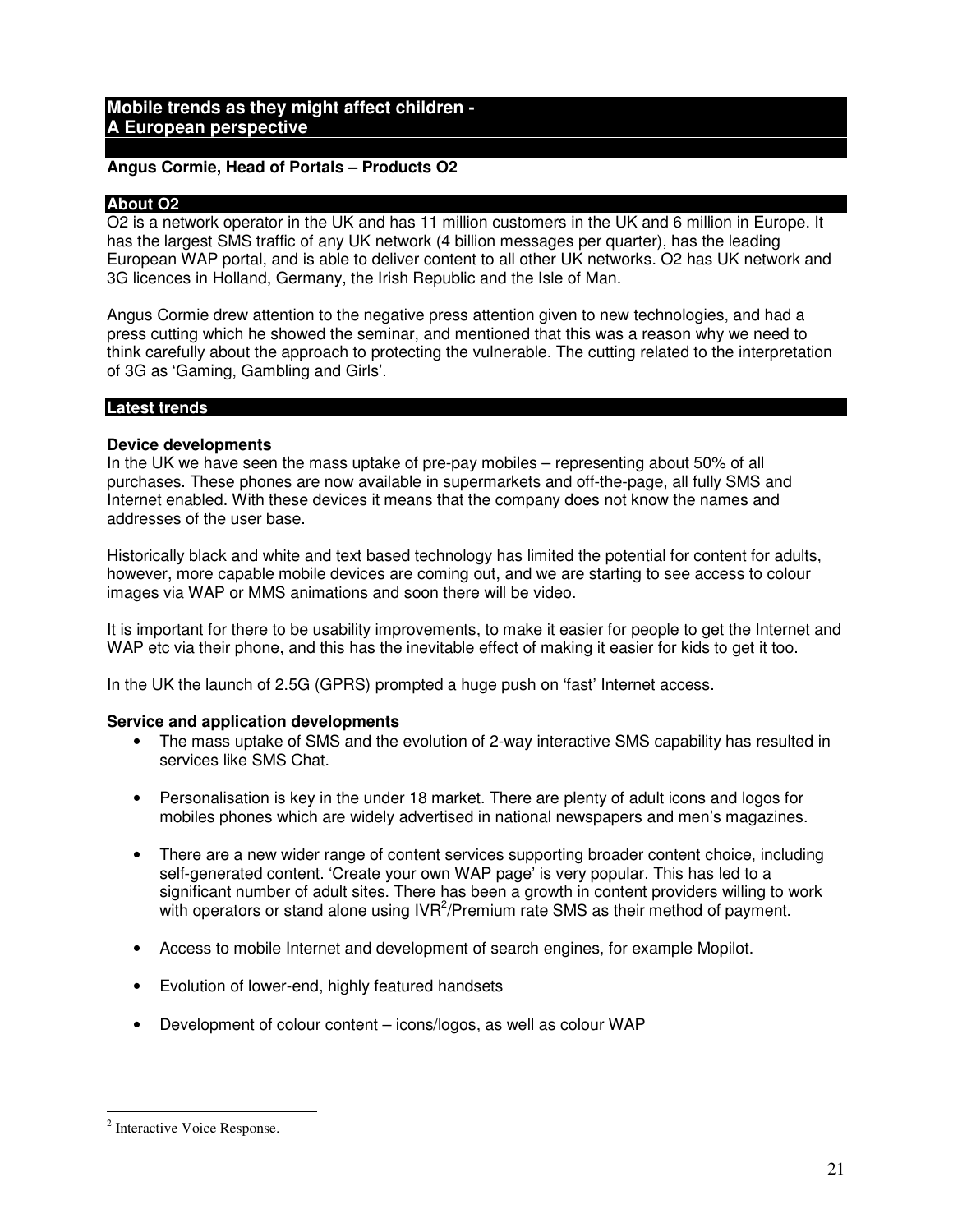#### **UK Adult market facts**

Estimations for adult profitability on mobiles are huge. Experience from the Internet and WAP indicate the there is strong mass market demand. 41.2% of all sites visited in June in the UK were of an adult nature. About 20% of all WAP gateway traffic is to non-O2 adult sites. The operators are thinking of revenues. Visiongain research company estimates that the value of the global pornography market will be some \$70 billion (£43 billion) in 2006 and that \$4 billion of the total could come from mobile telephony. Estimates allude to a UK market in excess of £1billion in the next three years alone.

Infotainment – general web or WAP browsing, location services, fun, ringtones, icons etc, adult entertainment, information alerts and news feeds, sport and games - is forecasted to be the main mobile data revenue in 2008, ahead of messaging and M-commerce.

Angus Cormie mentioned that the characteristics of the target market that form the core customers are shared to some extent by children, although adults are the target, which means that operators see the need to be proactive in protection strategies. The shared characteristics belong to the ME generation – the 'I know what I want', 'give it me now', entertain me, no limits, demand choice, etc. Operators realise that the issue of child protection is very important, and that their reactions are under the microscope, so they need to be careful.

#### **UK operators approach to protecting the vulnerable**

#### **The industry is keen to be proactive**

- The industry has recognised the absolute needy to protect the vulnerable and to combat against illegal content and activities.
- And to find a very careful balance between brand reputation and developing and promoting a new revenue category.
- The government and other stakeholders (eg child protection charities) expect self-regulatory approach, and government is reserving backstop powers to intervene if necessary.
- Consequently the industry is taking a proactive position in initiating cross-industry and regulatory discussions.
- It is critical that both consumer, regulator and other stakeholder confidence is maintained working to official codes of good practice.

#### **Self-regulation should cover**

- Rating of content whether the content is '18' or not. If not rated then assume to be '18'.
- Barring facilities for parents and guardians or other blocking and filtering enablers to prevent access to '18' content on a mobile number basis – a one stop shop (per network)
- Prevent illegal content create 'notify and take down' procedures. Work with the relevant bodies here.
- Public awareness and creating information and advice eg about parental controls, safe use of a mobile, routes of communication.

#### **Self-regulation considerations:**

- This will not cover peer to peer communication, which remains a private matter for the individual.
- Establishing an 'independent' body to manage an industry-agreed rating framework
- To cover all media types SMS, WAP, MMS, PDA, Web. (O2 is launching SMS barring this month).
- To cover gaming/gambling and adult services.

**Timing:** a code will be launched mid-2003. The mass market for devices and services will be late 2003 2004.

We must ensure that our services have the appropriate capability to prevent misuse (for example to address concerns that chatrooms can be used as 'grooming grounds').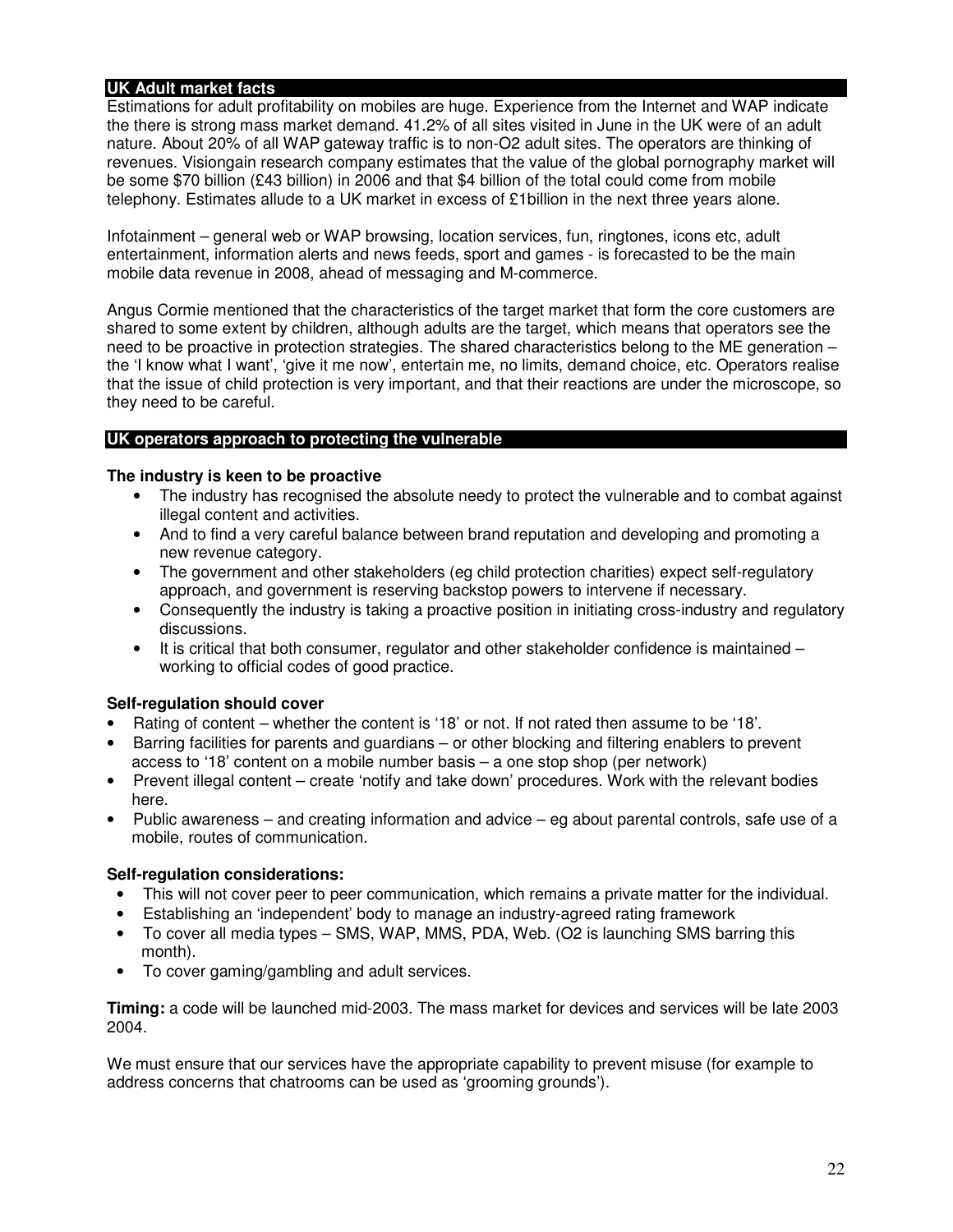It is essential that our investigation teams (be it Nuisance call and police liaison) can support local law enforcement authorities.

Since there are also a large number of pre-pay SIMs in the market (active or potentially active) – any approach which relies on parental registration must ensure that this cannot be overcome by swapping/exchanging SIMs or by the purchase of alternative SIMs by under 18's for use in a visual/internet capable device. SIM swapping can skip parental controls and there is a need to think of measures to deal with and prevent this.

#### **O2's position**

#### **Protecting the brand:**

The operators are not the arbiters of taste, but from a branding perspective, O2 and other networks must take the high ground in the proactive development of filtering and barring capabilities – in order to provide the option for a safe environment for the vulnerable. With these safeguards and controls in place, networks will be able to offer content that customers demand while protecting brand values.

#### **Competitive advantage:**

All the network operators are thinking about:

- Revenue deriving 'safe' revenue but not at the cost of exposing the vulnerable and the brand
- Channels ensuring that the vulnerable are protected in the channel how this is done is still being discussed
- Technology providing robust and easy to use technology, enablers to bar access on media type
- Customer choice allowing customers to access a wide range of appropriate adult content
- Brand bring services to you without damaging the brand reputation… how we do this for competitive advantage
- Customer care simple access to set up barring, and complain etc

The challenge is to find the balance between being prescriptive, outlining what all the operators should do, and competitive advantage, leaving the companies to decide how to do things.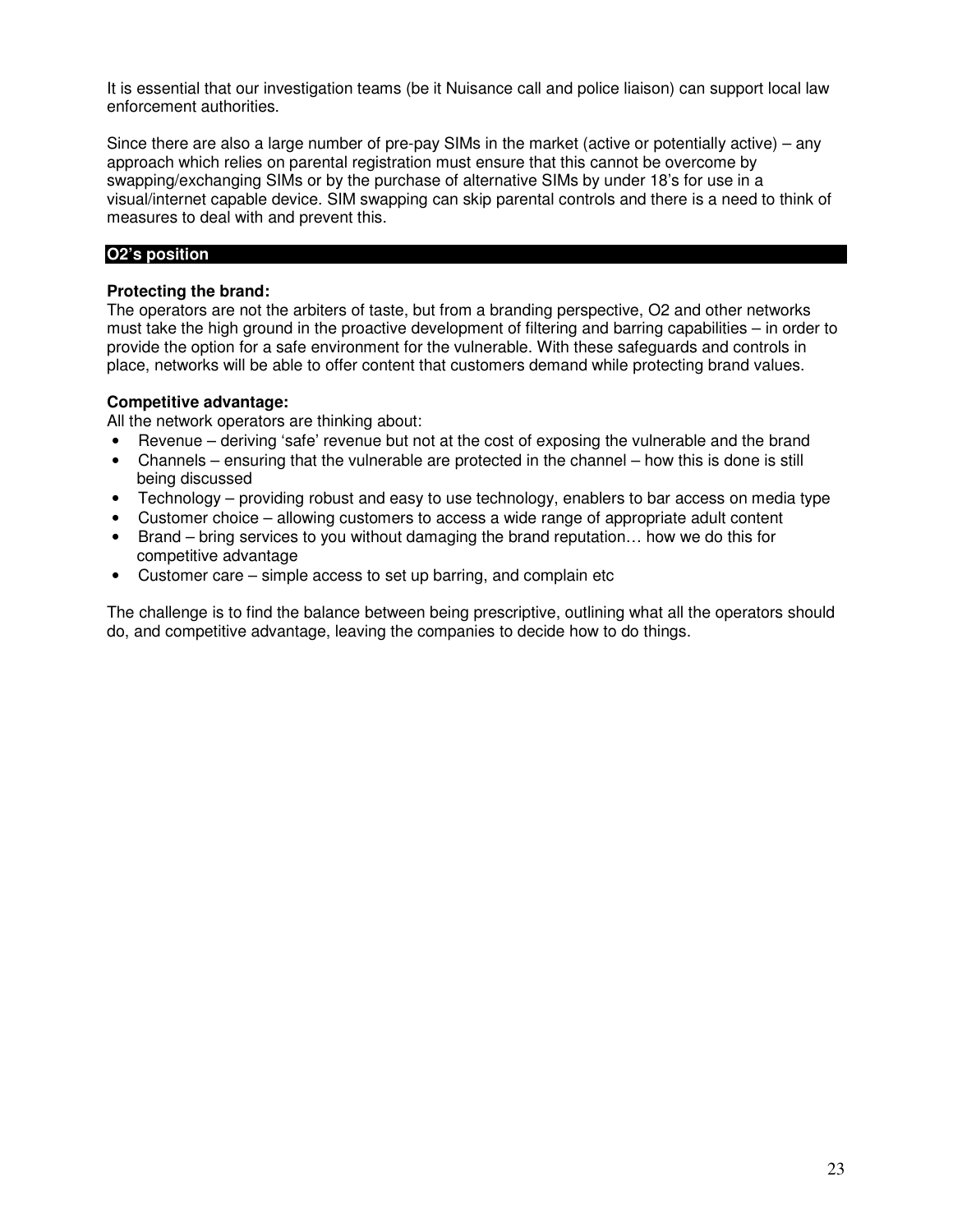### **Child protection on the mobile Internet**

#### **Linda Criddle, Product planner, Microsoft**

There are 300 million users of hotmail and MSN's service on a monthly basis. Microsoft are looking at how to bring this to the mobile platform. Microsoft is committed to building solutions for the wireless Internet that protect children and young people with regard to content, contact and commercial issues.

Mobiles offer great opportunity to young people. Mobile devices enable autonomy through freedom, individuality, connection to friends and even romances.

Other positive opportunities of mobiles are

- Safety, including both being able to reach and to be reached, and acting as a location finder for emergency services.
- Information the age for information is becoming lower and lower.
- **Entertainment**

There are also opportunities for harm:

- **Exploitation**
- Abstraction children's ability to multi-task both impresses us and raises concerns. Cheap entertainment filling kids minds rather than thinking through things.
- Stalking physical/psychological harm
- Threats/bullying

#### **Areas of risk:**

Several technology areas need careful consideration:

- Peer-2-peer functionality at MSN this is through Instant messenger protocols, but we see it as a high risk area.
- Location scenarios there is a need for universal guidelines to protect the whereabouts of children and young people.
- Presence/state as users can define presence and state, how do we allow parents to control who sees this information. 'Presence' here refers to 'I'm online now'. Can there be differing presences – i.e. be online to my friends and offline to my family. 'State' here refers to being able to express social state/emotions, eg happy, sad, lonely etc. There is the opportunity for a predator to know your state before they communicate with you. .
- Content filtering content filtering is only occurring on http, we need this to spread to WAP.
- SMS content currently the displays have user's phone number/personal information.
- Video streams private video cams connected to the PC's can now stream footage to mobile devices – whether the individual is aware of being videoed or not. In the US, it has happened that webcams have been set up in women's rest rooms, and this is something that would be possible with phones.

#### **Protection on MSN Mobile today:**

#### Kids Passport:

This is only currently available in the US, and is relevant with the need to comply with COPA<sup>3</sup>. It will be rolled out for Korea. Kids passport helps sites comply with the parental consent requirements of children's privacy laws, not applicable worldwide.

E-mail protection via existing hotmail filters:

To be the same on mobiles as on PCs. Parental control settings – MSN parental control settings are handled server side so the hotmail accounts are respected regardless of the device.

- unlimited: allow child full use of hotmail
- restricted : parental control over who is on the contact list

 $3$  The Children's Online Protection Act which restricts online marketing without their parents permission to over 13s.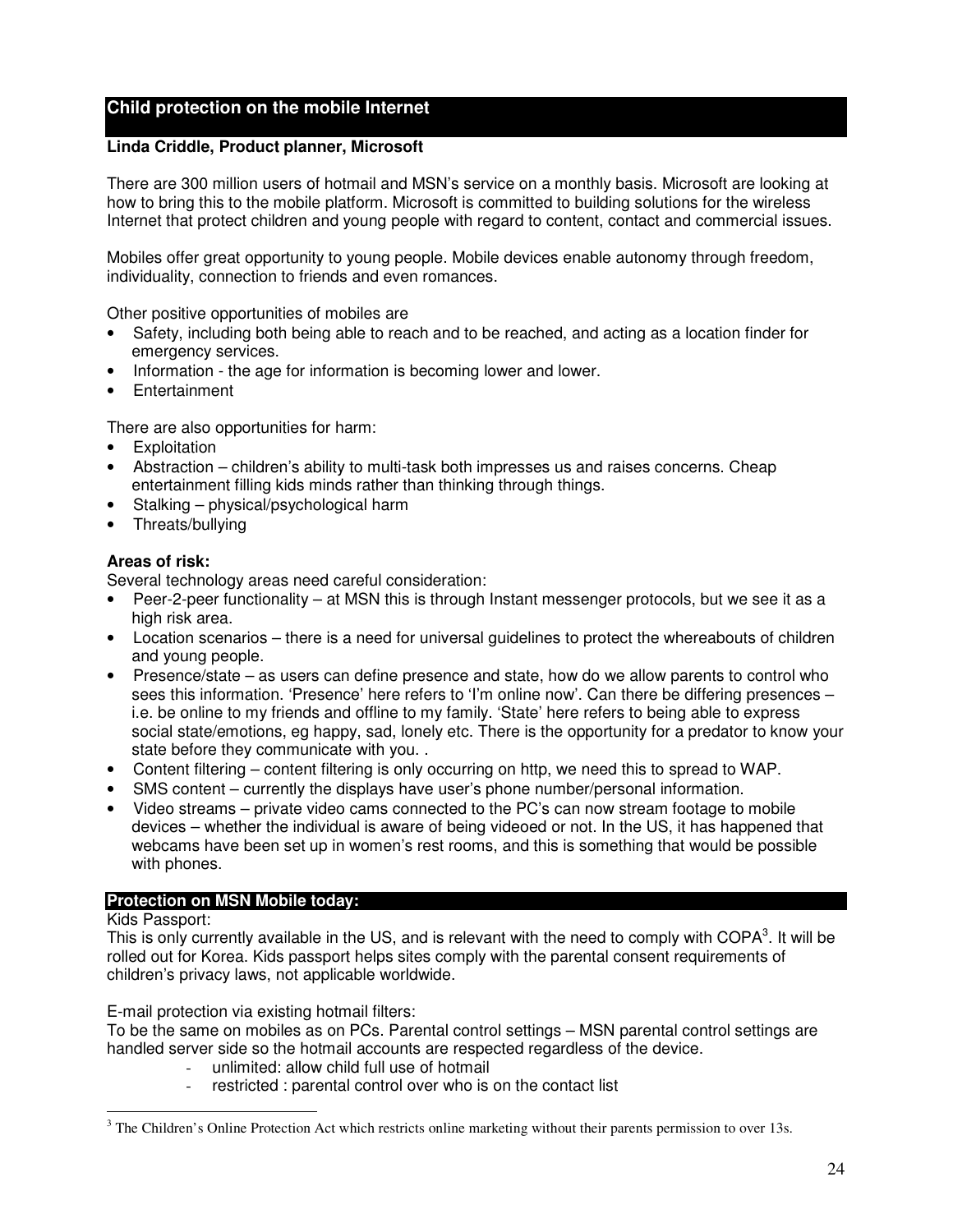- blocked: child cannot use the hotmail service

IM protection in 3 levels via existing IM filters:

- unlimited  $-$  allow child full use
- restricted parents control who is on the buddy list
- $b$ locked the child cannot use the IM service.
- Child controls buddy list, but parents can force-block

Notice and take down:

If notified we remove illegal content hosted on our servers

#### **Planned features:**

- Parental controls should be available any time, any place and on any device. Move parental controls from desktop client to web service
- Provide parents with the option for an activity report. A monitoring function for parents, we would like to be able to provide this for mobile.
- Allow multiple parents control rights, for the situation of a divorced family. Both parents alerted to content requests, attempted violations, online activity reports, etc. And both parents able to approve content requests, update settings, add buddies, set time online limits etc.
- Add parental controls to calendaring (it is important who knows where the child is at a certain time), music lyrics, research sites, and downloadable content and purchasing.
- Develop filtering technology that allow MSN properties to:
	- protect kids and families from inappropriate content
	- limit unwanted content according to personal choice
	- promote personal information interests
	- extend our wireline filters to wireless content

#### **Partnering:**

- Data is no respecter of borders. Governments need to unify to create global standards. Conflicting laws will hinder broad adoption of safety measures.
- Carriers and service providers need to step up and make their sites safe through filters and parental controls.
- Technology providers need to ensure safety features are in place BEFORE technology rolls out to consumers. There is a constant race to come out with the latest features, but it is not responsible to do so without safety features.
- Make sure we are teaching children the right message. Through industry, schools, society, aiming at families, parents and kids. Society/schools/orgainsations need to re-evaluate the materials used to train children on personal safety. The current curricula does not address any concerns in the mobile Internet. Do not talk to strangers on the street, on the Internet or on your mobile. We need a clear and consistent message.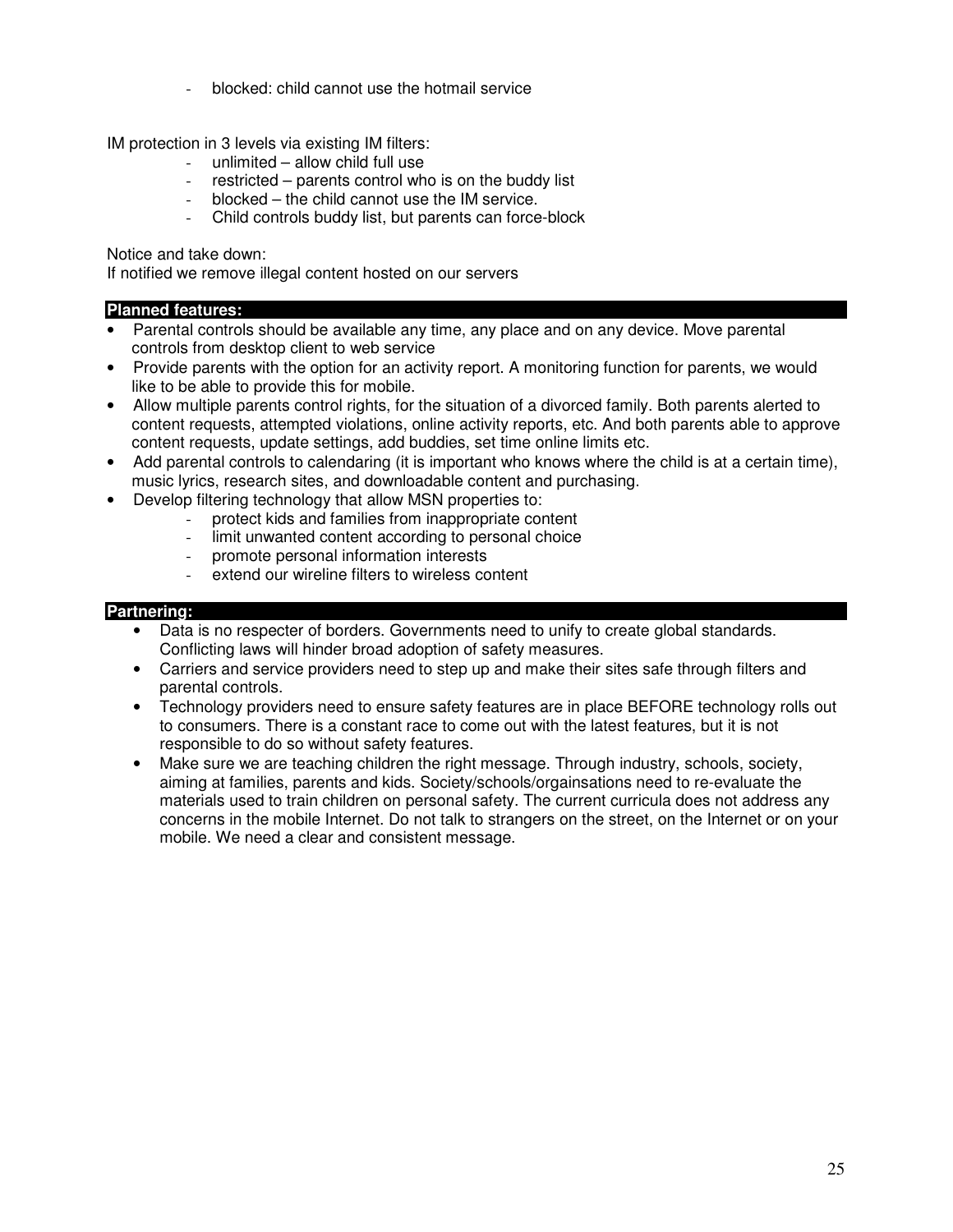#### **The RESPONDENT Professor Kenji Naemura, Graduate School of Media and Governance, Keio University**

The technological advancement is very fast, and the market and the use of these devices is very likely to expand.

The mobile phone must be easy to use for children. Children are frequent users of the products and have them on all the time. The risks are not limited to them. The kids are pioneers and they are vulnerable. Both are true, and this situation has not happened very often in the history of mankind. What can we do to address this situation? We can't make children the subject of an experiment.

Schools encourage children to use their PCs but not their mobiles. In a car one is not to use one's mobile phone, though one is not told not to use one's PC. Voice is the key here. On the train <sup>4</sup>one can see many children using their cell phones to access the Internet, and they are not causing any trouble to anyone.

Self-regulation, made up of legal and voluntary measure. Kids Passport, rating and filtering is an example of a voluntary restraint.

Education of parents is necessary.

Regulation by the state is very slow. However it shouldn't be different from country to country – rather there should be an alignment of laws. There is law being introduced in Japan about dating sites. Yet differences in culture from country to country must also be embraced though there must be a certain degree of standardisation.

Similar efforts to that of ICRA, the Internet Content Rating Association, would be in order for the mobile framework.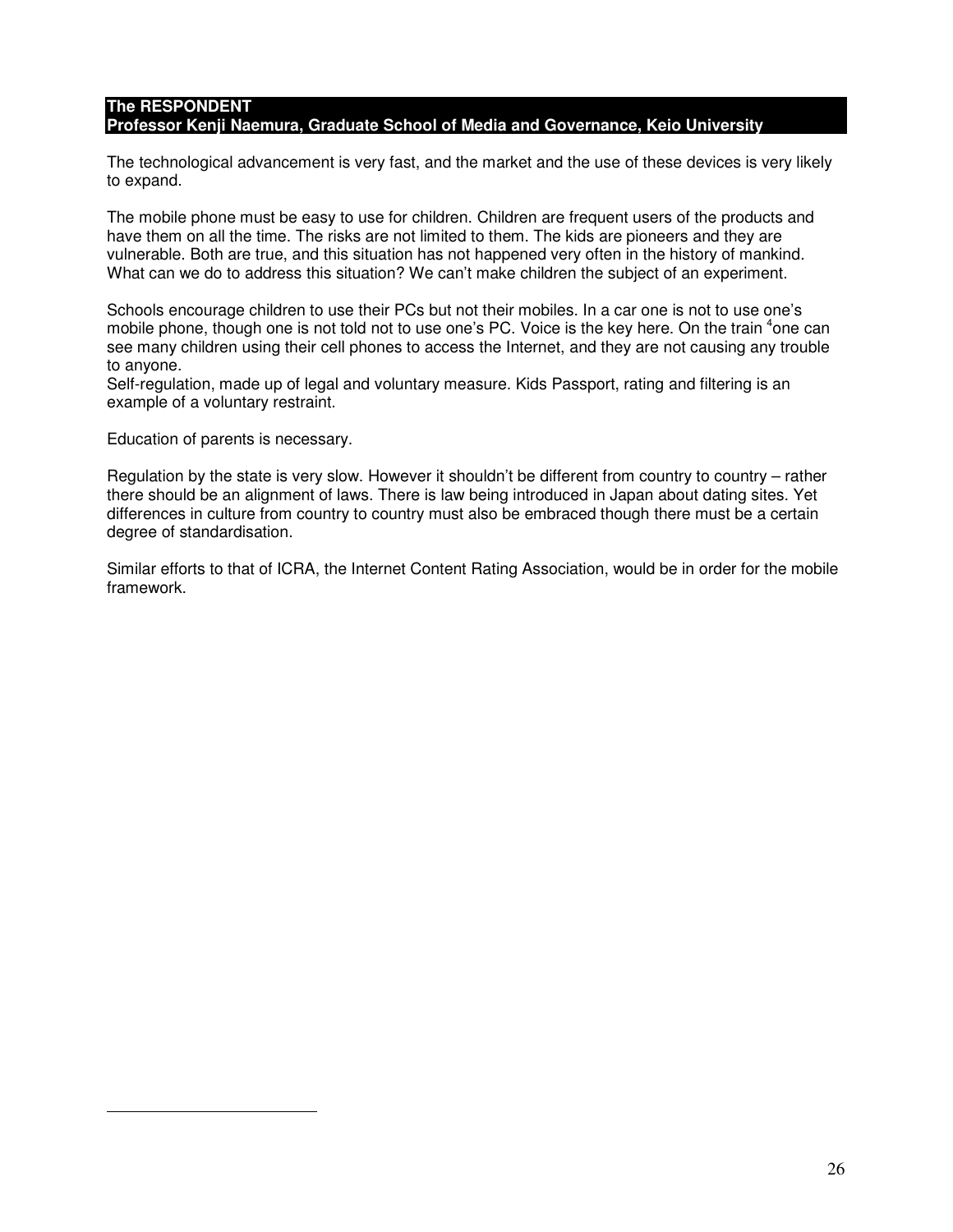#### **DISCUSSION:**

It was mentioned that though there are Terms of service on DoCoMo official sites, unofficial sites intentionally violate some of these restrictions. It was mentioned that it would be difficult for DoCoMo to regulate inappropriate sites. There is an official site system, and it would be impossible DoCoMo to regulate all sites alone.

It was asked, in light of the ways content is being paid for, how far do the Panel see mobile networks effectively becoming banking institutions. Does the money for transactions paid for via phone come from the mobile phone account or from the bank account? It was felt that it would be possible for the network to bill the correct money, but we would need an agreement with the banking industry. DoCoMo is not a bank, but are managing charged sites. Microsoft provides services on behalf of the carrier, so is more like a store or a clearing house than a bank. It was said that there is no real answer to the banking question at present. Pre-pay phones are a particular issue. If one is buying something with a pre-pay it must be something for the mobile, for example a ringtone, or a football score. However, it may behave like a bank if one used a pre-paid phone to pay for a CD for example.

Japanese mobile companies will start providing more services which makes use of billing services, for example, buying Coca-cola or other goods. There will be some regulatory issues here. Perhaps the networks are not keen for the moment, but may consider it if the economy picks up. However, it is crucial that any experiment is carried out with adults and not with children.

About SIM card changing/switching, this "social hacking", it was suggested, may need to be regulated. Fingerprint authentication may be better. It was mentioned that no solution to this has been found as yet though it is being looked into.

It was expressed that it was important to educate parents. It was asked that as KDDI offer student discount services, then the network would know the younger users and therefore should provide controls to parents as they know the user is a child. KDDI are looking into this.

One participant asked why dating sites were necessary in Japan, suggesting that there should be other more positive places where kids could go as an alternative, as they maybe seeking friendship more than romance or sexual involvement.

One panellist mentioned that children were smart, and if they want to cheat they will. The industry's job is to protect those children that are not trying to get into trouble.

One participant felt that there was a chasm between what was being spoken about and what lessons had been learnt in the last 10 years. The concept of protecting the vulnerable is an old one. It is not possible to protect the vulnerable unless one stops the people that want to harm them. Address the root cause rather than seeking to solve the symptoms.

Children know technology better than we do. Is it possible that we are turning children into the canary in a coalmine with new technology?

Denying service or seeking to restrict the communication technology, denies all the positives of the new technology. We should rather keep working to combat the negatives.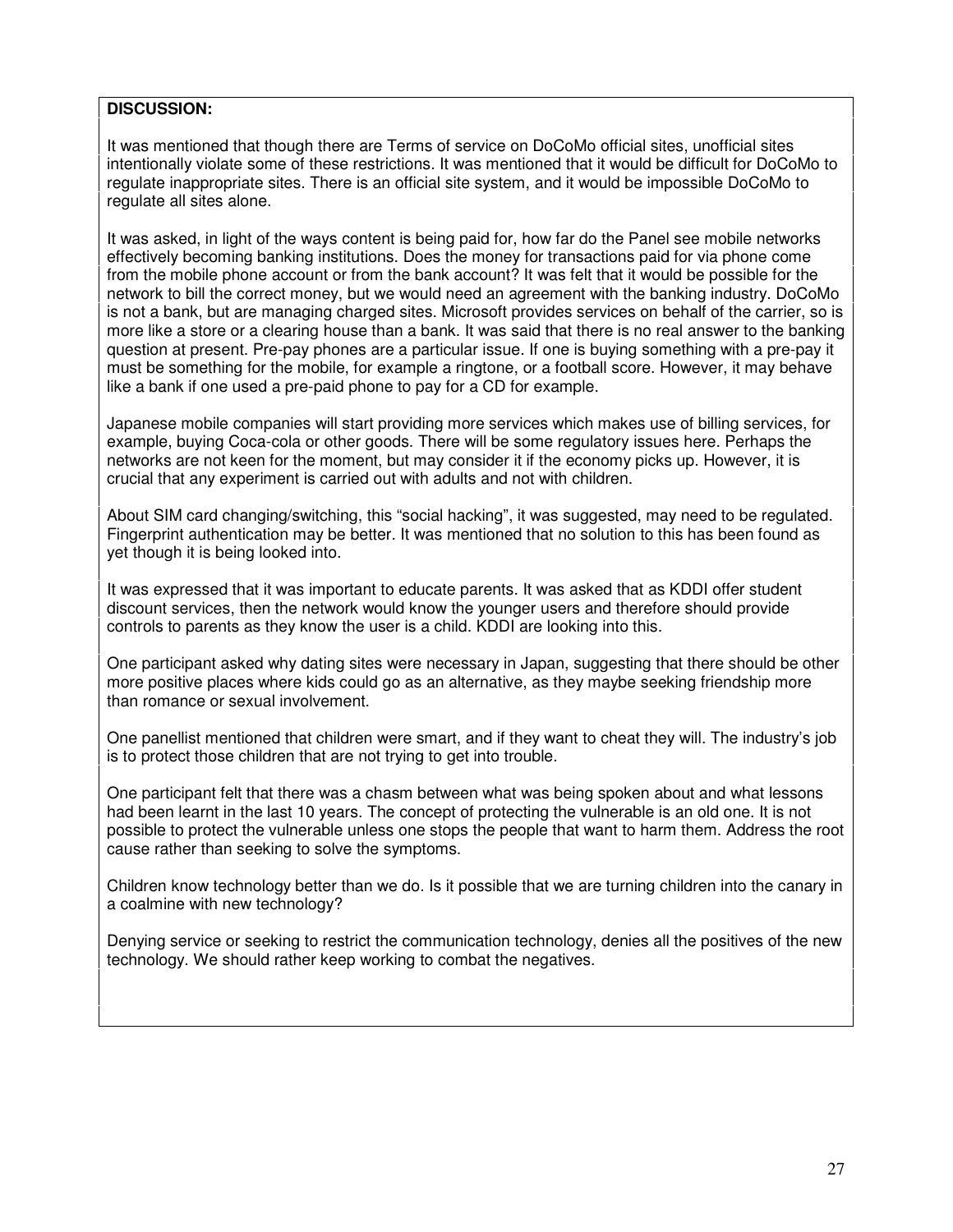# **Friday 7 th March MORNING SESSION**

# **Challenges and Opportunities**

The morning session began with the showing of a short video prepared by Trond Waage, the Norwegian Ombudsman for children. A few Norwegian young people were interviewed and asked questions about mobile phones and their use of them.

The young people used their phones for calls, both to friends and to home, and for text messages. Text messaging clearly had some advantages for young people. One young person preferred communicating by text because it is cheaper than calling. Young people would send 10-20 texts a day. One boy commented that text was also better on occasions that one might be nervous about making contact, and a girl said that if there is a boy you like, it is easier to make contact via text.

One girl said she never turns her mobile phone off, just sometimes at night. Opinion was divided amongst the young people on whether they would feel lost without their phone for a week.

The young people were asked if there was ever a time when it was bad manners to use your mobile phone. The answers given were:

- in class
- when you are with friends and they want to talk to you
- when you are queueing in a shop and about to pay

Some young people keep their phones on, but on silent, during class.

On the subject of harassment, only one of the young people questioned knew of someone who had been harassed via their phone.

When asked how they saw or even wanted mobile technology to develop in the future, one clearly felt she had no need of any additional services to what she has already, calling and texting, though one boy felt he would like his phone to make coffee and be able to be used for 'something funny'!

\_\_\_\_\_\_\_\_\_\_\_\_\_\_\_\_\_\_\_\_\_\_\_\_\_\_\_\_\_\_\_\_\_\_\_\_\_\_\_\_\_\_\_\_\_\_\_\_\_\_\_\_\_\_\_\_\_\_\_\_\_\_\_\_\_\_\_\_\_\_\_\_\_\_\_\_\_\_\_\_\_\_\_\_\_\_\_\_\_\_

It was felt by one that mobile phones take a lot of time and attention. Another said that mobile phones are 'a must'.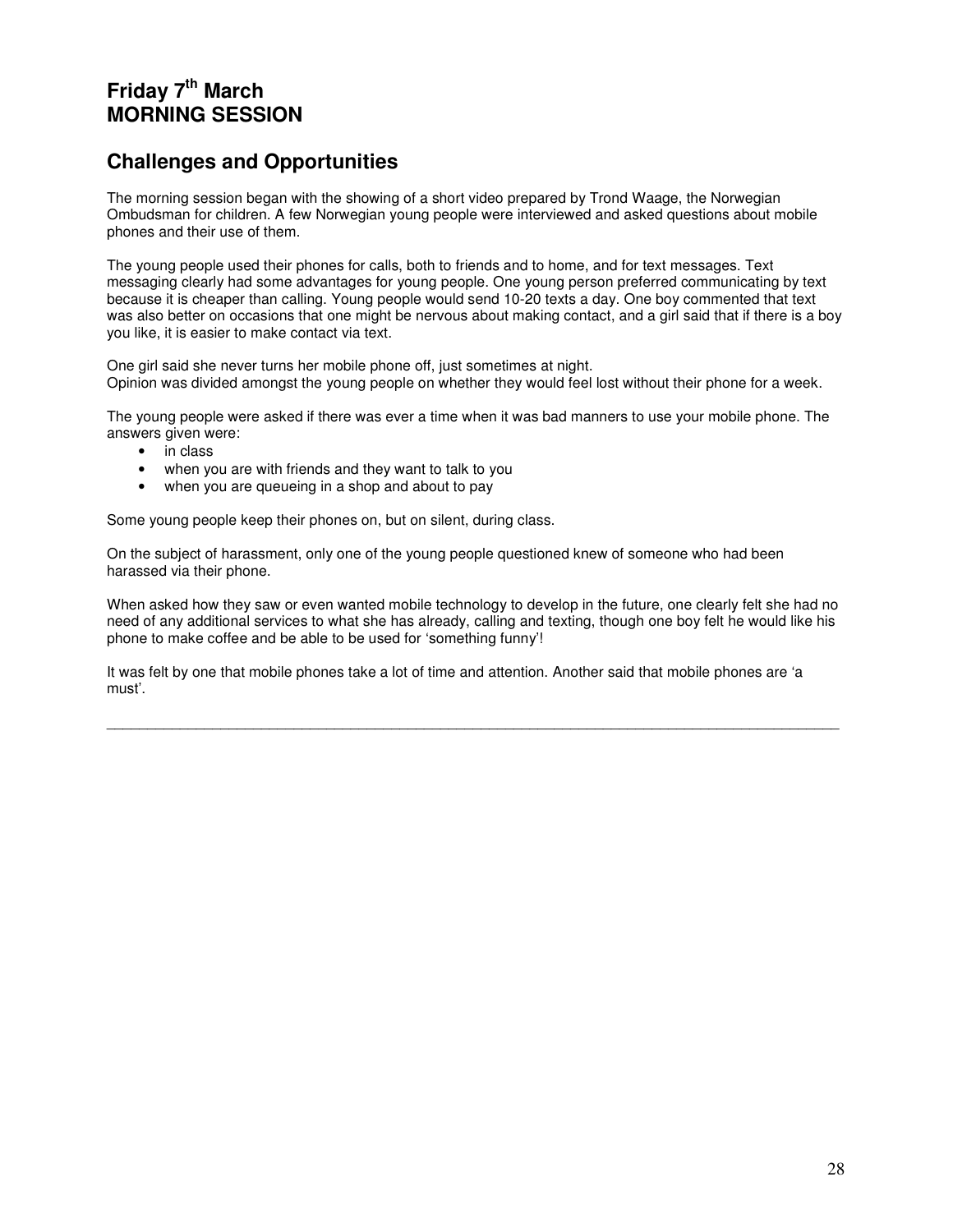#### **Opportunities and challenges: a Broadcaster's perspective**

#### **Greg Childs, Head of Future TV, CBBC, BBC**

Greg Childs began his presentation by saying he felt that the previous day's presentations and discussions were a wake up call to the way the future will be. Greg Childs works for the Research and Development section for Children's BBC looking to the future media use by children.

The BBC, owing to the way in which it is funded, is in a position to do exciting things. The Government has encouraged the BBC to Digital expansion, and currently there are 8 BBC digital channels. BBC is leading the way in interactive TV. Greg Childs also spoke about BBC Online. He mentioned that the pre-school sites were one of the most successful of all the BBC web presence.

#### **The BBC in the Digital Age – a broadcaster ….and more**

At first the BBC was moving into new media as a response to people moving into new media. Now it was struggling to a redefinition of broadcaster in the new and emerging media environment. A 'Facilitator of communities of interest' – the original mantra of 'Inform, educate and entertain' now may include "connect". Not connecting with the audience, but rather to allow the audience to connect with each other in a meaningful way. Thus connecting communities. Mediating user-generated content.

Children's BBC (CBBC) and interaction: 'Your input is our output'. For participation. Stimulates kids to engage with the TV, the PC and the world around them. Teaching them to be media aware, and 'hot potatoes' rather than couch potatoes. Interactivity is a way for this. Offering children the opportunities to influence, even control their media experience. The power of mobile phones in this form of creation is obvious.

#### **SMS, MMS, 3G - Why should mobiles interest broadcasters?**

Mobiles connect you to a younger audience, thus helping to engage with young people. **Inbound services** include and enable:

- knowing your audience. By taking in their material, via phone calls and SMS, one gets to know their likes and dislikes.
- mobile contact is more immediate than a letter for example, or an e-mail (as the sender would need to go from the TV to the computer), and a text is less intimidating than a phone call.
- Votes and competitions by text. Speedy and simple thus a great method of participating.
- Premium rate services
- T-commerce electronic transactions conducted via television
- Use of mobile phone to replace TV remote control. The mobile can act as the return path, enabling the viewer to text the broadcaster. The BBC thinks there is great future in that.

**Outbound services**, i.e. sending material out to mobiles:

- Extending brands, reach and loyalty
- Cross media marketing
- Difficult for the BBC the cost of such outbound services and could this be considered to be broadcasting – this would need Government permission
- Opportunities for the future.

Clearly mobile technology offers opportunities for user-generated content. The first experiment of MMS are already happening. The BBC news site for example are asking for visitors to the site to send in any images they have taken showing their perspective on the world, and this had recently been very effective in the major 'Stop the War' demonstations.

#### **Aspirations, issues and challenges:**

In Newsround, the children news programme, there are around 50,000 press packers - members of Newsround's club for young reporters. There are amazing possibilities when phones have video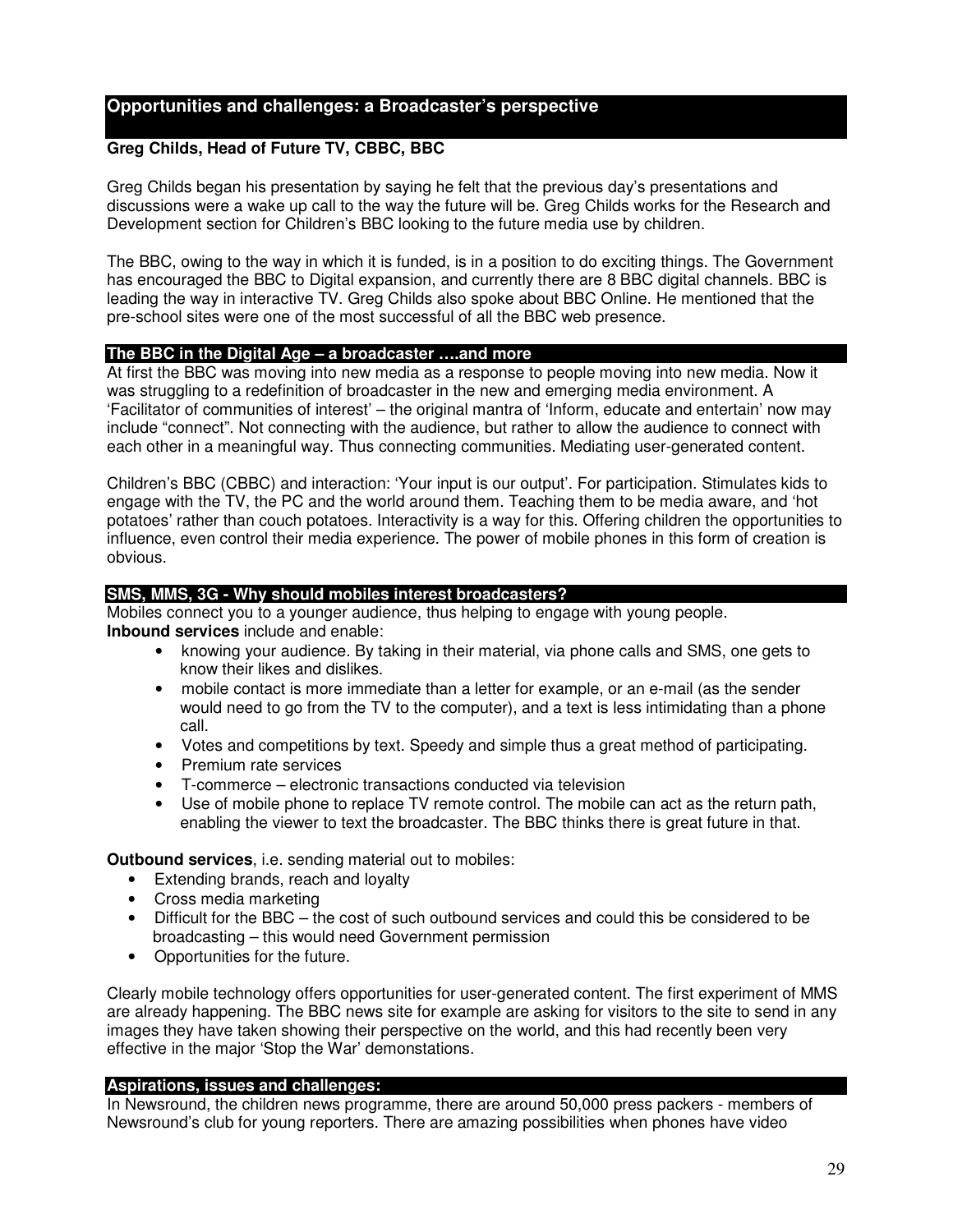cameras, and one can picture in one's mind both terrifying possibilities, such as 50,000 children chasing ambulances, but also incredible opportunities.

CBBC ran some research pilots in the north of England for input for CBBC. CBBC gave video cameras to 50 children in 2 locations. These were children that had never used video cameras before. To some extent the results were predictable and the films were not of a very high quality. But they had great expressiveness and the children's personalities were very strongly expressed in what they made.

There are potential outlets for children's creativity. The media's problem is to give children the space to create. This is important at a time where audience content is to become as important as our own.

Other possibilities include location-based games, for example treasure hunt type activities. There are possibilities in education, especially considering the immediacy of communication. Learning material delivery via mobile devices for example.

There are also issues and challenges posed by the new technology. The issue of locating a child is a double-edged sword. The issue of impact of mobile phone use on children's health is one that needs more research. There is an issue of cost, as children are not responsible for paying their bills. Personal safety is also a key issue. Pre-moderated chat sites are expensive, slow and restrictive. There is scope perhaps for chat areas to be built around content, but must be launched together with information about chat safety.

Possible futures:

The BBC may have a role as a community mediator and broadcaster.

With children, the issues arising from this come into much sharper focus.

There are cost and policy implications.

But the BBC's audience desire is to interact and do so on mobile devices. However, we still have a duty of care.

There is a fascinating future, one in which kids are in control and empowered. However, we have few of the answers at the moment, but we do have many of the questions.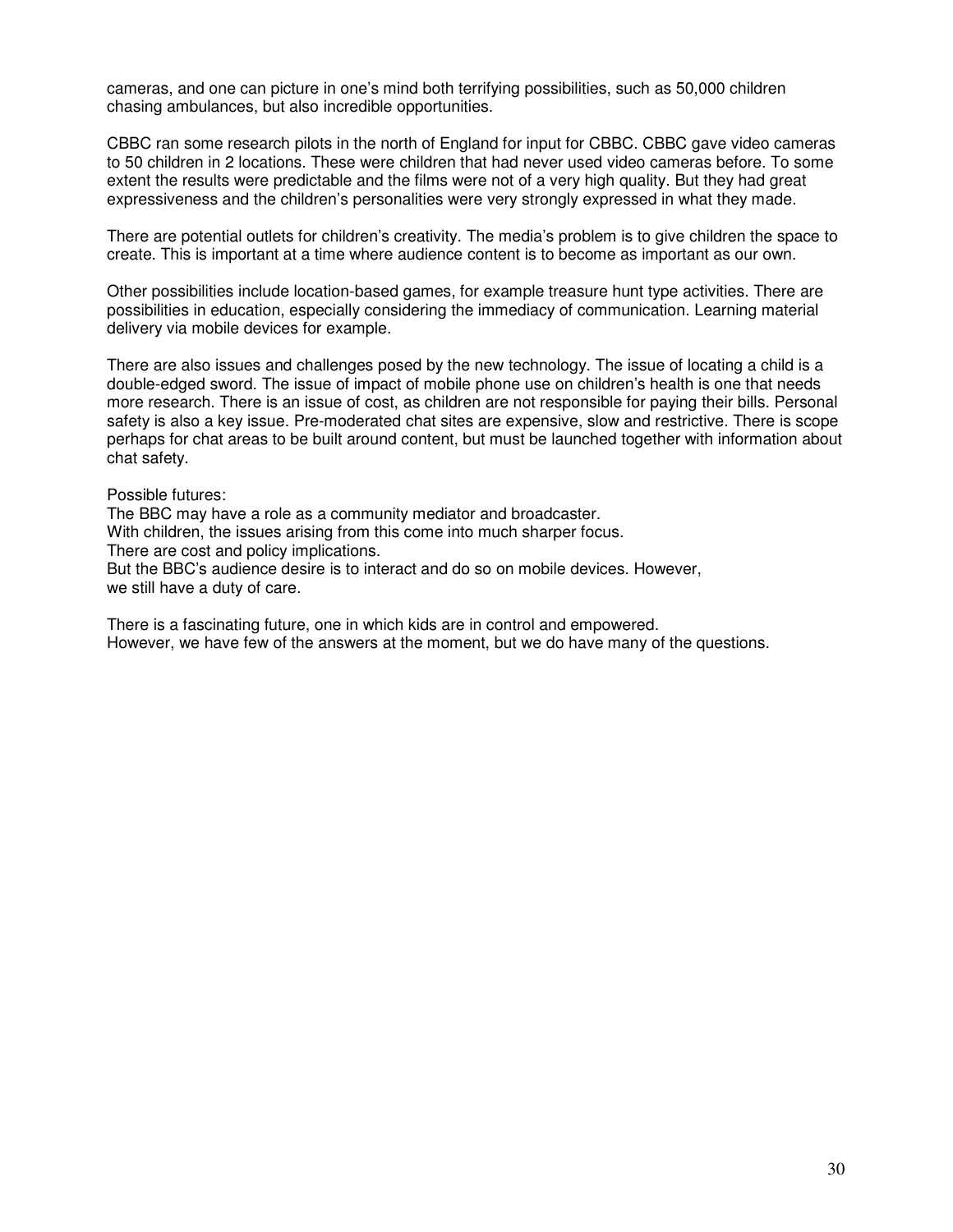#### **Children, the Mobile Internet and Helplines**

#### **Dr Ute Navidi, Head of Policy, ChildLine**

ChildLine was set up in 1986. In the UK there was an overwhelming response to a TV programme on abuse, to such an extent in fact that the presenter decided to launch a children's helpline charity so that children can talk to someone. Through the Helpline they are able to talk to someone they don't see, they don't touch, and the anonymity enables them to talk about issues of a personal and sensitive nature. This has become a model for initiatives in other countries including Japan, India and Zimbabwe, and has led to the launch of ChildLine International, a service for anyone in any country wishing to establish a helpline.

In 1986, the phone was fixed line, and access to a phone was at home, on the street, or in a school corridor. Thus children were restricted in what they could say or talk about, and it may be dangerous if they needed to go out on the street at night to use the phone. Mobile technology offers new opportunities for children.

ChildLine talk to about 2,000 children every day.

Children contacting ChildLine are worried that the number will appear on the phone bill. ChildLine negotiated with operators to ensure that the number doesn't show up on telephone bills.

Children ask if it is safe to talk. They are vulnerable – and they tell the counsellors at ChildLine how vulnerable they are - and some types are more so than others. Between 1990 and 2000 19,000 children talked to ChildLine about suicide and suicidal feelings. Bullying was another key issue. 8,400 calls in 2002 were about sexual abuse. 2,000 calls each year are about sexuality.

The mobile phone can be a liberating factor and even a lifesaver point of contact. It can be taken into a private and quiet place. Over 50% of callers to ChildLine used mobile phones. There is great flexibility concerning when to call, the risk of being overheard can be greatly reduced, and there is no queueing outside a telephone box. Thus it is the ideal tool to talk about personal matters.

It is an empowering tool, and kids are using it to ask for help.

There are calls about mobile phones too, and bullying make up a third of these. Other calls from children expressing concerns about mobiles covered a broad spectrum:

- A boy was angry his mum was using the phone to split up the family
- Some calls related to health concerns about mobiles. The health risks are frightening for children who hear about boiling their brain, and try to balance that against the plus side of getting new friends.
- A girl rang asking about how to stop an abusive caller ringing her. There seemed to be a dearth of knowledge here.
- The denial of a mobile phone was used by one mum as a form of punishment.
- Some more general enquiries related to mobiles, one asking how old you need to be to register a phone, and one 11 year old ringing in to say that his mobile was not working.
- One child rang in to say that all their friends had phones and he/she didn't. Another caller mentioned they wanted a particular type/brand of phone as all his/her friends had one.
- One boy felt unwanted, as his friends were all texting each other. One girl said she was picked on for not having a phone.
- Excessive use of phones and the subsequent expense has led to arguing with parents. Some children have been very worried about the impending arrival of the bill.

Other concerns about the mobile phone are about stalking, receiving threatening calls from abuser.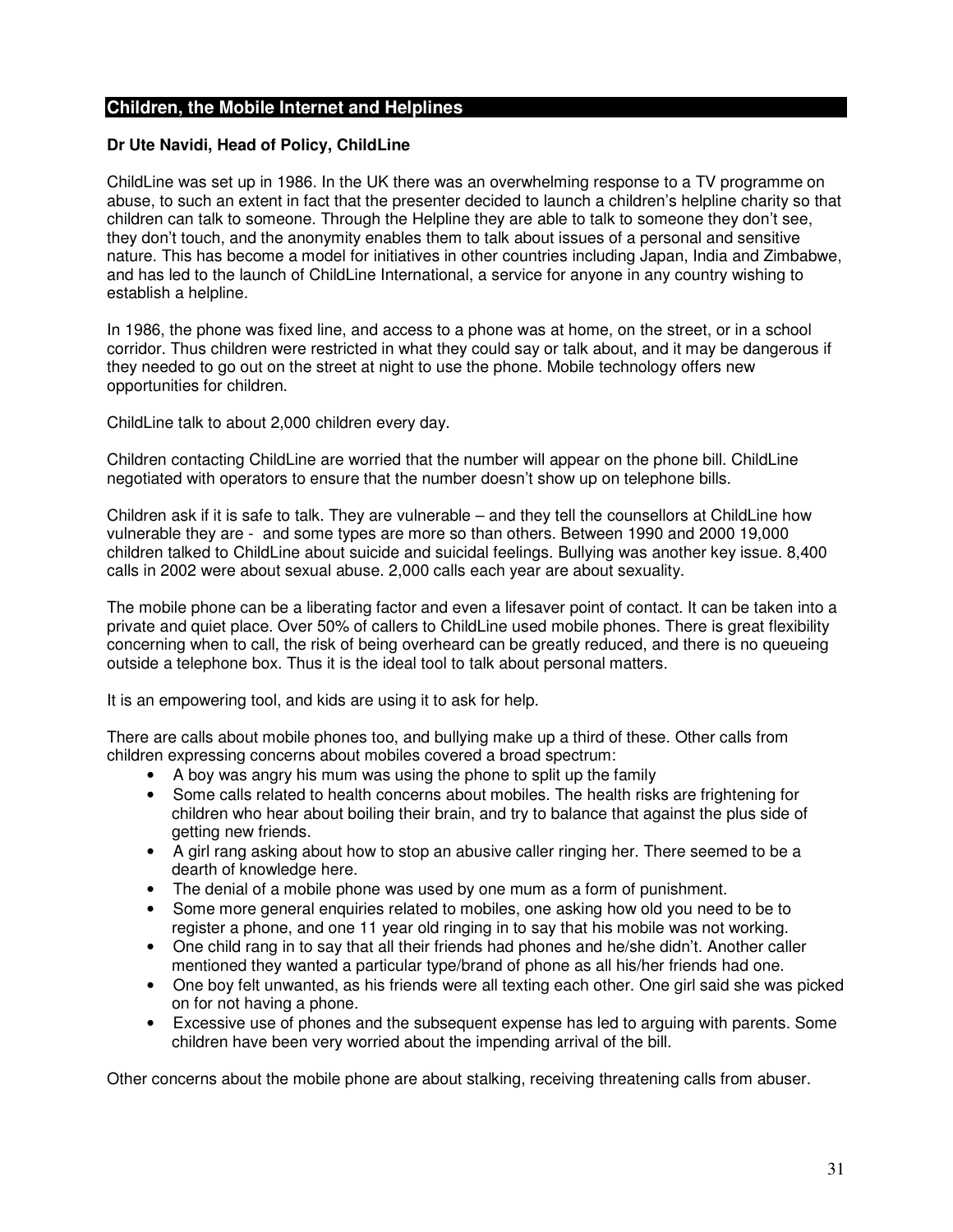Mobile phones have been used as a link in the grooming process – where an adult will make contact with a child in an interactive online forum, such as a chat room, and develop a 'relationship' with the child with the intention of luring them to an offline meeting for the purpose of sexually abusing the child.

There have been problems such as the loss, theft and robbery of phones from children. Also problems stemming from gaming and gambling may arise in the future. ChildLine have already received calls from children saying that they have become addicted to online gambling.

There are opportunities for children too. Opportunities of citizenship, to share views and opinions.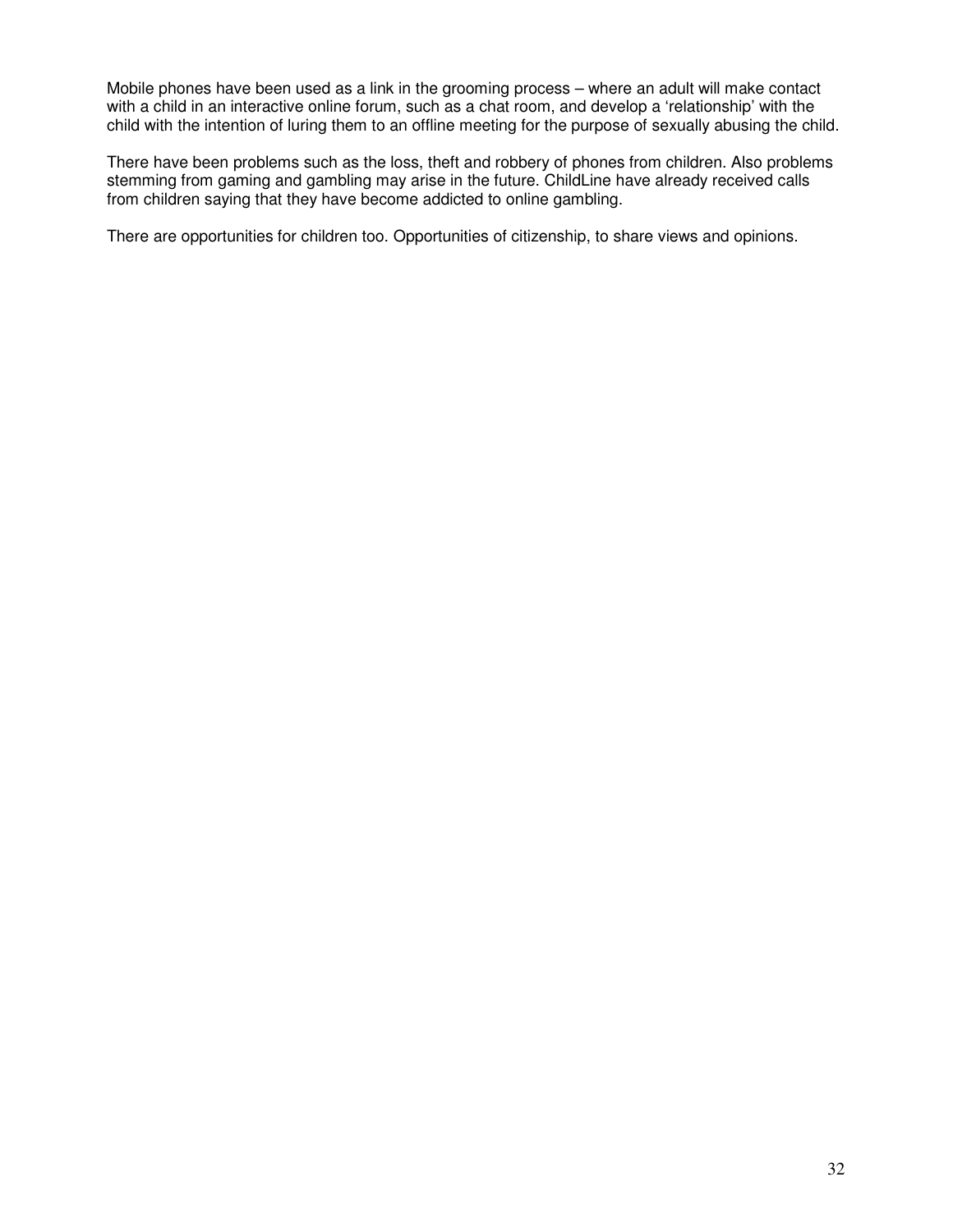# **The US Perspective**

#### **Dr Larry Magid**

Larry Magid is the founder of Safekids.com and Safeteens.com, both set up with the aim to protect kids online. Teens, and especially girls have been shown to be most at risk.

Larry Magid gave an outline on how the US is different, and gave an overview of the First Amendment and its enshrined right to free speech, and the arguments about what is the appropriate level for restrictions. The controversies surrounding this issue with relation to technology are ongoing, and only yesterday the Supreme Court made a ruling on the CIPA<sup>5</sup> Act relating to the use of filtering software in federally-funded libraries.

The US is accustomed to being in the lead with the development and adoption of technology. The US was among the first to adapt to the radio, TV, PC and many other technologies.

The US is a very wired nation. Landlines are cheap and plentiful. 95% of American homes had landlines as of 1993.

US businesses were quick to adopt the 'car phone' and the 'cell phone'. Cell phones were once a status symbol that symbolised money and power.

The US now finds itself in a very unusual circumstance. With mobile technology, instead of leading the US is following. There are a number of possible reasons for this:

- Transition to digital: The US has a long history of wireless, going back to analogue car phones. Some people are still using analogue phones and they work well. The US is relatively slow in moving to digital.
- A tower of babble: the US has multiple phone systems which are incompatible with each other. Larry Magid has a picture phone, but he is only able to send images to a user of the same phone company.
- Cell phones have not historically been good value. They are very expensive in comparison to landlines. Service providers have charged on a 'per minute' basis and did not give free night or weekend minutes.

**But** this is changing.

- $\triangleright$  Deals are becoming available and affordable. People are buying minutes by the 'bucket'.
- $\triangleright$  Handsets are essentially free when you sign up for 2 years.
- ¾ Companies are starting to market advanced services.
- $\triangleright$  An increasing number of people are forgoing landlines
- $\triangleright$  We are just starting to see 'all you can eat' pricing plans.

And prices and revenue are dropping. The New York Times commented that "The average per-minute cost has dropped to 11 cents this year from 56 cents in 1995. For the phone companies, that has meant a decline in average revenue per customer to \$61 a month, from \$74 in 1995."

The majority of Americans now have mobile phones. As of October 2002, 51% of people living in large metropolitan areas had mobile phones. There are about 140 million mobile phones in the US, which is about half the population. Children are finally starting to get phones. US children have been slow to get mobile phones, but now they are catching up. After 9/11 many schools changed their policies and decided it was OK for children to have cell phones on campus. The massacre at Colombine school too has had an influence, as phones were used here to call the police.

 $<sup>5</sup>$  Children's Internet Protection Act.</sup>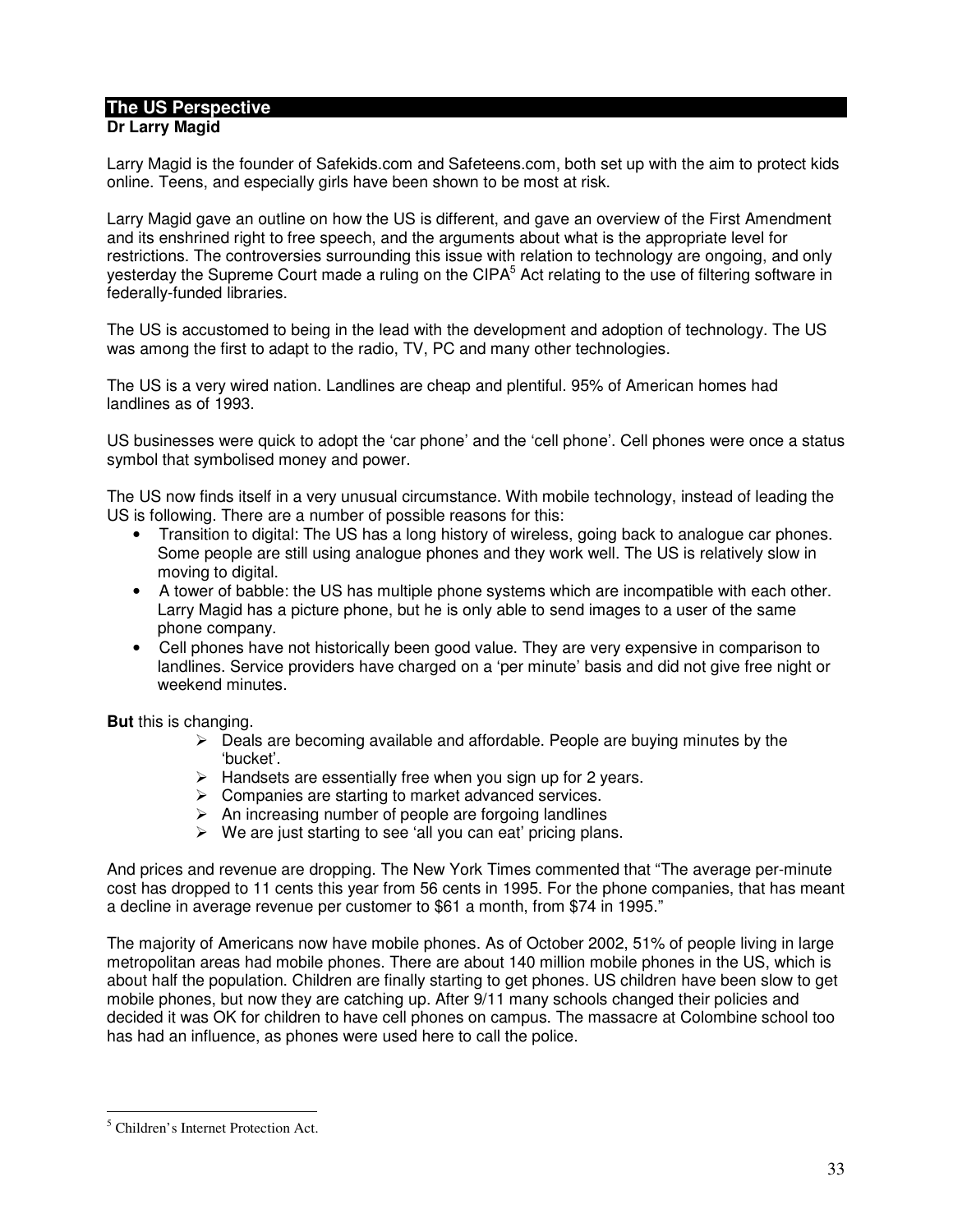Children having phones also has advantages for parents. It makes it easier to get in touch with your children. It may make the parent more relaxed about letting their kids out at night if they know their child has a mobile. They know the phone can be used in an emergency.

Cell phones are useful for children for a number of reasons:

- making plans with their friends
- keeping old and distance relationships alive with old school mates who moved away
- staying in touch with high school friends from college
- more freedom because parents can reach them
- no concept of 'long distance'. College children keep their cell phones and use them to the extent that they don't even use 'dorm phones'

Multi-tasking: mobile phones add yet another tool to use along with all their other tools at the same time. We can or will see children doing their homework, talking on the landline, using Instant Messenger on the PC while texting on the mobile.

Mobile phones do not replace any personal contact – if anything they may encourage social interaction including personal contact.

Communicating in public throws up some issues:

- Annoyances such as 'call yell', where people are shouting rather than talking on their mobile in a public place.
- Privacy
- Communicating potentially dangerous information to nearby strangers
- Being oblivious to your surroundings
- Danger of having an accident while driving, walking or riding a bike.

Advanced services are not yet popular in the US. Most Americans use their mobiles primarily to talk, not to surf or to send messages. Kids are just starting to use SMS. At present, very few phones in the US are in colour.

From an adult perspective there are considerable limitations of mobile phones. These include the nonalphabetical keyboard, small screens, slow networks, very little choice of software, no graphic tools, many 'drop zones', and in the US few national standards and very little interconnection to other countries.

Camera phones are just coming online in the US. They came to the US this year and remain quite rare. A survey in 2001 study said 29% of US mobile phone users 'were interested' in getting a camera phone. Moving video was not yet available.

Dangers:

- Location sensors/GPS
- Peer to Peer– there is no control/supervision when one communicates with another
- Dangers of SMS, especially when combined with images
- Video streams both inbound and outbound.
- Kids lose and exchange phones. Could a found or stolen phone be used to 'steal' someone's identity.
- Kids can spend too much of their or of their parents money
- Commercial exploitation

Dangers of camera phones:

Larry Magid felt the safety implications of camera phones to be somewhat frightening.

• the kids can send images of themselves

- Images can be forwarded
- Images can be posted to the web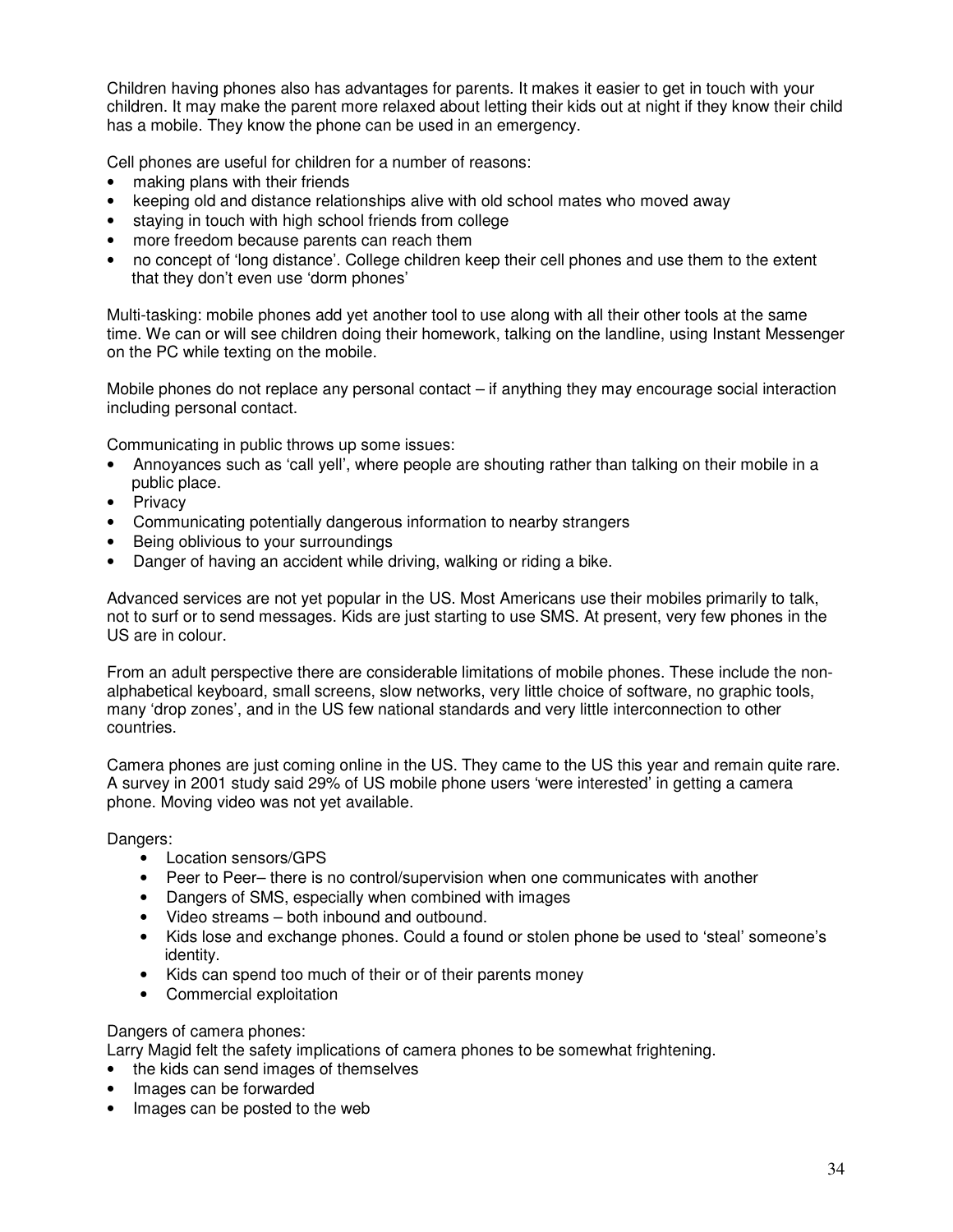• Kids can also receive images from strangers as well as friends

Solutions:

- server-based filters
- Parental notification of child's activity
- Ability of parents to remotely and immediately suspend or limit child's activity
- Education for kids and parents and professional care-takers and teachers. Educate children early and often of the dangers

#### **DISCUSSION:**

A question was put to Ute Navidi about finding the resources to offer a 24 hour, 7 day a week helpline, as the Japanese helpline was not able to offer such a service. Dr Navidi replied that ChildLine raises 90% of its annual income from donations. 10% comes form more statutory funding. ChildLine think there is a role for the internet industry if they think this helpline is of value. ChildLine relies on volunteer counsellors.

In rural Australia the experience of the Internet is that although the costs are great in expense and time, it plays a vital link. There are vast areas without mobile coverage, and carriers do not see it as profitable to provide such coverage. With the move to mobile, indigenous people in rural areas are left behind. Is there a parallel in the US to this situation?

One panellist felt that eventually this problem will be solved with satellite phones. It was also felt that the use of the mobile phone for educational purposes was rare. And the limitation of the phone in the small size of the keys and keyboard will mean that the mobile phone will not overtake the fixed Internet.

It was raised in regard to material sent in to a broadcaster, who owns the copyright to that material. The BBC try to keep the cost of texting to a low cost. This is important as the BBC is attaching itself to the kids passion for texting. They don't use a premium rate. The BBC, pan-BBC, are looking for implications of technology, and there is always an extra line needed for children.

There are concerns on the part of the mobile industry about chat. Moderation is seen as one possible solution but there are legal and cost implications here.

Kids love to chat. Disabled kids can enter chatrooms as an equal. In the UK discussion on child protection in chat has focussed on police checks on moderators, provision of alarm buttons in chatrooms for the users, advice on private chat/whispering, and also awareness raising amongst users and their parents.

It was mentioned that in Japan dating sites have received a lot of attention, and it was wondered if in the US or the UK the same types of service were offered. In the US it was felt that there was no concern about commercial dating services. In the UK it was mentioned that girls of 14-16 pretend to be a bit older and flirt on adult chatlines, and this is part of risk-taking behaviour. Children are not prepared for the fall-out from this, or how to deal with this. It was also felt that kids are working out the benefits of creating identities for themselves.

It was also said that the nearest comparison to the dating site in Japan to something in the UK was the chatrooms with titles such as flirting or dating.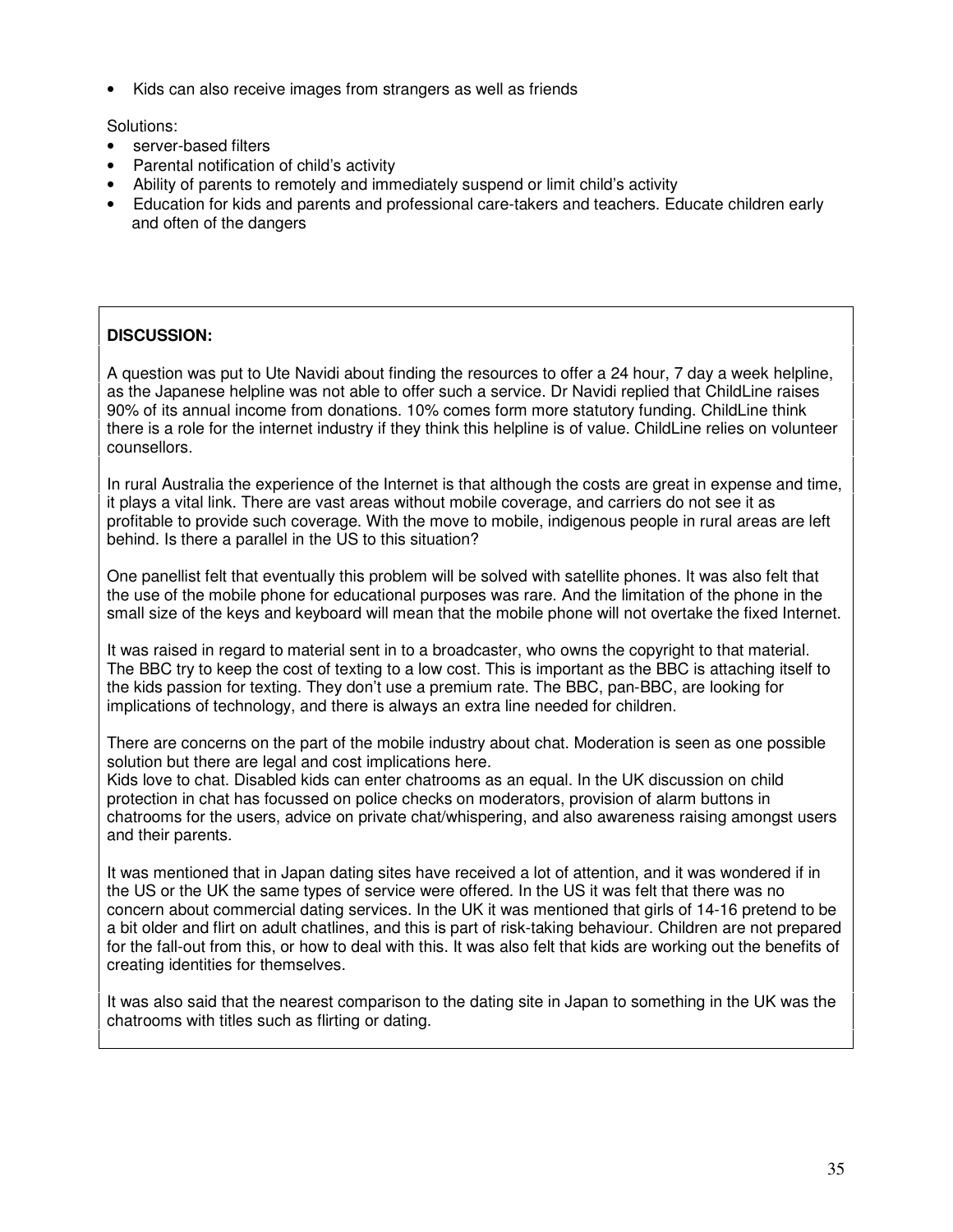# **Challenges and Opportunities Continued: 10.30am**

#### **Dating Sites and the Japanese experience**

#### **Mr Yasumasa Kioka, National Police Agency**

#### **Present state of dating sites:**

#### **Number of 'Dating sites'**

Japanese school children go to after-school, which operates until 9 or 10pm to continue their study/learning. After this it is very late and the children contact their parents for a lift home, and therefore it is necessary for children to carry mobile phones. Thus as early as elementary school age children have mobiles to contact home. But an Internet enabled device gives the opportunity for them to go online, and children are very adventurous.

The increase in the number of Internet enabled phones has led to an increase in the number of dating sites. The National Police Agency in Japan carried out a sample survey in 2001 and 2002 and found 884 dating sites accessible from PCs in 2001 and in 2002 found 2038 accessible from PCs. The number of sites accessible from i-mode mobile phones was 2569 in 2001 and 3401 in 2002.

#### **'Dating site' business models**

'Dating sites' are essentially electronic bulletin boards or chatrooms etc that make possible the meeting of sexual partners. Some dating sites are free, and other require payment (ie a premium rate). The business model of the 'free' ones is based on banner advertisements, selling e-mail addresses and other personal information and low running costs etc. Of the 400 sites that have been related to crime, 129 (or 36.5%) were free sites, and 29 (or 8.2%) were pay sites. It is difficult to regulate the free sites, whereas it would be relatively easy to provide a framework for and regulate the pay sites.

#### **Use of 'Dating sites' by children**

A survey done in March 2002 discovered:

- 83.1% of high school students and 23.1% of junior high students own mobile phones.
- Of high school students, 22% of females and 18.4% of males have used 'Dating sites'.
- And of high school students that have used 'dating sites' 43.2% of females and 27.8% of males have actually met their date.

#### **Issues concerning 'Dating sites'**

There was approximately a 260% increase in the arrests made relating to 'Dating sites' for the first half of 2002 (703 arrests, compared to 302 in the same period the previous year). The majority of the victims of these crimes are children 86% in fact, and the percentage for this group is increasing yearly. Of these victims, 48.4% were high school females, and 25% were junior high females.

400 of these arrests made relating to 'Dating sites' related to child prostitution, 213 arrests were for Violation of Youth Development Ordinance, 23 for rape, and other arrests relating to 'Dating sites' included murder (1), robbery, kidnapping, indecent assault, assault, injury infliction, blackmail, theft, child pornography and fraud. The majority of victims are children, 86% in fact.

#### **Child prostitution cases involving 'dating sites'**

93.8% (198 cases) of the 211 cases of which the solicitation method is known were initiated by a female child. The child initiates the solicitation/seduction by wanting a boyfriend or a new friend. 6.2% (13 cases) were initiated by adult males.

The majority of the solicitations are for 'Enjo Kosai' ('compensated dating', also known as 'patronage dating' or 'schoolgirl prostitution'), ie offers for dating with children that includes sexual intercourse.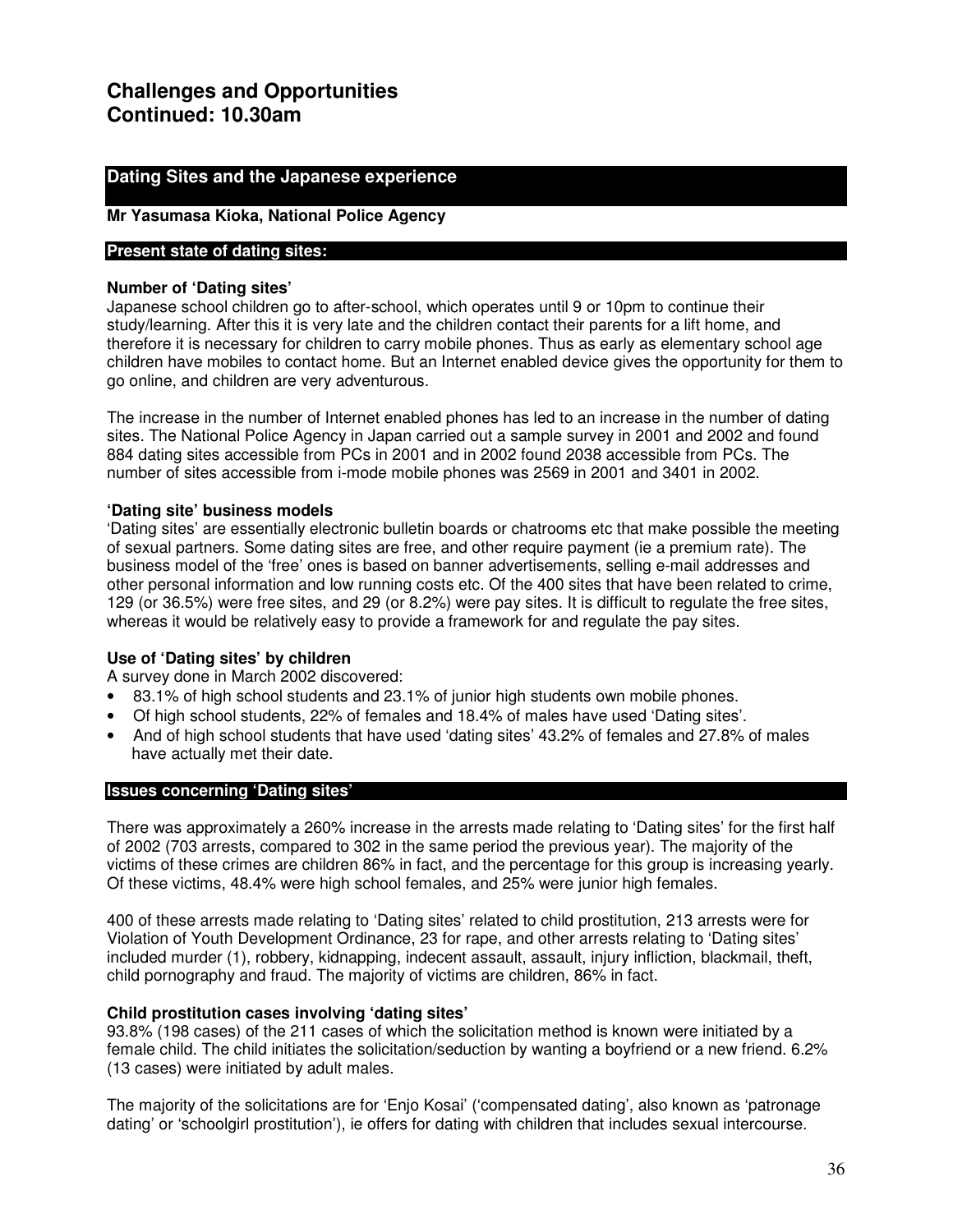29.3% (62 cases) were offers for dating that includes sexual intercourse. 27.5% (58 cases) were offers for dates with children in exchange for the giving or receiving of money, 25.6% (54 cases) were offers posted on 'Dating sites' that specialised in Enjo Kosai and we in essence solicitations for such activity. These solicitations (illegal solicitations) for sex with children and the soliciting for the giving or receiving of money in exchange for dating with children account for 82.4% (174 cases) of the cases.

#### **Mobile phones and 'dating sites'**

Mobile phones were used in the overwhelming majority of 'Dating site' crime cases. One can see the increase in this with the technological advances, where in 2000 56.7% of cases involved the use of mobiles, in the first half of 2002 that figure rises to 95.6%. In child prostitution cases, 390 out of 400 cases (97.5%) involved the use of mobile phones. 96% (571 out of 595) of 'Dating site' case child victims in the first half of 2002 used cellular telephones. 97% (357 out of 368) of child prostitution victims used cellular telephones.

A new law is being drafted to prevent children from being abused in these crimes. Dating site operators have been warned not to allow access of children of a certain age to their sites, and also reminded that it is against the law for adults to exploit children. However, measures to ban children from these sites are very difficult. It is also difficult to confirm the identity of users. Users have to self-declare their age and access denied if below 18.

#### **Arrest statistics relating to 'dating sites'**

84% (1,273) of a total of 1,517 crime victims were children under 18. Arresting juvenile suspects are also increasing from 10 (11%) in 2000, to 297 (20%) in 2002.

#### **Sample cases**

Mr Kioka went on to give a few sample cases of cases relating to 'Dating sites', beginning with the murder of a 16 year old high school student by a 36 year old unemployed male who had met his victim through a 'Dating site' for mobile phones.

A female junior high school student, 15, was sexually assaulted and robbed by a high school student, 18, and a university student, 19. They had met their victim through a 'Dating site', and had suppressed her resistance through blackmail.

Mr Kioka went on to give examples of further example cases of abduction and confinement, injury infliction, blackmail, and fraud. Two example cases were violations of the Law on Child Prostitution and Child Pornography cases. In one of the latter cases an operator of a cram school, 42, promised payment for and had sexual intercourse with a female junior high school student, 13, he had met through a 'dating site' for mobile phones. The other case involved a 26 year-old unemployed male promising payment for an having sexual intercourse with 4 female high school students all aged 16, who he had met through a 'dating site' for mobile phones. He also stole their cash and handbags etc.

#### **DISCUSSION:**

A question was asked directed at the regulatory response, taking into account that there are plans to make a law penalising abusers, is there any penalty proposed for carriers of such sites. It was mentioned that it has happened that a message has been copied by the site operator and used as a spam message with the girl's address included to entice people to visit the site. It was recognised that it is difficult to make a law-binding mechanism and it was requested of operators of such site to cooperate and self-regulate. They are requested also to block the access of minors to dating sites.

The difficulties of age verification was agreed by another participant who pointed to the German example where a national identification number was not good enough. The Japanese experience was however that children were generally honest about their age.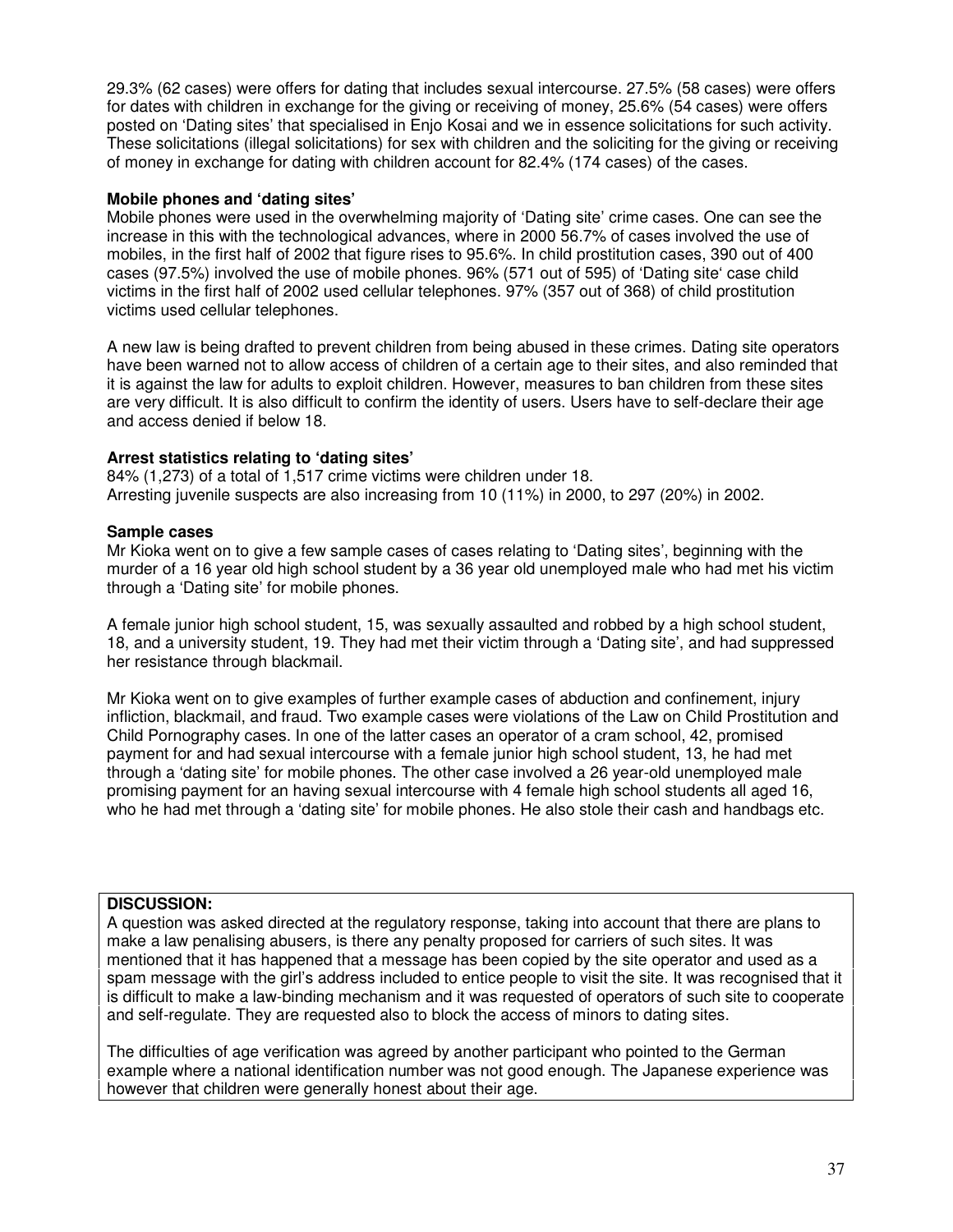#### **Current and future safety issues**

#### **John Carr, Associate Director, Children and Technology Unit, NCH**

John Carr gave some background to NCH. It was established in 1869 and is a major child welfare charity based in the UK. It has 5000 full time employees, and has 500 projects across the UK.

John Carr described a pyramid of technical devices with linkages between them, topped by the Digital stream and containing computers, the Internet, handheld devices (telephones, pagers, cameras, PDAs), games consoles, TV and radio, and storage devices (DVDs, CDs Floppies, ZIPs, Detachables). With the arrival of 2.5G and 3G devices we are going to see the mobile phone move to the top of the pyramid.

Potentially we are looking at the possibility of all the problems we currently have with the fixed Internet, moving out on to the mobile Internet and therefore becoming a lot harder to supervise or resolve. With the fixed Internet we have been giving out the advice to parents of putting the PC in a communal room because it will be easier to supervise your child's online activities. If the Internet is available via mobile to a child's hand then that possibility will vanish.

The same range and complexities of applications on PCs will become available on handsets thus we need to think of the fixed Internet problems. There will doubtless also be new problems and issues, for example linked to the misuse of GPS services.

The UK based 3G companies are still not very clear about the development path of the mobile Internet, so there is a little anxiety in certain quarters. However, unlike the early days of the fixed Internet, the 3G network providers seem to be very open to co-operating with Government, police and other agencies in admitting problems and seeking solutions.

The usage of mobile phones in the UK is very high. 68% of all adults have mobile phones, and among some age groups, for example 15-24 this rises to over 90%. Among 7-16 year olds the figure is 52%. The use of SMS messaging is also very high. Last month, February 2003, 1.65 billion messages were sent over the UK's 4 GSM networks, and the numbers are still rising.

The need to communicate is a fundamental human characteristic, but some people also seem to want to use the new technologies for criminal or anti-social purposes, and we have not yet found ways of eliminating that possibility. This is very clear when you look at how SMS and other forms of electronic messaging have been used. We are still wrestling with the issue of SPAM on the fixed Internet world, and we are starting to see it on SMS. And the issue of bullying has raised itself in the UK.

Yesterday we heard from some Japanese young people who felt bullying was not to their knowledge an issue in Japan. This experience was echoed to some extent by the Norwegian young people in the video this morning. In the UK, however, the experience has been very different. In fact 1 in 4 11-19 year old mobile phone users in the UK said they have been bullied via their mobile phone or their PC. 1 in 6 had been bullied or threatened via SMS over their mobile phone. 7% had been bullied or threatened in a chat room and 4% via e-mail.

Of those bullied or threatened by SMS, 29% told nobody, 42% told a friend, and only 32% told a parent. The range of threats used on SMS varied hugely. But a threat, like beauty, is in the eye of the beholder or the victim. Bullying via mobile phone is particularly pernicious. Whereas bullying before was mainly a school playground activity, or may happen on the way to or from school, the new technology enables the bully to continue to harass their victim when they are in the 'safety' of their own home, even their own room, and it is very difficult to ignore.

There has been one case in the UK where a 14 year-old girl committed suicide, and the last straw for her had been the text-message bullying.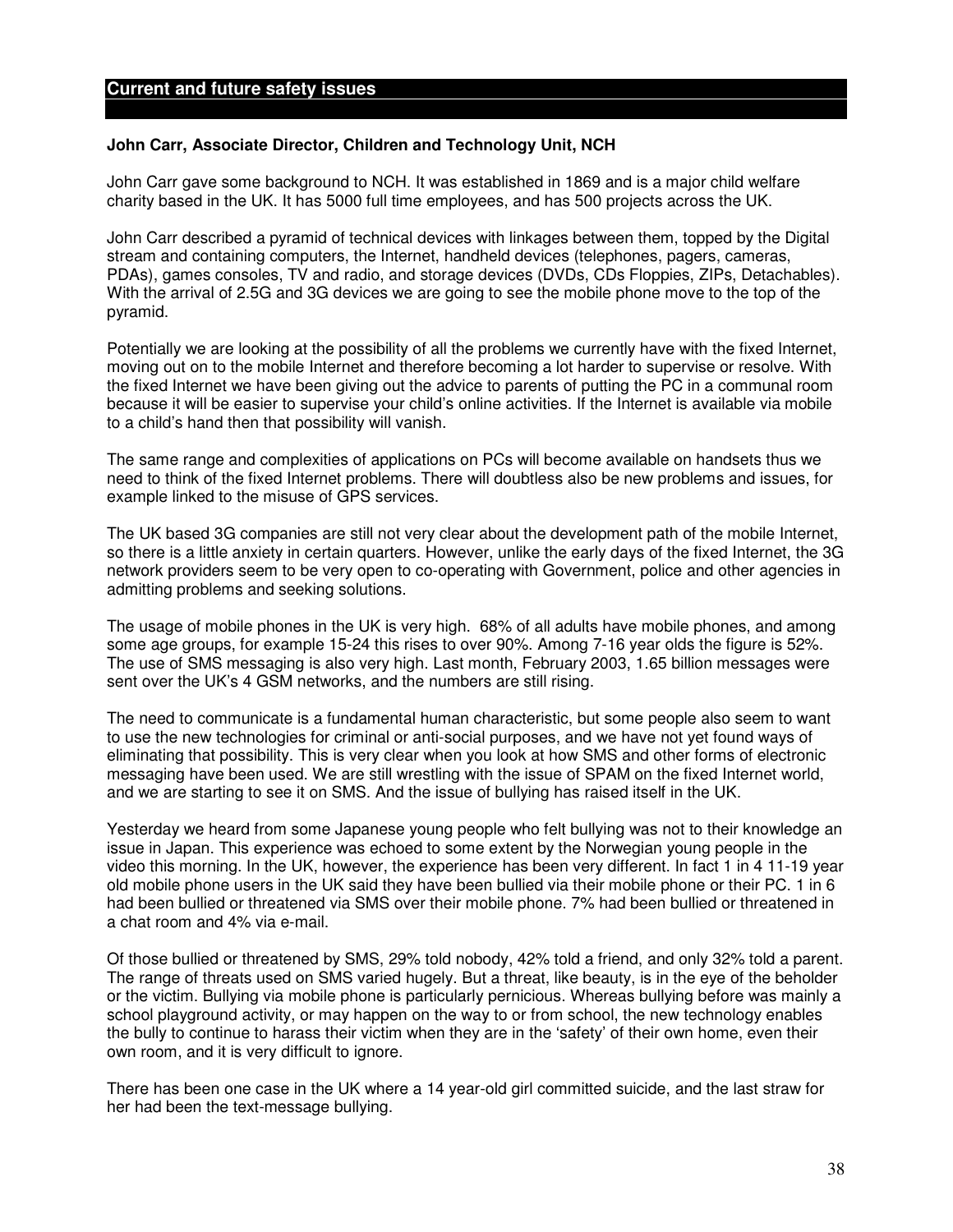NCH has been very pleased with the response from the UK government on this issue. After raising the issue with the Department for Education, at the beginning of the next school year, the Minister wrote to head teachers about bullying via mobile phones, and this will be drawn into schools disciplinary codes. NCH were not so pleased with the response of the mobile phone companies. They penalise the victim and his/her family because someone else has broken the law (relevant here are the Anti-stalking legislation, and the Malicious Communications Act). The companies say the victim must buy a new SIM card in order to change their number for a Pay-as-you-go phone (a pre-pay phone, the type of phone most popular with children). If the phone is a contract phone there is no problem about changing your number. To change the number of a Pay-as-you-go phone not only do you have to buy a new SIM card, but you will lose whatever credit you have on your phone too. This is the case for most mobile companies in the UK. Only one company will change your SIM, but you will still lose the credit on the phone.

No one wishes to block or delay the advent of any essentially beneficial technology. And we know that it is very unlikely that everything is likely to work from Day 1, and also that things will happen that no one can now foresee. What counts is the willingness to be open about this and for the industry to be seen to be working with others, energetically pursuing solutions. This conference in Tokyo is therefore an excellent sign of exactly the right approach. It is also one which we have every reason to believe the UK industry will emulate.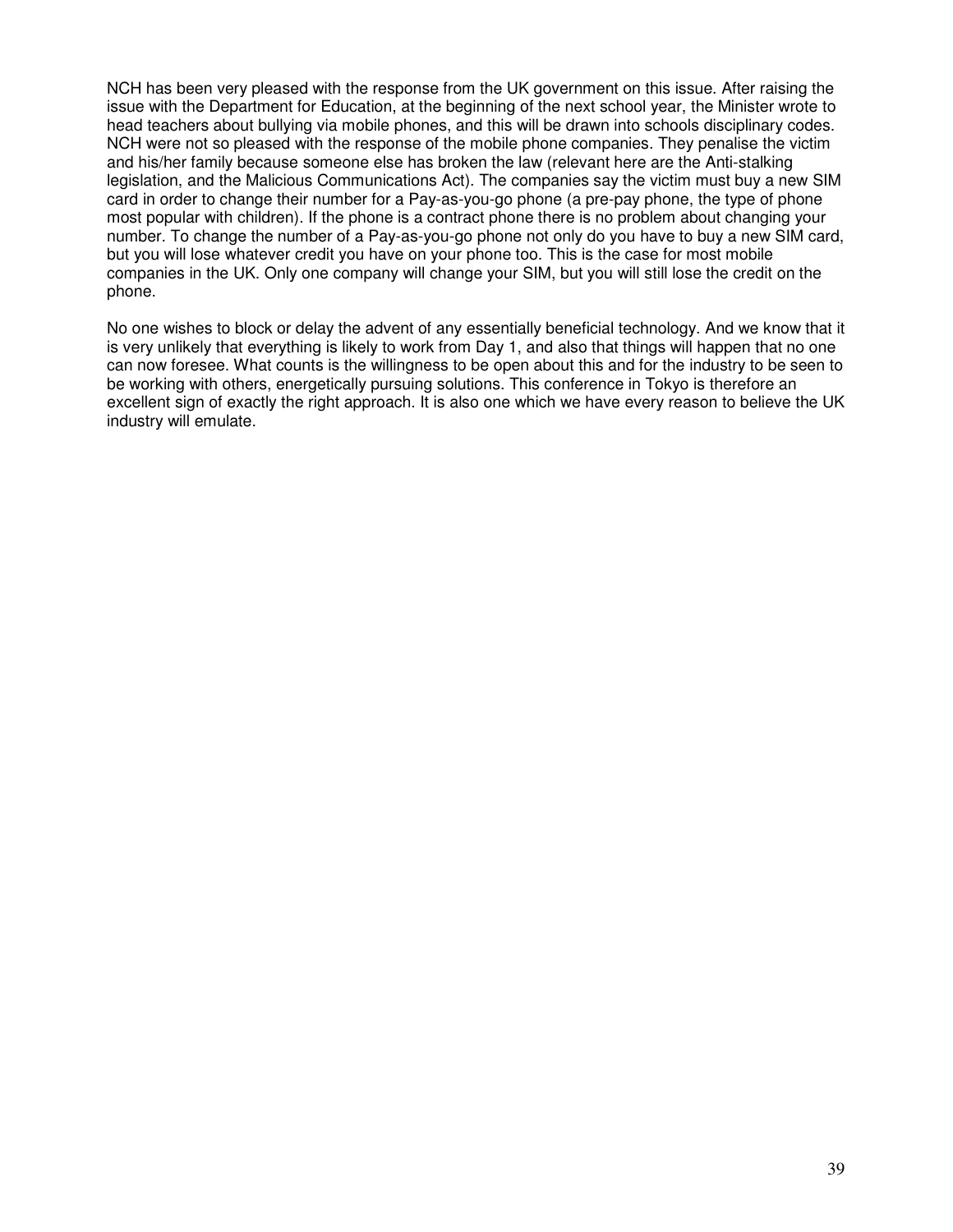#### **Mobile phones, young people and consumer protection**

#### **Denis Nelthorpe, Consumer Law Centre Victoria**

Denis Nelthorpe said that he felt Australia, in terms of mobile phone penetration and usage, are ahead of the US and behind Asia and Europe. But Australia is only a country of 20 million people, and so one doesn't need to go far into the market before you reach the lower income range.

#### **A snapshot of youth usage:**

In 1999 a report 'Mobile matters – young people and mobile phones' revealed that:

- 33% of 16-19 year olds own or use a mobile phone
- 25% had experienced some difficulty with payments
- 9% based usage on pre-payment cards
- 18% did not read the contract
- 7% read the contract and did not understand, and this is probably an understatement
- 17% reported some anxiety/depression associated with difficulties paying the bill. Here one can see very clearly that there are human consequences to legal issues about contracts.

Recent anecdotal evidence suggests a significant increase in the use of pre-payment cards since then.

Do you **own** or do you **possess** a mobile phone? Would young people differentiate between this? We have blurred this distinction between legal ownership and legal responsibility.

In the beginning, Telcos (phone companies) concentrated on the need for market share. Handsets were given away with the costs recouped over an 18-24 month period. Sales were driven by commissionbased agents and dealers operating in a fiercely competitive market.

The Australian Competition and Consumer Commission (ACCC) prosecutions and registered undertakings revealed:

- a Telco gave undertakings to correct misleading conduct in the promotion of rates
- a Telco gave undertakings to correct variations that introduced a \$12 per month access fee to a contract advertised as a zero access fee.
- A Telco was prosecuted by the ACCC for misleading advertisements that offered 'free' mobile phones when the contract required a 15-18 month fixed period with charges of \$336.

In the beginning contracts with young consumers revealed:

- A failure to acknowledge the common law protection of minors an under 18 year-old can only be held to be responsible for a debt if it is for a necessity.
- Acceptance of friends and relatives signed up as guarantors or witnesses
- A failure to acknowledge the unlimited liability for mobile phone services this was not made clear to young people or adult signatories.

The Telecommunications Industry Ombudsman (TIO) and Legal Aid Services revealed:

- A 79 year-old grandfather signed a contract as guarantor for his grandson and was alleged to owe in excess of \$1500
- An 18 year-old with an intellectual disability entered a contract as guarantor for a 16 year-old friend and was alleged to owe \$1800
- A 15 year old asked her illiterate koori (aboriginal) mother to attend a shop front to witness her contract. The mother signed as purchaser and was alleged to owe \$1200.

These are not isolated cases. There are large numbers of such cases in Australia.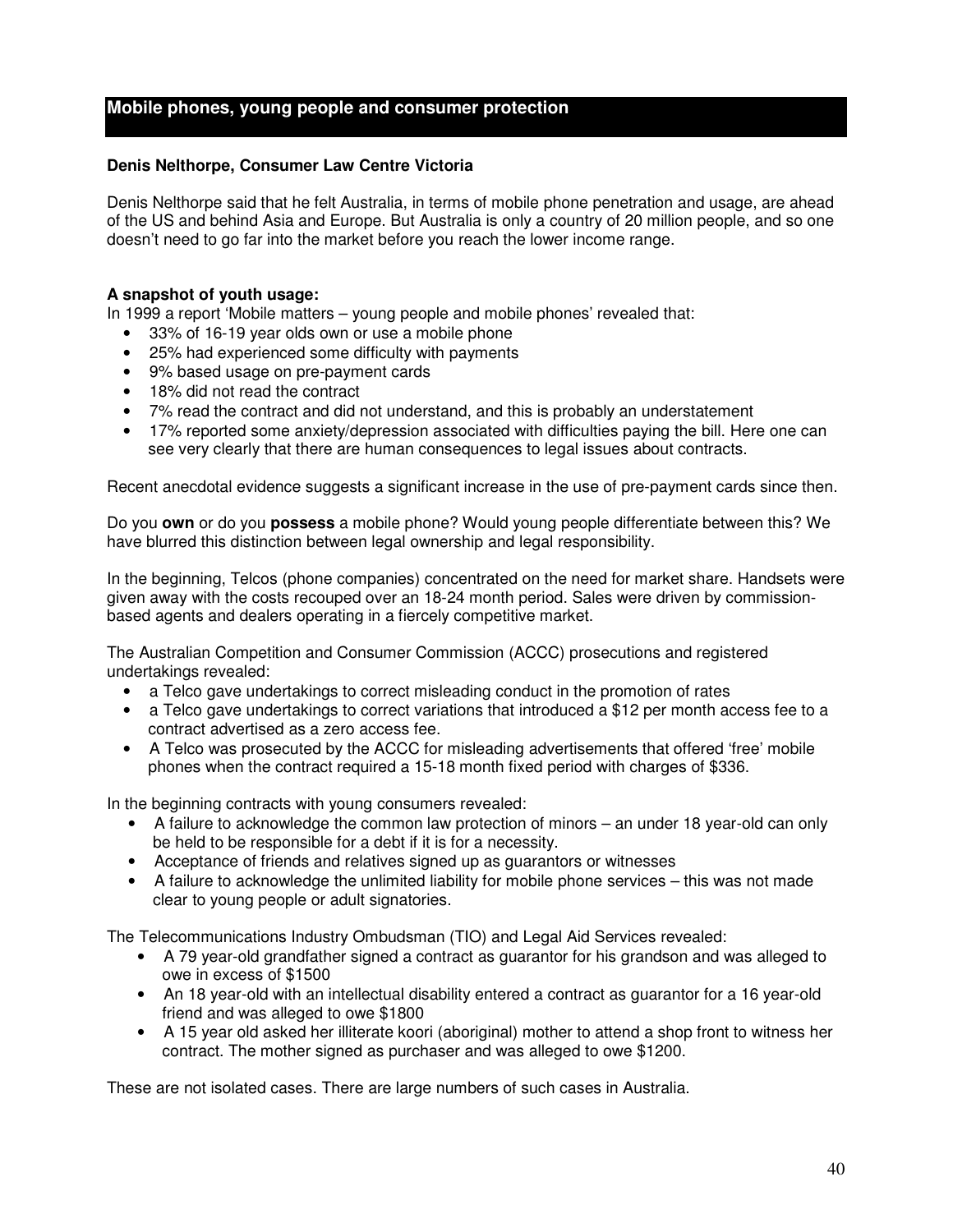#### **The cause of the problem was:**

- Staff were desperate for sales
- Telcos did not train staff on legal and consumer protection requirements
- Telco's did not impose ethical standards or good industry practice
- Regulators ignored poor practices to allow new entrants to obtain market share.

#### **The effect of the problems:**

A breakdown in family relationships;

- Homelessness and isolation. Buying a mobile for your boyfriend or girlfriend they may be happy to keep the phone and the unlimited liability, but perhaps not the girlfriend or boyfriend.
- Humiliation with their peer group.
- Adverse credit record for long term

Youth advocacy response:

- The National Children's and Youth Law Centre kit 'Listen Up' for young people buying mobiles
- The Streetwise comics
- The New South Wales Children's Commission Forum

The response form industry has been noticeably muted.

#### **The market matures:**

The Telecommunications industry has acknowledged the need to:

- Reduce over commitment
- Disclose fees and charges
- Improve transparency in terms and conditions

Safeguards have been introduced through

- Imposition of credit limits on mobile phones
- Increased promotion of prepayment cards
- Codes of Practice and education campaigns

Though we haven't gone as far as we'd like.

#### **The problems continue:**

ACCC, TIO and Legal Aid cases have revealed new problems, including:

- Widespread abuse of the Trade Practices law. The ACCC prosecuted a Telco in May 2002 for misleading and deceptive conduct by advertising mobile packages that failed to reveal the full cash price or termination costs.
- Credit limits proved to be illusory. A Telco has acknowledged the failure to uphold a credit limits disclosed on a mobile contract. The Telco waived more than \$1000 debt for a young person after initially stating the credit limit was for 'internal use only'.
- Prepayment card abuse. The TIO has warned consumers, and especially young people, that some prepayment cards have gone into debt due to late billing of SMS messages. A Telco waived a \$60 debt for an under-18 person for this reason.
- SIM unlock fees. The TIO has warned that some prepaid phone packages contain a condition to require payment of a SIM unlock fee despite advertisements that indicated no monthly fees or charges.

#### **The Future market:**

As technology improves, mobile phones present new opportunities including:

- Access to non-telecommunications goods and services
- Access to credit

The obvious problem is over commitment.

- Other industries have addressed the issue
- Consumer Credit Code imposes an obligation to assess capacity to pay. If access to nontelecommunication services and goods will be available via mobile devices, will the phone become a credit card. If there is no proper assessment about capacity to pay then that is 'Maladministration' and thus the person will not have to pay.
- The Banking Ombudsman will consider 'Maladministration' in provision of credit.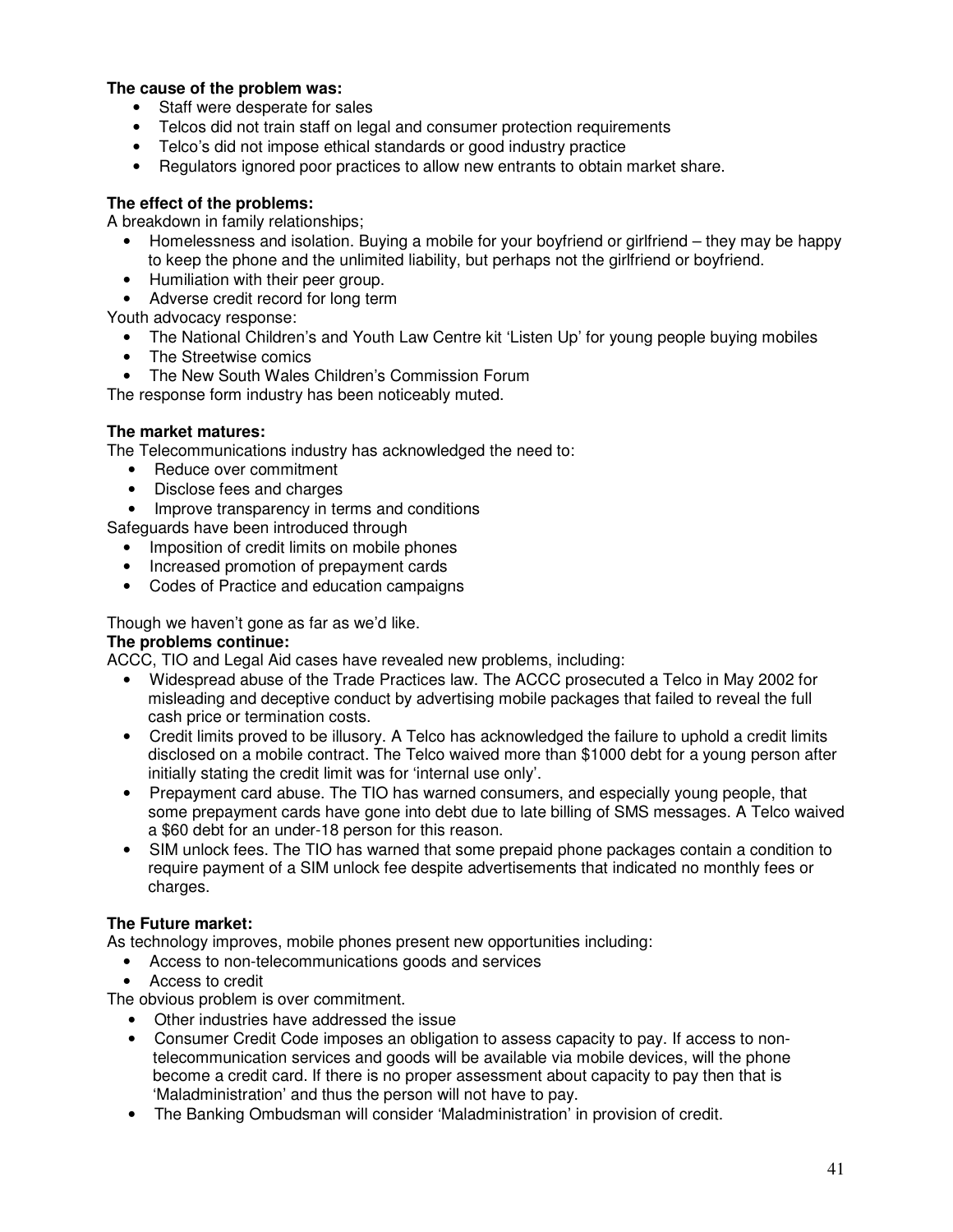• The TIO has recently moved towards introduction of an Over commitment policy.

#### **Recommendations:**

Now we have a much more mature industry. Customer protection is almost as important as market share. Industry should look to provide a solution. Industry has most knowledge and capacity to deal with these problems.

Consumer protection laws do apply to these industries.

The way forward in then provision of better customer service and protection:

- The use of technology to assist young consumers in conjunction with youth advocacy bodies
- Avoidance of anti-competitive practices designed to inhibit switching
- Acknowledgement and compliance with trade practices law
- Industry commitment and development of ethical standards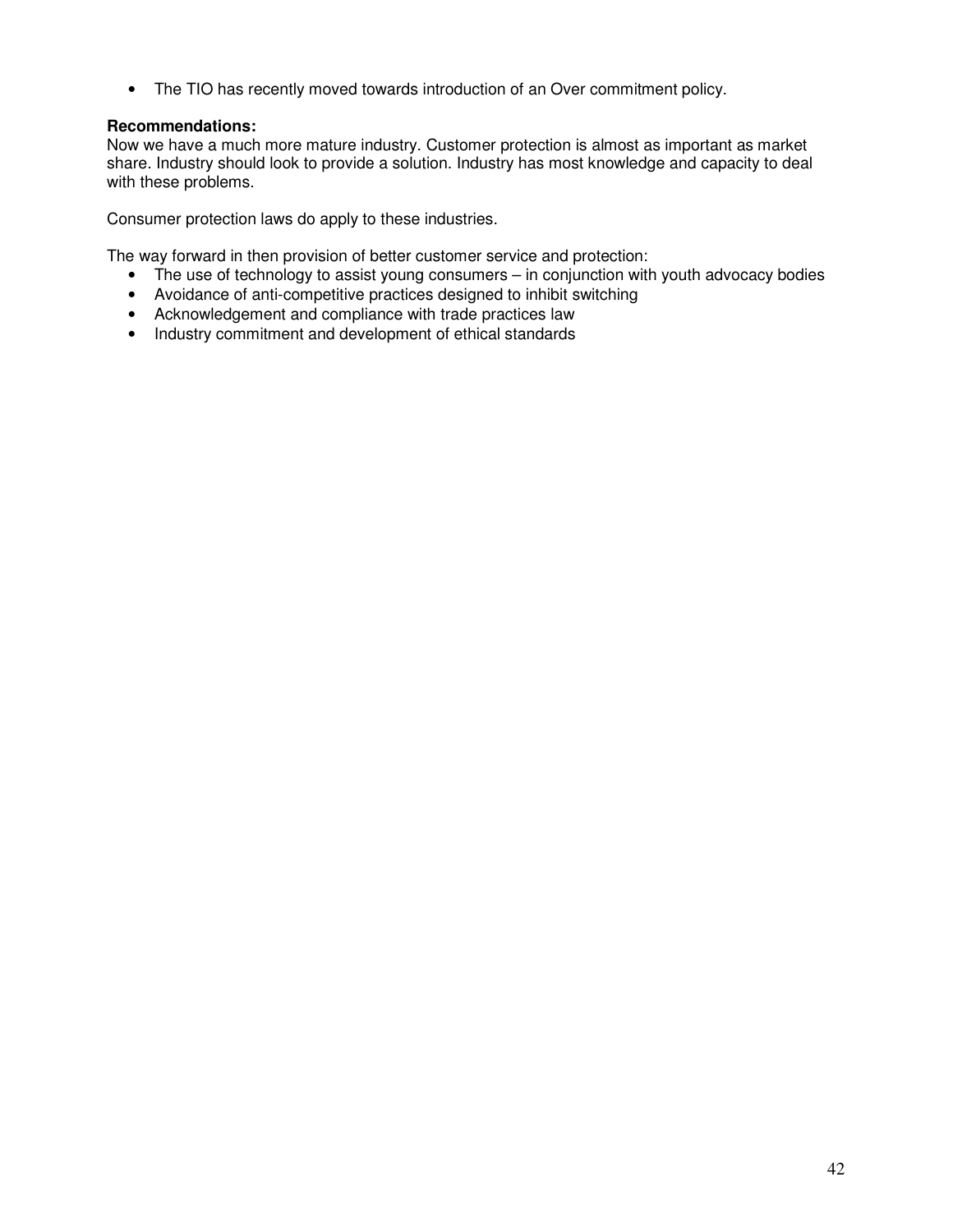#### **The RESPONDENT Trond Waage, the Norwegian Ombudsman for Children**

Trond Waage explained that in Norway children are buying camera phones, and he illustrated some of the issues involved with this technology by relating a story of a problem that was brought to his office recently. One child took a photo of a boy in a shower, morphed the image and sent it to all at the school via e-mail. At this point Trond Waage's office was called, and asked for advice on what steps to take, and amongst the suggestions was banning all phones from schools. In fact a forum of all the people at the school, including the pupils, was called, and a solution was drawn up in terms of a code of conduct.

In Norway there is an expense calling a helpline from a mobile phone. Trond Waage suggested that as mobile phone companies are getting so much money from young people, the industry should pay back and make calls from mobiles to helplines free.

Trond Waage talked about the way the nursery has become invaded technology equipment and the trend and media industry.

He gave a quotation from H.Tikkanen:

"Technology has simplified our life so much we can no longer live simple lives".

**Adolescent and emancipation**: this is the time of putting in the last building bricks in the process of framing identity. Rebelling is normal in this process. The challenge is:

- The youth culture is becoming hermetically closed. It is difficult for a parent to become involved with it. (There is a closed circuit communications system, with SMS, direct targeting by the media and trend industry)
- In Norway a lot of children pay for their own phone, and finance the trend industry, by working.
- Children need to check out if the information on the Internet is correct.

#### **Children and young people as agents of social change:**

- They are more open to alternatives and quick to pick up emerging ideas
- Serve as antennae picking up signals too faint for adults to notice. This applies to a number of areas, including gender equality, opposition to violence and racism, involvement in the environment, new trends in fashion and music, and especially in relation to new media.

#### **Challenges:**

The lessons learned from the fixed Internet are:

- Governments are slow
- ISPs are sitting waiting
- Code of Conduct
- Freedom of choice and not a threat to freedom of speech
- Children first

Self-regulation or Leadership

- Companies should consider providing a special section in their financial statements that describes how they respond to issues of ethics affecting children. This would be similar to existing environmental impact statements.
- Marketing advantage
- There is no such thing as a free market

Parental approach:

There seems to be a need for a general education on how to raise a child in modern society.

- Involving not controlling
- Counselling not interrogate
- Coaching not invading
- Visible and distinctness; not abdicate, not become friends, not buy yourself out, not overprotect etc.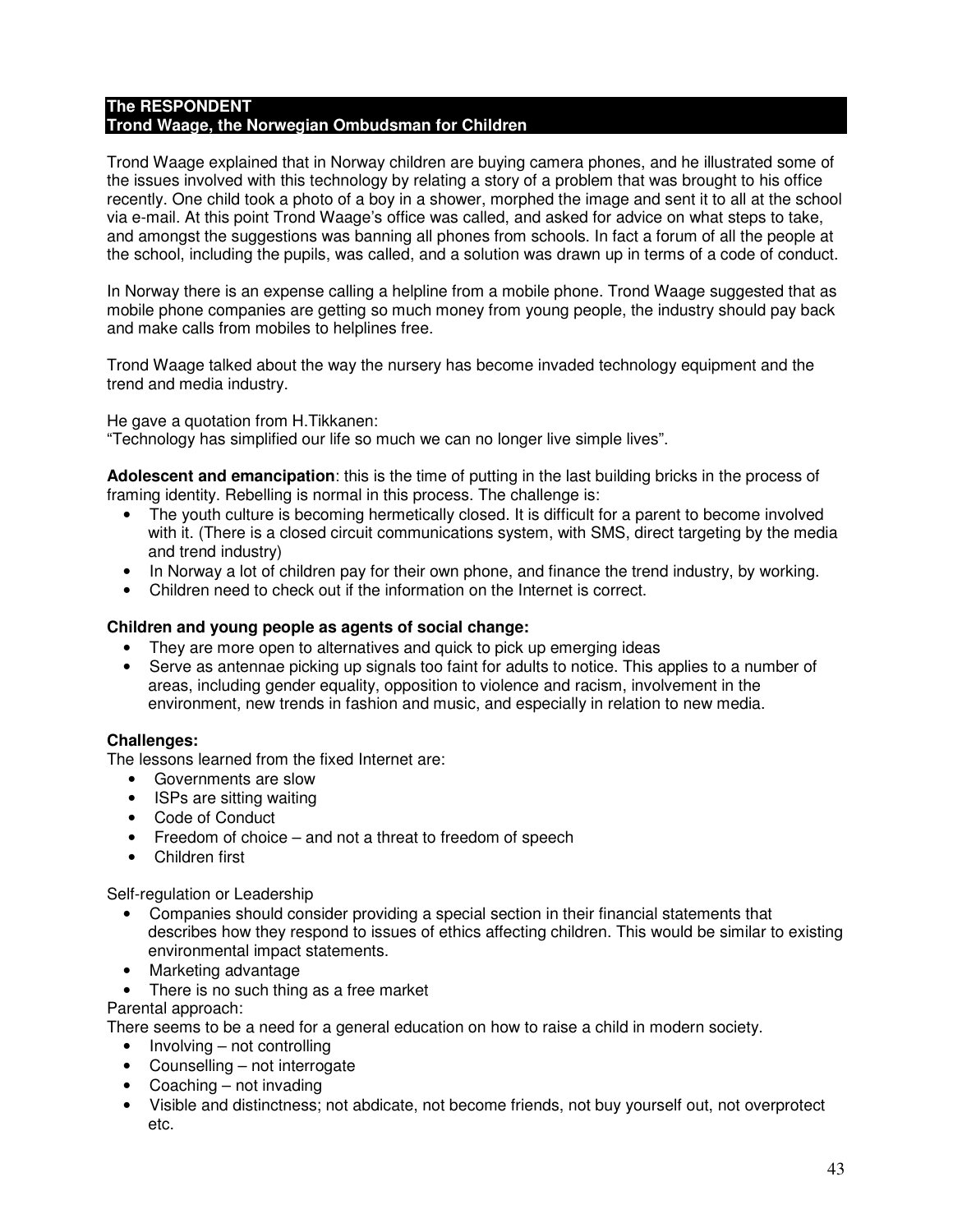- Prioritising availability
- Participation approach

There is the need to include and mobilise rather that exclude and control with the 'mobile generation'.

The importance of this is obvious when one considers that it is with children that one builds the country.

#### **DISCUSSION:**

It was suggested that the focus should not be on children and technology, but rather mobile technology and risk. In addition it was felt that we should be talking about places where children are vulnerable.

In the US it was mentioned that cancelling a mobile phone contract was a major issue, and the only foolproof way of doing this was by death or joining the military. A story was recounted of a user moving to an area of the country where there was no coverage by the company she was contracted with, so there was no way she could use the phone, and she was still not allowed to terminate her contract and hence her payments.

It was asked if it was an anti-competitive measure to prevent switching. Customers are generally locked in to a contract for a period of time in order for the company to recover the cost of the free phone. Should we be trying to prevent these anti-competitive practices and be more upfront about 'free phones'. Children and adults should be educated, ie informed of all the implications of mobile phone contracts. Marketers need to be more open and upfront, and regulators should look at these anticompetitive practices.

It was asked if any of the risks associated with mobiles and the Internet are increasing, for example bullying, or are they being displaced, i.e. moving from one place to another (relating to the use of devices) It was mentioned that no one knows how much abuse was going on before, though some research in the area of child pornography on the Internet intimates an increase in the number of new children being abused in images appearing in newsgroups. New technology thus suggests there is an enlargement of abuse but the scale of this is not known.

It was expressed that it was not clear if the new technology was adding to the problem of abuse or was introducing a different kind of abuse.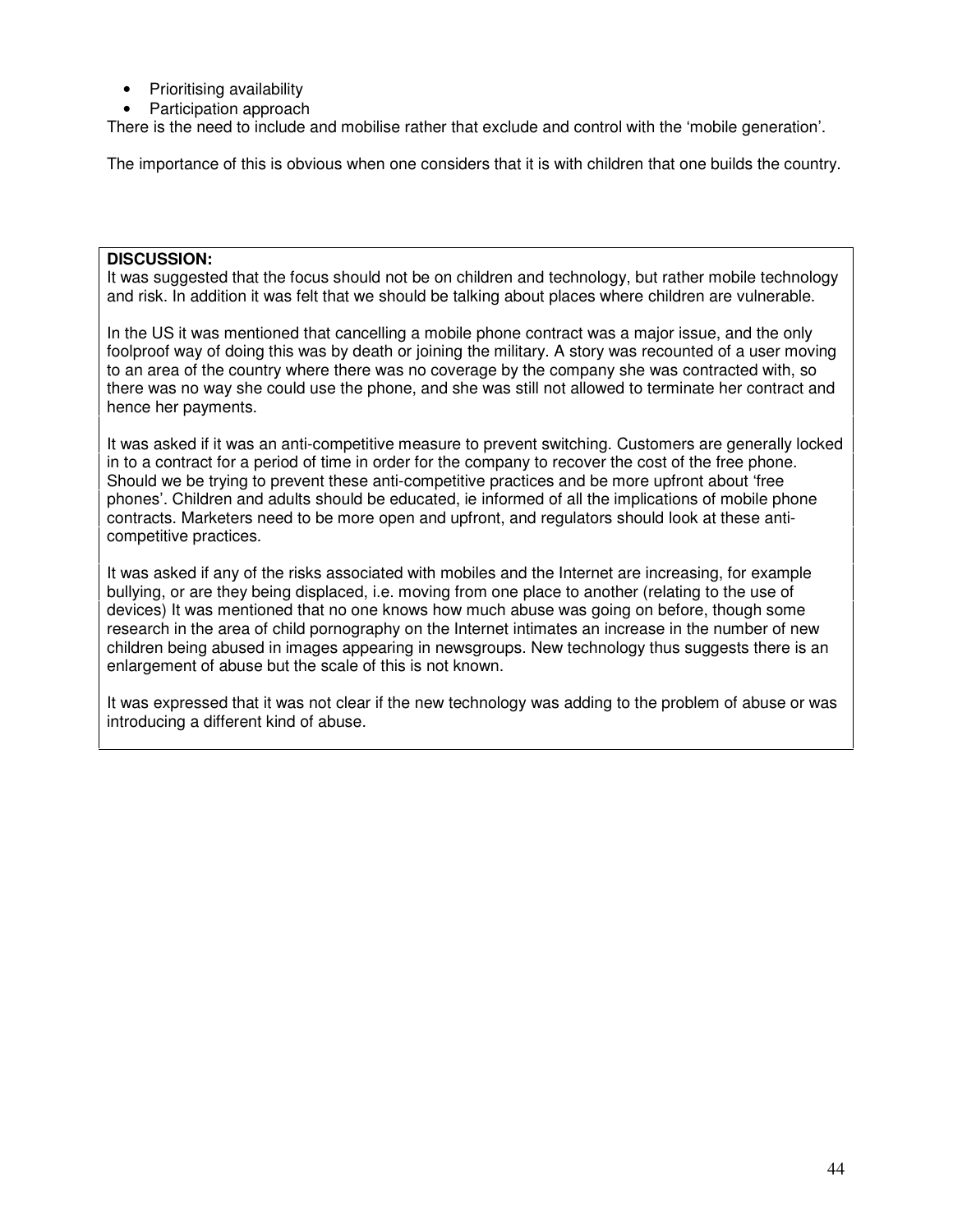# **AFTERNOON SESSION: 1.30pm**

# **Regulatory and self-regulatory responses**

#### **The potential for labelling and filtering of content on mobiles**

#### **Akio Kokubu, Vice-President, Internet Association Japan**

Akio Kokubu talked about the importance in finding a balance between free speech and regulation, and user-oriented filtering is a tool to realise this balance.

What IA Japan did before with the fixed Internet:

- the development of proxy-type filtering software compliant with PICS.
- Operation of label bureau with semi-automatic third-party rating for text and images on web pages

Performance evaluation of filtering software:

Some sample urls were used to test the capability of our software. It is necessary to upgrade a block list on a day to day basis. There may be a preliminary semi-automatic rating but this needs the final supervision of human eyes. Our organisation is not-for-profit therefore can't compete as have limited human resources. (SFS is Server-type Filtering System)

- SFS3.02 (with keyword filtering, Google) 93%. The first experiment was with Google.
- SFS3.02 (with keyword filtering, input of URL) 79%
- SFS3.02 (without keyword filtering) 48%
- A blacklist type commercial product 38%
- A keyword-type commercial product 96%

Education and awareness:

- The Internet Association Japan (IAJ) a few years ago published some rules and manners on the Internet for children
- Now the IAJ are preparing an examination system on knowledge of rules and manners to check the depth of knowledge of this

#### **Labelling and filtering of content:**

Content:

- Mainly text rather than images on mobiles at present, though the take up of camera phones will influence this
- A challenge is that easily identifiable harmful words might not be used in Deai-kei ('Dating') sites, ie apparently innocuous words used to arrange to meet but leading to illegal sexual encounters

To know what the intention is

- The most important factor for filtering
- Understanding the context is necessary

It is difficult to implement such capability with current software technologies

- Humans can understand context
- Software cannot do it

#### **Label data**

Labels to indicate intention are necessary to filter inappropriate content for children

- Development of the next generation PICS
- Written in XML/RDF. Now html is used but there is currently a transition to XML.
- W3C and ICRA are interested

Correctness of labels

- Self-rating or third-party rating? There is a need to be sure that the rating is accurate.
- Hand-written or automatic?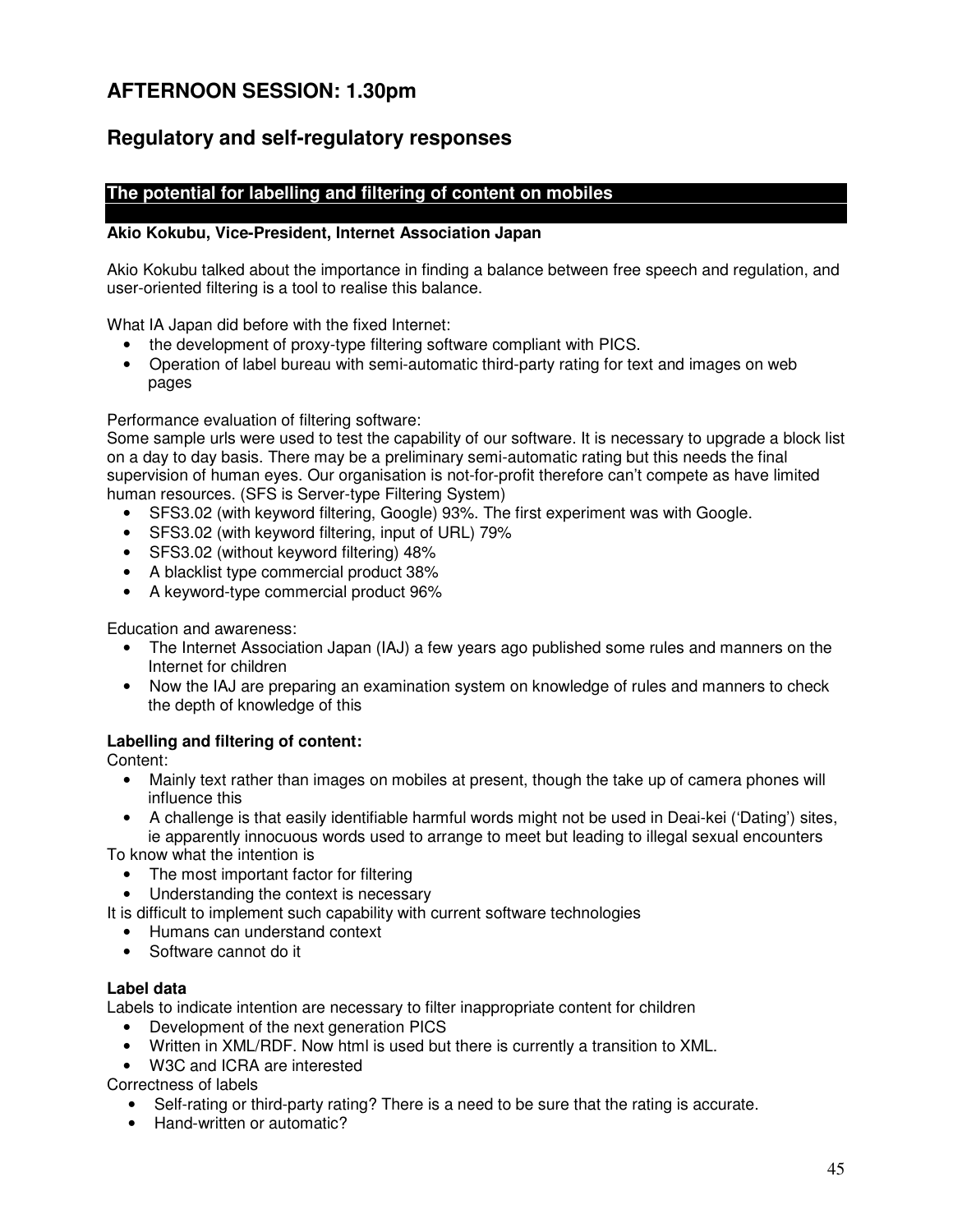#### **Filtering possibilities with mobile phones:**

Filtering software could for example be embedded in a home PC, school server or Internet network. For a home PC then the parents can manage it. A school or ISP can manage theirs. Clearly user control is increased when the software is located closer to the user, and this also gives freedom of choice for users. It is difficult to load large software onto a handset, so perhaps software on proxy servers can be used.

#### **Personal identification**

There is a need to identify who the user is for filtering.

- Uses of UIM (User Identification Module) chips for identifications. This is an advanced version of SIM cards. It is detachable.
- Memory cards with the MOPASS spec. MOPASS stands for Mobile Passport. It is a memory card with a smart card. It was launched in August 2002.

#### **Possible smart chips for the 3G mobile phones:**

There are many possibilities and opportunities, and in the future we will see many solutions.

- UIM cards
- Embedded second chips
- Uses of smart card slots, via either a contact interface or a contactless interface
- Uses of memory cards with MOPASS (SD cards, MMC cards etc.)

#### **Information stored with UIM cards:**

- 1) Basic information user information, personal information, subscriber information, charge information, certification, PIN information, age. Perhaps it may be possible top use age information to control access.
- 2) Application information prepaid fare, post-pay, ticket reservation, credit card number, remote control etc

Akio Kokubu mentioned a trial project in Sapporo, form January to March 2003, using mobile phones equipped with a smart card chip and antenna. It is possible to hold the mobile phone to the ticket office in the station which will then lead to automatic billing. This is an experiment of a memory card with a smart card function which shares information.

#### **Three technologies for personal information:**

These three can overlap and link up

**Who we are** – biometrics: phones with cameras are now available. Can have your face on a photo to serve as I-D. Fingerprints are another possibility though there is a psychological resistance to this as it is associated with crime.

**What both parties trust** – smart cards

**Who knows us** – PKI, certification associations/authorities.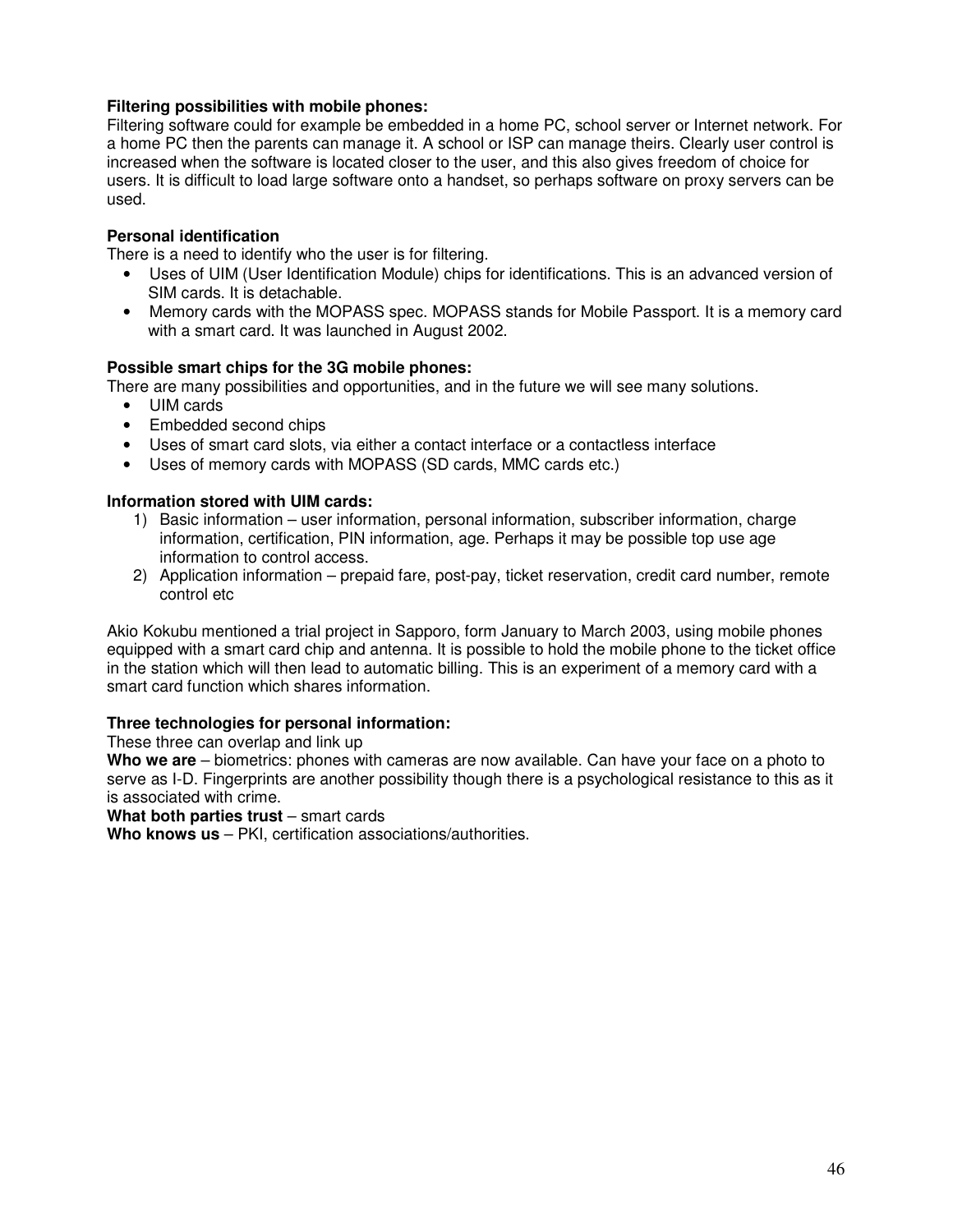#### **Contact, Content and Cost 6**

#### **George Kidd, Director, ICSTIS**

ICSTIS – the Independent Committee for the Supervision of Standards of Telephone Information Services - is an independent regulator and is 17 years old. ICSTIS regulates the premium rate charging for value-added content to a telecommunications bill/account.

There is a number of sectors where premium rate charging is the core purpose of the businesses, for example, competitions, sports update services, chat and dating services.

Premium rate services are a youth product, with competitions etc. The latest products coming onto the market again attract kids- text TV, football updates, java games, logos and pop ringtones and downloads.

As a consumer protection regulator born out of concerns over the use of telephony and telephony charges we have had to address child concerns across three broad headings - Cost, Content and Contact. ICSTIS are regulating content on phones and the Internet, and even recently been active in an issue involving promotion by SMS to mobile phones.

#### **Regulatory concerns**

Platforms may change and technologies may evolve dramatically but the regulatory issues are broadly constant and especially important for children. We have some basic expectations of service providers:

- $\bullet$  Explain what is being offered the service, the product, the price
- Do not deceive or mislead. Do not take advantage of consumer, product or technology ignorance
- Do not promote in an inappropriate way and do not promote services to those to whom they are inappropriate (eg to kids – chat, sex, high open-ended cost services).
- Do not offend
- Deliver what you promise

#### **Characteristics of mobile phones, now and in the future:**

Mobile phones are:

- Mobile they are always with consumers, always ready for use for the essential or impulse purchase
- Personal it is possible to have personal contact, to make personal purchases and to look at content in a very private way.
- Anonymous 70% of phones in the UK are pre-pay. Networks do not know who their customers are.
- Spend limiting pre-pay phones are far more likely to prevent extremely high bills accruing.
- Costly mobile calls are costly premium rate from a mobile is 'costly plus', and premium SMS is \$2+ the moment you click the button.
- Visual content as a commercial opportunity and a consumer threat.
- Media interactive mobile phones can interact with interactive TV and Internet sites. Specifically mobiles offer a form of payment – a form of credit – which allows kids to buy products distant from the phone
- Less controllable UK premium content is paid for by mobile terminated (MT) charging. This gives the commercial party the power to charge your phone potentially at will.

#### **When some of these characteristics mix or apply to children:**

• Kids can access inappropriate visual material on mobiles with fewer safeguards than exist if we were regulating it as a voice or internet content. Send a buy order and back comes the product however hard-core, costly or inappropriate.

<sup>&</sup>lt;sup>6</sup> These notes are based not only on what George Kidd said at the conference, but also on a written paper submitted afterwards.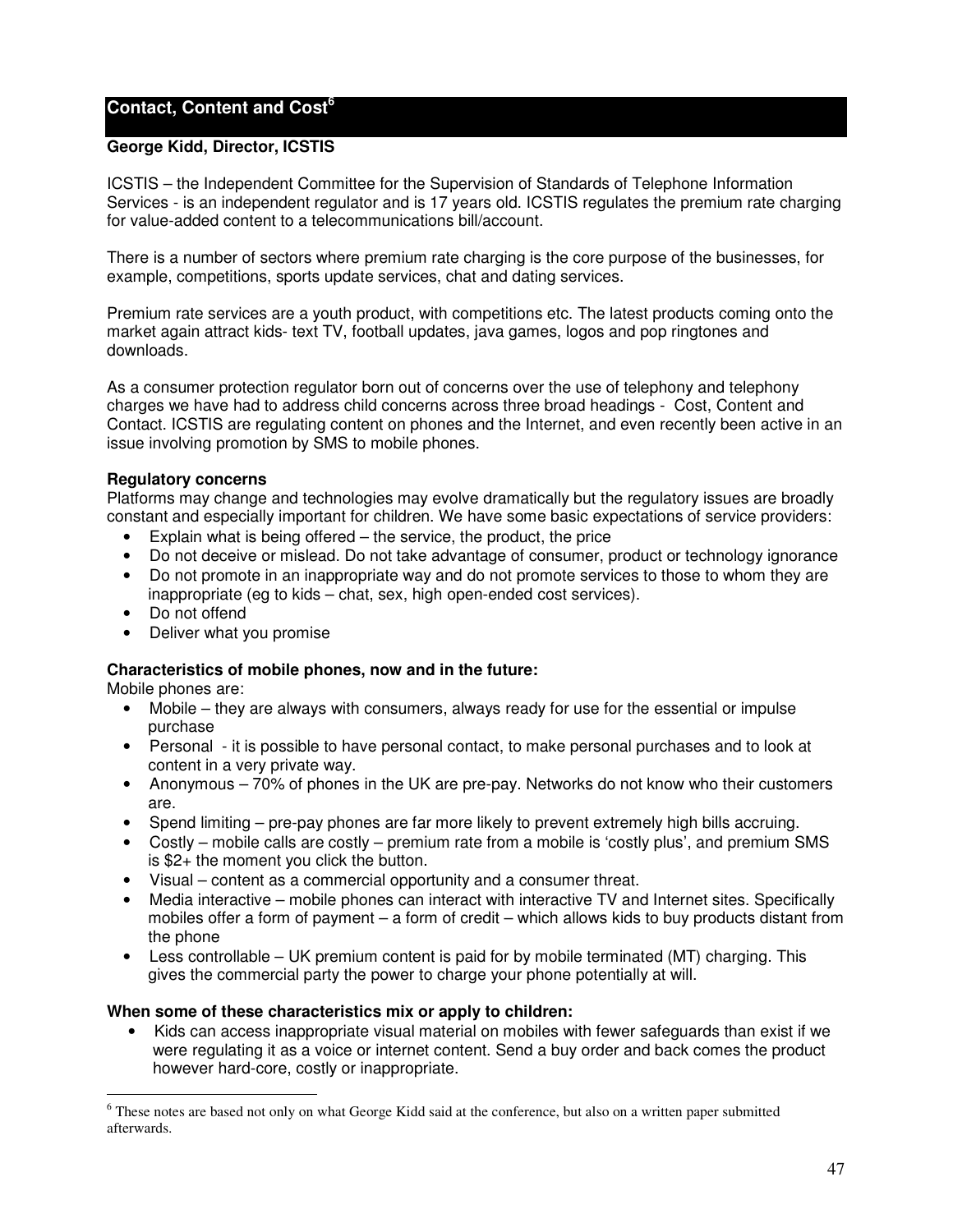- Kids can use SMS codes to access content which is otherwise 'call barred' in the home.
- Kids can be drawn into chat services or to one to one contacts which are inappropriate and could lead to physical harm … we already know that mobiles are used in this way.
- Kids are open to the deceptive but heavily pushed approach to respond to messages.

#### **ICSTIS's regulatory experience to date:**

- UK premium SMS market is worth US\$120 million+
- Chat services have been marketed to children but as far as ICSTIS is aware there has not been (improper/sexual) contact issues arising involving children from SMS Chat.
- The business model for paid group chat has been costly and uncontrollable due to mobile terminating basis for parents – consumers pay for each message received - even if the messages are costly, worthless and unwanted.
- We have seen services which use SMS reverse billed charges to a phone to 'buy' internet access. This circumvents call barring and removes all access control messages target at children when premium rate charging is involved
- SMS has however been a more honest and reliable way of buying logos and ringtones and games when the alternative is a conventional premium rate call.
- SMS spam has been a big problem. And could double in 2003.
- To date the networks approach has been one of denial. Cannot suggest anywhere you can go with a complaint over content.
- No mass market for MMS applications yet but adult/sex services are obviously ready, with products and also java game sales rising.

#### **Some key numbers:**

**70%** of UK market is pre-pay **\$7** is the average java game cost **45%** is the number of people who had no idea where to go with mobile content complaints. **£0 - £1.72** is the variation of charging in SMS voting

#### **Examples of problems:**

**Text chat** – no pricing, no opt-out. Spam promotions to kids/costs uncontrolled expenditure which drains a pre-pay card and then immediately drains the replacement card when inserted. **Spammed services** which were not only deceptive and designed for financial gain but which were intrusive and potentially threatening to children. ICSTIS used emergency procedures to close a number of 'services' which involved the spamming of messages saying "someone fancies you – call 090 xx to find out who". These messages were spammed to millions of handsets – many held by children. We have had a number of sexually explicit Internet sites which can be accessed via a series of reverse bills.

#### **Children:**

Children can and cannot be categorised. It is no longer possible to make simple distinctions between products for children ... for example what about games, ringtones, sports scores, music downloads? Many products in the mobile world seem to be youth products, but are they? Does this mean that youth products should be subject to spend limits and special advertising rules?

This is not the ICSTIS approach generally. The ICSTIS approach is to cap spending and require child warnings on the need for permission and the need to avoid redials when a service is clearly targeted at children – ie in children's TV or in magazines for children.

Is chat different? Children are always chatting online … often in closed groups. To date ICSTIS has not allowed any premium rate chat service to be marketed at children. Phone and text services have age messages to scare children off. But, are we worried about the potential cost? Or about what the kids might hear? Or about who they might meet online and in person? Is it cost, content or contact, or some mix of the three.

ICSTIS are doing some research on children and SMS services. The general finding is that kids are a lot more streetwise about commercial offerings than we imagine. They are far less paranoid or worried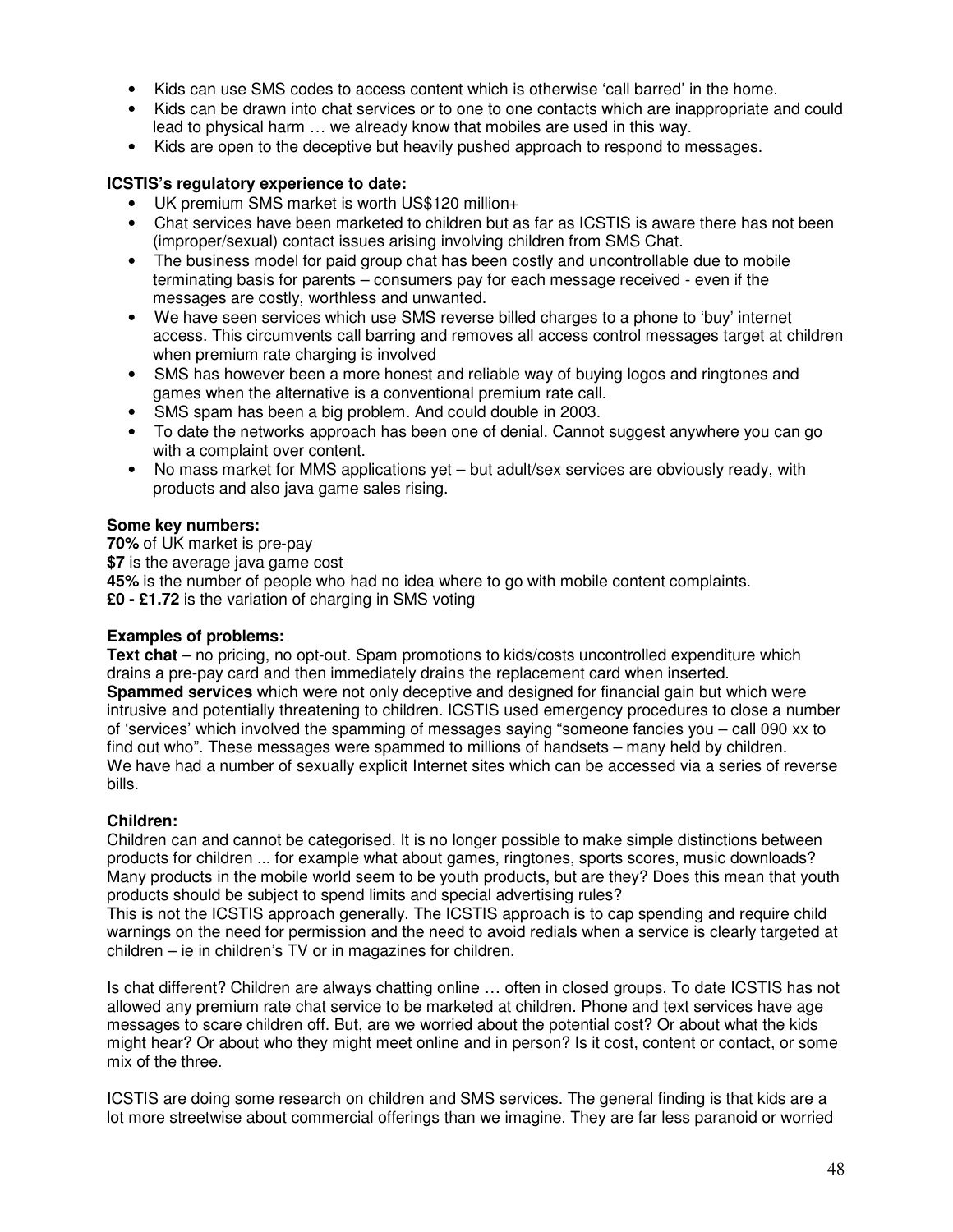about inappropriate contact and they are far more techno-literate than their parents. **BUT** having the confidence and the competence to use technology does not mean children have the maturity necessary to decide what they should and should not be seeing and should and should not be doing.

Taking the text chat example, ICSTIS's conclusion to date has been that it would be irresponsible of a regulator of a potentially high cost charge mechanism to make it available specifically to enable a business to charge children for talking to strangers.

#### **Cost, Content and Contact – final thoughts:**

These are three different problems requiring different solutions and the involvement of different bodies.

**Cost** relates to consumer protection from misleading services and promotions, absent pricing, spamming, in appropriate promotions, services which fail to disconnect, networks meeting their contracted undertakings.

Consumers need to have the understanding of how services and phones work to manage their purchases but they – and child consumers in particular are entitled to expect they are served by effective regulatory arrangements which ensure information is given, harms are stopped, malpractice is punished, redress or dispute resolution is at least a possibility.

This is probably based in part on domestic and EU law but is, in any event a legitimate expectation. In the UK PRS (Premium rate services) world we have spend limits for those (fewer) products we can now identify as specifically targeted at children.

Protection like this is not something consumers can do for themselves or something which can be left to those in the sector whose chose to act responsibly.

The picture may change again if mobile phones do turn into credit tools with new banking tie-ups and credit lines. But have mobile networks really thought where children fit in this equation?

**Content regulation** ….controlling access to sex, chat or other stuff inappropriate for children is more difficult. We have clear and absolute rules about children accessing these services but we are not social arbiters – it cannot be for us to decide what can and cannot be offered on handsets to adults.

It is dangerous for a consumer protection body to seek to set its own levels of social tolerance. ICSTIS's aim generally is to ensure our regime reflects established levels of social acceptance (we take particular account of national film agency content ratings and age limits on children and sex content in retail outlets etc). We expect services to be consistent with their promotions – the "sweet chat" services should not take one to a service which has hard core and abusive language.

What we do have to think about is whether we need to be more challenging in our safeguards OR less liberal in the content we allow because the payment mechanism is ubiquitous and capable or turning a screen into a porn clip by the transmission of a single short code?

So far our focus has been on safeguards…… The ability to prevent access with certainty are limited without the active participation of those with the technical ability and contractual and commercial positioning to do it – networks.

**Contact** is every parent's nightmare. We have to recognise, however, that telephony and mobile telephony is at the heart of a multitude on chat and dating services. Every British newspaper is full of services – including the Times and Guardian! We have a generation around us whose parents quite possibly met on the Internet.

If chat and dating services could involve contact there are clearly things which can be done to ensure this happens safely. We reflect these in the practices we ask of service providers of adult services --- ( tell users not to give out personal details or numbers, tell them not to talk with those with whom you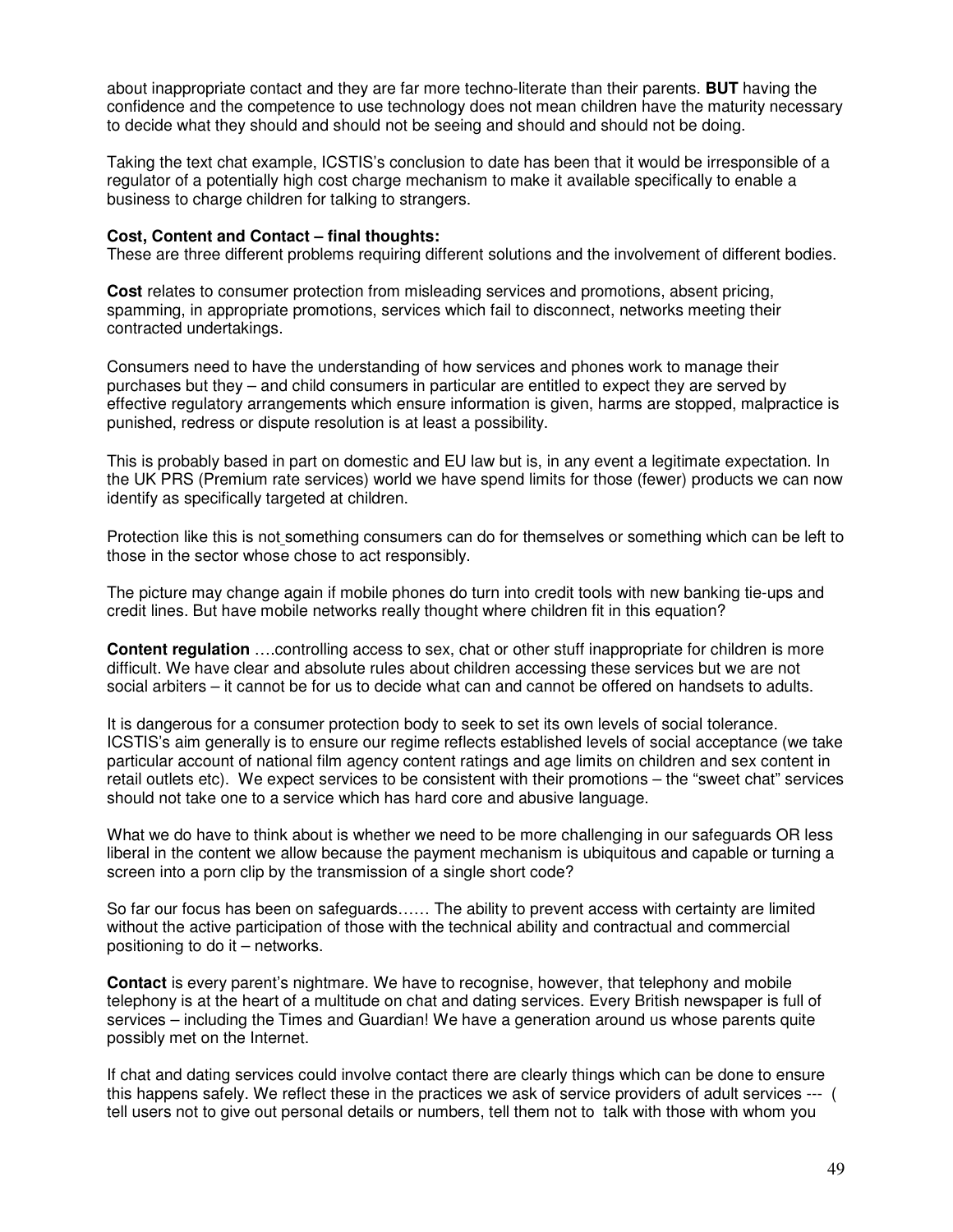feel uncomfortable, tell them that if they plan to meet to use a public place and take a parent or carer with you etc ) But the messages are not specific to us.....and are not limited to adults (for us) or children (for others!).

All those with an interest in this area have to agree on and communicate messages in a way people can respond to.

#### **Conclusion**

- the days of quick fixes and simple single solutions are over.
- The days of genuine internationalisation of services may be arriving with new interconnect arrangements and less absolute network control over the content they allow their customers to access
- This "content is king" message could result in increased "regime shopping" content/service providers seeking to locate in jurisdictions where there is less or no regulatory risk to their activities, however objectionable they may be
- Parents cannot ask networks to solve the problems. Networks cannot blame regulators. Regulators cannot blame schools or industry.
- We do need a frame work of regulatory protections and its possible this will be based predominately in the non-statutory sector to deal better with internationalisation
- We also need new innovative and collaborative work on "media literacy"….consumer education and information. This should be delivered by those best resourced, best skilled and best placed to achieve results – this in not likely to be state agencies or regulators.
- We need networks and their commercial partners to think about the ongoing consequences of not being a phone company but of being a content aggregator or provider.
- We need Governments to get past simplistic and ritualistic remarks about "not regulating the Internet" and "empowering consumers".
- We need to get those with unique ability to provide consumers with access controls to step up and play a leading role.
- We all need to stop and listen to what children are saying understand what they are doing I do not think they are running scared and do not think we should be doing so either.

Working together to educate, inform, empower, establish social standards and general entitlements and provide effective protection when necessary we can see phones become an essential tool in life.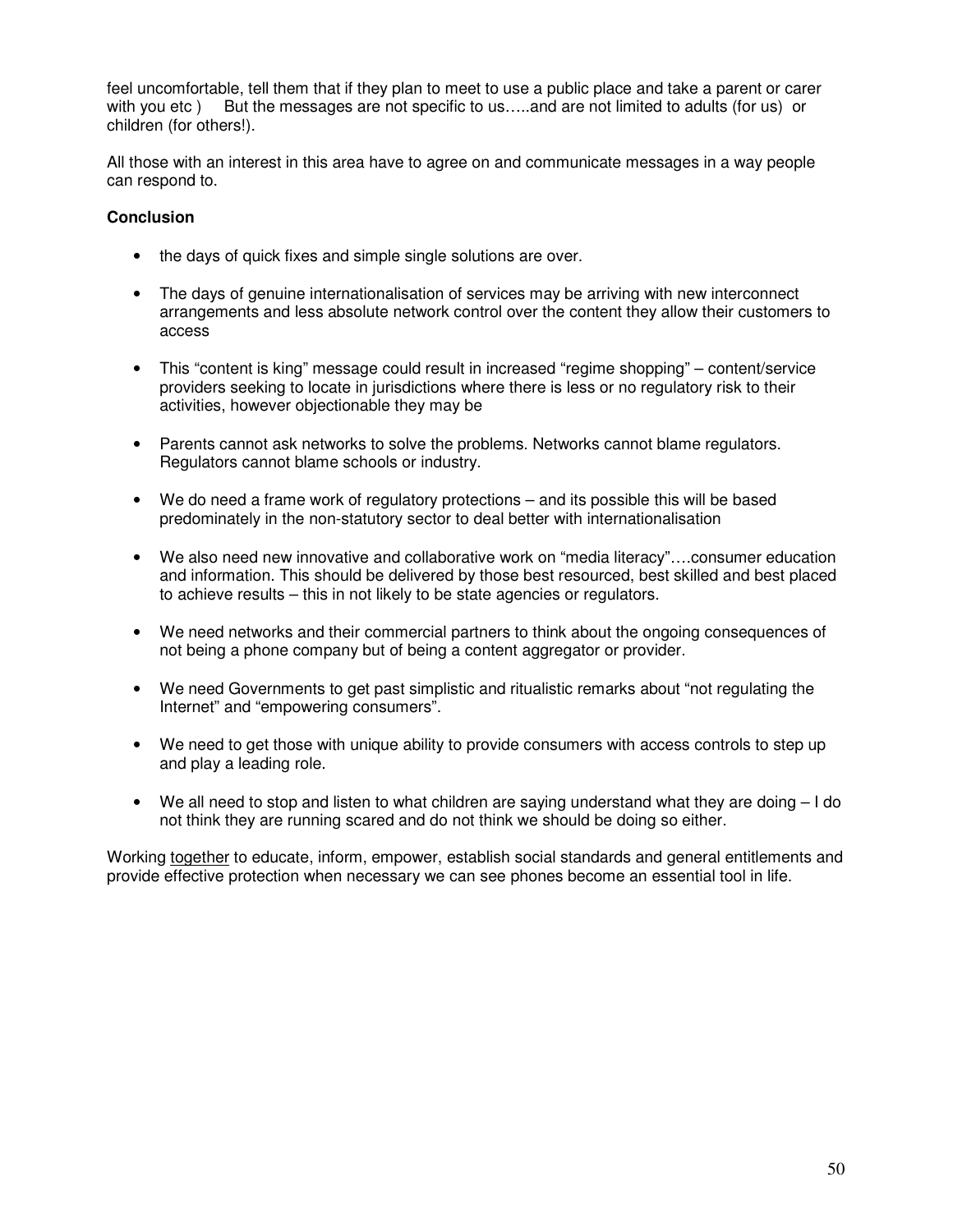#### **A European approach**

#### **Richard Swetenham, Programme Co-ordinator, Safer Internet Action Plan, European Commission**

#### **European Union Policy**

In general, Rules relating to the protection of minors do not figure as an objective of the EU. In the absence of rules it is a matter for member states.

#### **A legislative approach:**

In certain cases there is a community wide set of rules, such as the Television without Frontiers Directive, whereby:

- Each member state must ensure protection of minors from harmful content
- Allow reception of programmes from other member states
- Reserve powers for member states

This directive only covers TV broadcasting (terrestrial, satellite, cable), and will be reviewed at the end of 2003.

Other recent legislation includes:

- The Telecoms package. Though there was no content regulation here, member states were obliged to remove the monopoly of the old telecom regimes.
- The Electronic commerce directive. This was designed for the Internet, but probably applies to services provided over mobile telephony. It establishes the liability of intermediary service providers – establishing a defence if the carrier was unaware of the content, but obliged to block or remove if made aware of it. Notice and take down.
- The Framework Decision on Child Pornography (proposal). The proposal includes moves to harmonisation of legislation. Shows that an EU approach is possible where consensus is there on the need to act.

#### **Non-legislative approach:**

- Open method of co-operation. Common targets and guidelines for member states, regular monitoring
- References to self-regulation. Recommendations on protection of minors and human dignity. The Electronic Commerce Directive.
- Funding programmes including the Safer Internet Action Plan.

#### **Safer Internet Action Plan**

- From 1999-2002, 25 million euro
- Creating a European network of hotlines
- Encouraging self-regulation
- Developing rating and filtering systems
- Raising awareness

#### **Results**

- Hotlines funded in 14 countries. INHOPE the Association of Internet Hotline Providers in Europe plus Australia and the USA
- Rating and filtering 13 projects including ICRA content rating and SIFT cross-platform filtering (Richard Swetenham was told that SIFT could be used on servers that can be used for mobile content)
- Awareness 12 projects
- 136 partners from 16 countries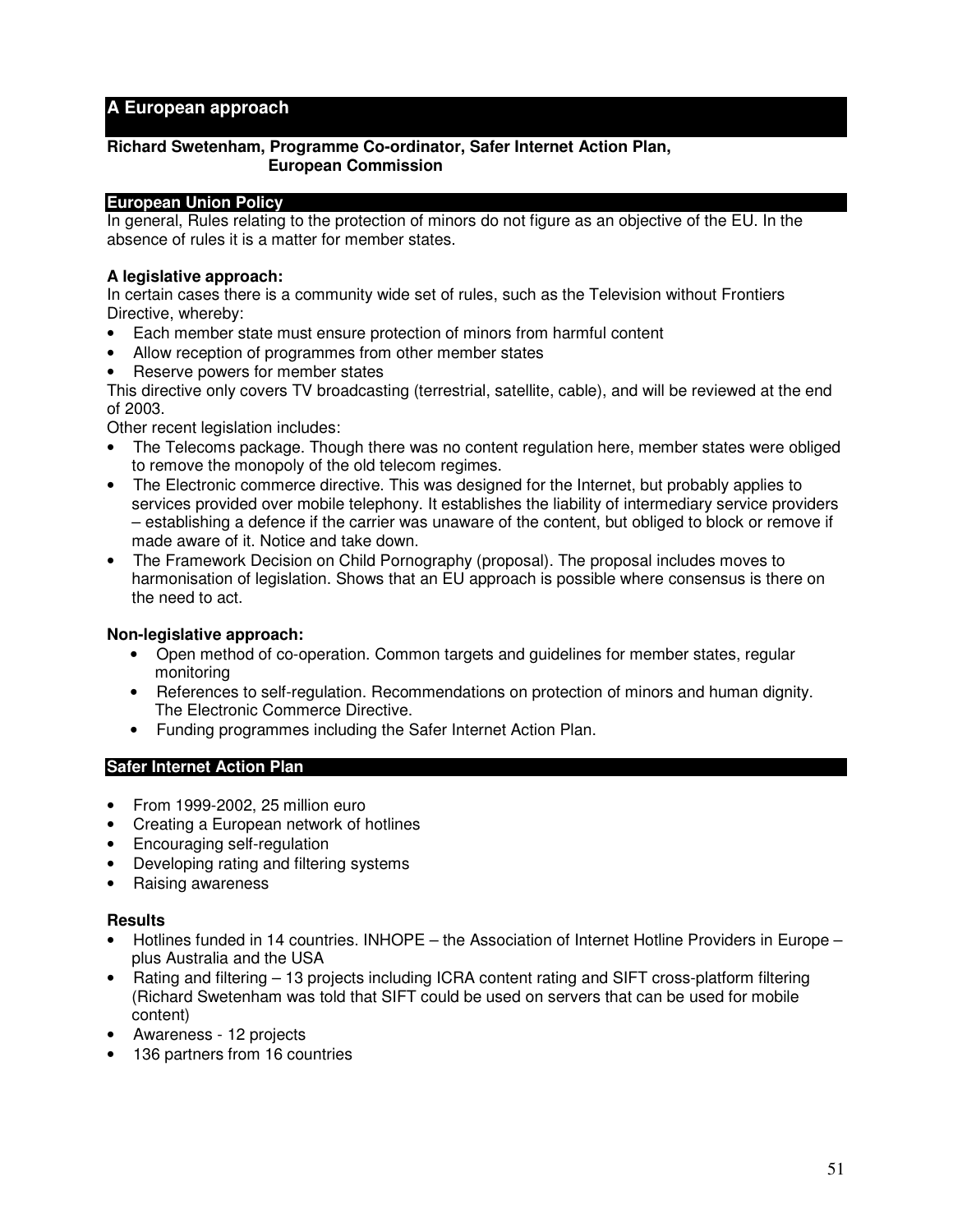The second phase will be 2003-2004, and worth 13.3 million euro. It will cover new technologies, for example Peer2Peer, and it has specifically said that among the new areas it will look at will be mobiles. Protection of minors is still the main aim. New features include:

- the stress is very much on awareness raising in the second phase.
- Awareness and hotline networks. There will be national nodes in all member states and a central coordinating node.
- The Safer Internet Forum
- The second phase will include a broader range of illegal and harmful content, including racism and violence.
- Benchmark filtering software
- Study of children's use of new media

#### **A possible approach**

It is too early to say that we must do anything. It is necessary to assess the problem. It is important to ensure that those in the member states that should be thinking about it are thinking about it.

Compare approaches to regulation. The European Commission is not in the business of telling member states how to do their regulating system, but it is important to ensure that a problem doesn't fall between the gaps.

Provide a platform to discuss the way forward and exchange best practices.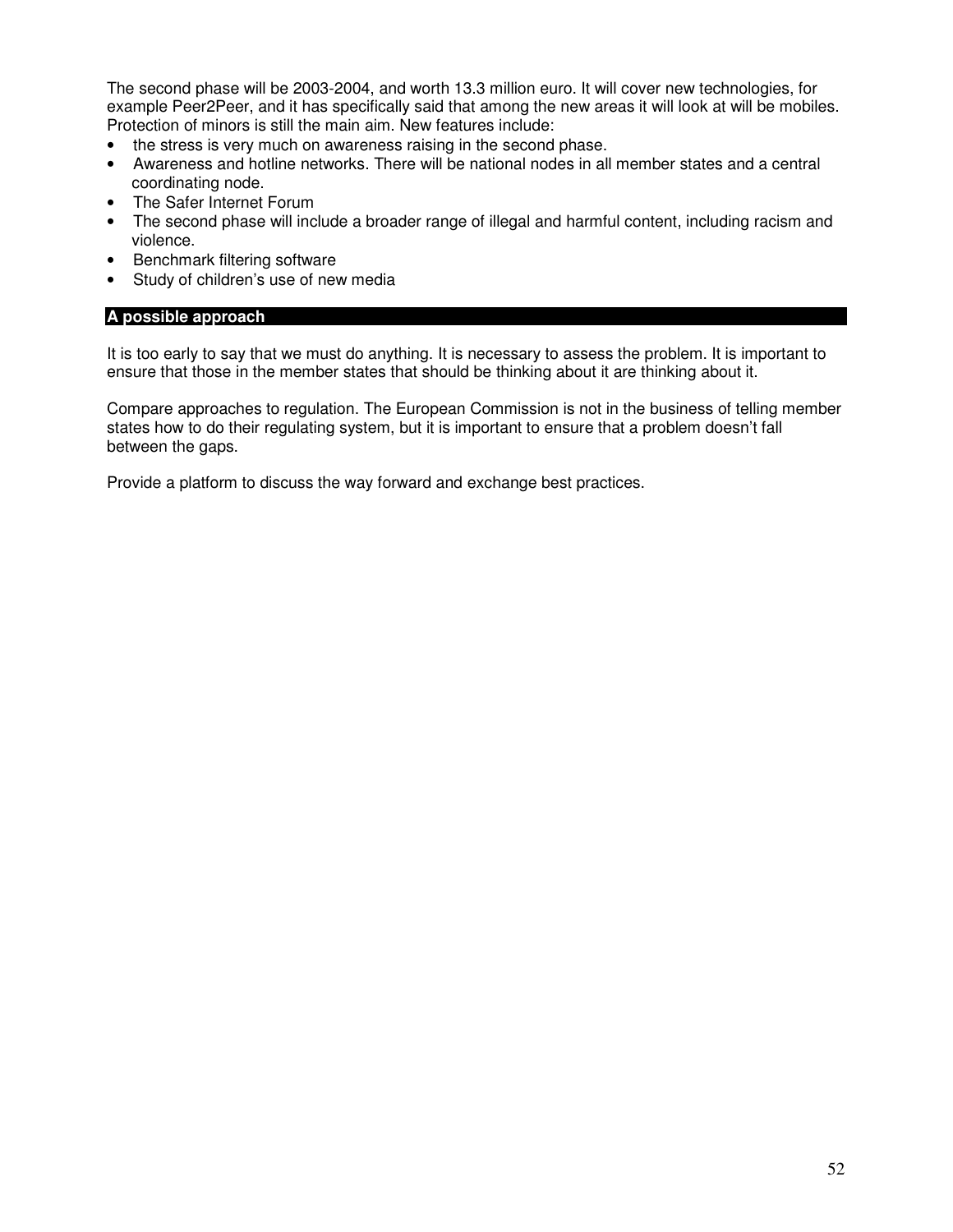#### **The RESPONDENT Professor Bernard Tan, Chairman of the National Internet Advisory Committee, Singapore**

Professor Tan felt that it was fitting that the last session should be about regulation. And the three presentations took us from the international nature of the Internet and responses, to the national level and to the home or user level.

Prof Tan felt that the last thing we want is more legislation, and as little as possible is the best course. TV is used to regulation but Telcos are not. Industry are in the best position to take the lead. The changing nature of technology means that governments will always be behind. Industry will know the trends. Government should support but industry should take the leadership.

Singapore hope that an industry association is being formed.

At the user level, the regulatory aspect was outlined by Akio Kokubu. Parents need to be aware of labelling and filtering options. Labelling and filtering is not useful unless it is universal.

There is no substitute for parental knowledge, guidance and control. Awareness is crucial.

#### **DISCUSSION:**

It was pointed out that it was wonderful to be able to concentrate for the last two days without a single mobile phone ringing. There should be freezones in order that people can concentrate. Multi-tasking shouldn't be possible. Using the new technology wisely is a challenge. Perhaps this is an aspect of media literacy.

Young people have much more knowledge than previous generations, but it is not certain that they are more knowledgeable.

It was mentioned of a new Singaporean initiative called the Cyber Wellness Task Force, that will develop best practices and guidelines for behaviour, promoting a healthy cyber culture, for Singaporeans, especially the young.

In the UK OFCOM, a regulator body, will try to bridge the broadcasting and telephone divide. It is not charged with looking at the Internet as such, though it is with media literacy. It is essential that regulators in a converged world are aware of issues outside their remit which impinge on their core role.

OFCOM has no desirer to regulate content, yet media literacy in regard to access is very close to that.

It was expressed that there is a need for an international champion, either someone or an organisation, with links to major political figures to give the issue of child protection online via fixed or mobile services some weight in the right circles. OECD and UNESCO have tiptoed up to the issue of child protection on new technology but then ran away from it, and G8 has been involved a little, but this is not a very representative body.

Mention was made of the World Summit on the Information Society in Geneva, which will aim to set benchmarks for actions to be taken, such as the connection of all schools to the Internet and having computers by a certain date etc. This type of meeting is good for a forum for the exchange of views, but it is difficult to follow up and implement any action agreed upon.

There is a body looking at international technical standards, W3C, but there isn't anything comparable looking at social standards. We have the de facto standards of the market majority.

In Japan children have a high level of media literacy to start with. Traffic is increasing so greatly, due to many things including Peer2Peer and games, that there is a congested infrastructure.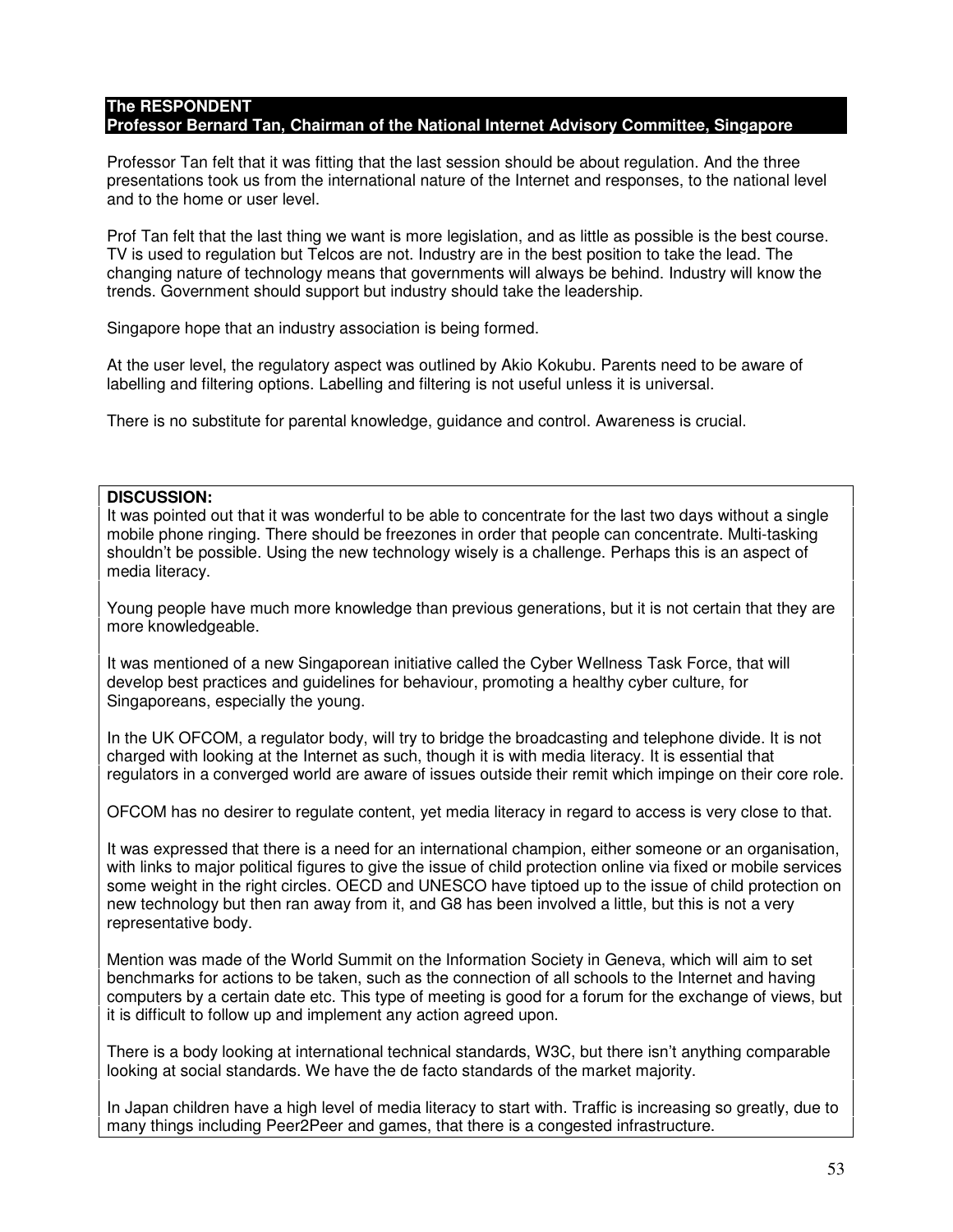It was felt that an international standard has difficulties of implementation, and the danger will shift to the area which equals the lowest common denominator.

It was expressed that every time we have new technology we have new legislation. This is sectorising society. How can we take a holistic approach? The Convention on the Rights of the Child (CRC) is a champion. It can turn the child into the centre for all things, for example legislation.

A clarification was wanted on the definition of awareness, as if it is purely awareness of the problems then we have had this for a number of years now, and this is not something that we need to focus on. Awareness is better understood in this context as leading to a change of behaviour and attitude, empowerment perhaps is a more specific term.

From the Japanese perspective, most of the comments concerned dating sites. There is a process as to how children access these sites. Spam is one of the main routes for kids access to dating sites. A registration process was suggested for these sites.

#### **Final remarks:**

During the final session the participants of the final meeting were asked to write very concisely their thoughts on two questions:

What is the main action point YOU will want to take as a result of this meeting? What is the most important issue you feel needs attention?

Professor Sonia Livingstone was asked to quickly review these thoughts and found three issues which were prominently recurring in the answers given:

- 1) a stress on awareness, as a continuing task as technology develops. This should involve school, parents and the participation of young people themselves.
- 2) More was wanted from regulation. There is more scope and potential for international collaboration seeking consistency and sharing best practice.
- 3) And on a despairing note for industry, take ownership of both the problems and the opportunities.

**Childnet International March 2003**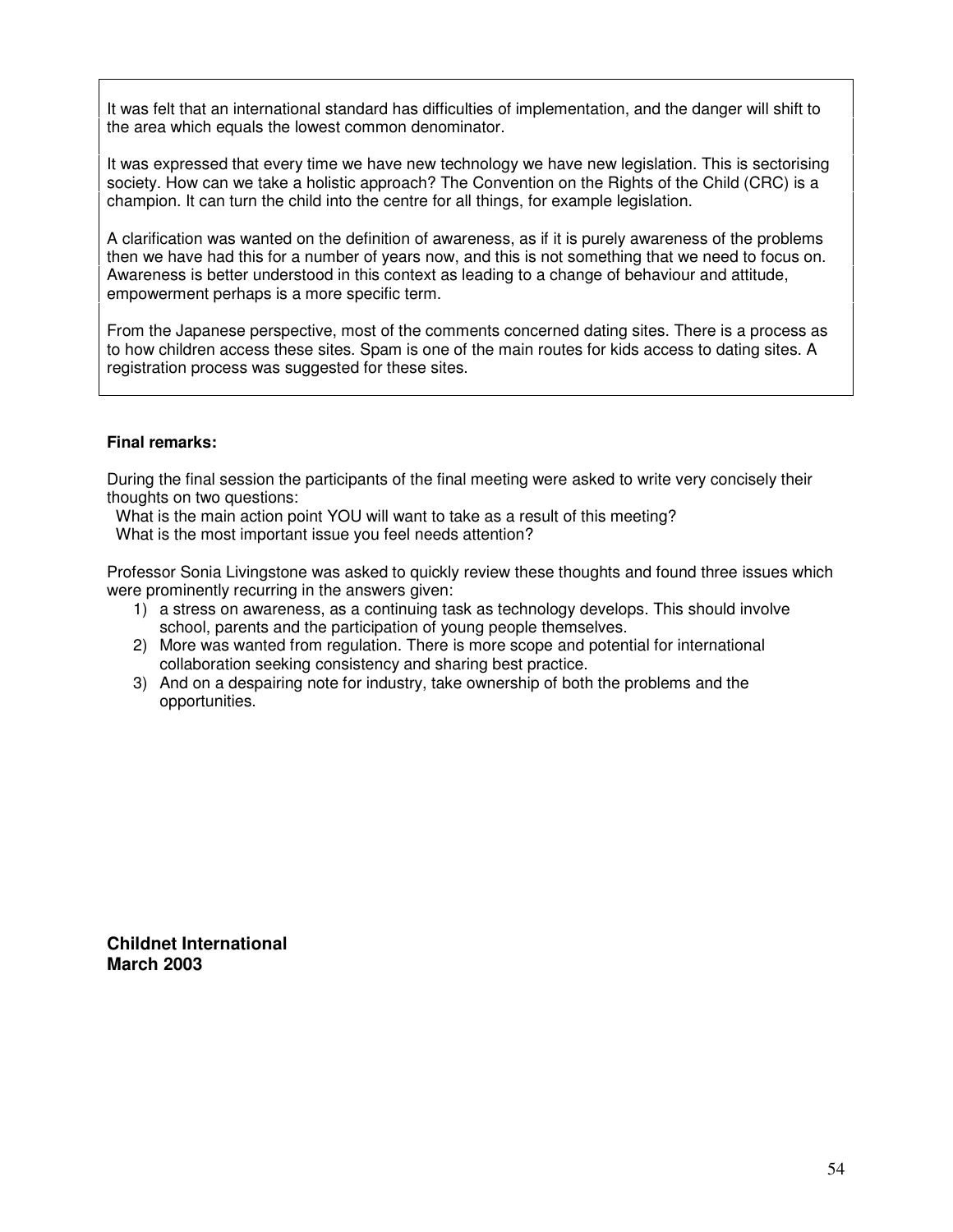# **Appendix I**

# **LIST OF PARTICIPANTS**

| <b>Name</b>               | organisation/position /nation/                                                                          |
|---------------------------|---------------------------------------------------------------------------------------------------------|
| <b>Baba, Shinichi</b>     | Manager, 3rd Engineering Department, Solution Platform Division<br>NEC Software Kyushu, Ltd., Japan     |
| <b>Brookes, April</b>     | Supervisory Special Agent, Innocent Images National Initiative,<br>Federal Bureau of Investigation, USA |
| Carr, John                | Associate Director, Children & Technology Unit,<br>NCH Action for Children, United Kingdom              |
| Childs, Greg              | Head of Future TV, CBBC, BBC, United Kingdom                                                            |
|                           | <b>Cormie, Angus Head of Online / Portals, O2, United Kingdom</b>                                       |
|                           | Criddle, Linda Product Planner, Microsoft, USA                                                          |
|                           | Deguchi, Jirou Editor, Document Service Group, IDEA Collaborations Co., Ltd, Japan                      |
| Drotner, Prof.<br>Kirsten | Director of the Centre for Media Studies,<br>University of Southern Denmark, Denmark                    |
| Eguchi,<br>Ken-ichi       | "au" Planning & Coordination Department, KDDI CORPORATION, Japan                                        |
| Ejima,<br>Kazumasa        | Manager, Marketing and Sales Division, J-Sky Promotion Dept.<br>J-Phone Co., Ltd., Japan                |
| Fujii, Hisao              | Internet Ethics Organization, Japan                                                                     |
| Gardner, Will             | Research and Policy Officer, Childnet International, United Kingdom                                     |
| Goto, Hiroko              | Associate Professor of Law, Tokyo Fuji University, Japan                                                |
| Goto, Sachiko             | Staff Reporter, Mobile Channel SOFTBANK ZDNet Inc., Japan                                               |
| Henderson,<br>Janet       | Content Standards Manager,<br>Vodafone Global Content Services Limited, United Kingdom                  |

**Hosoda**, Masao Deputy Editor ,IT News Section, KYODO NEWS, Japan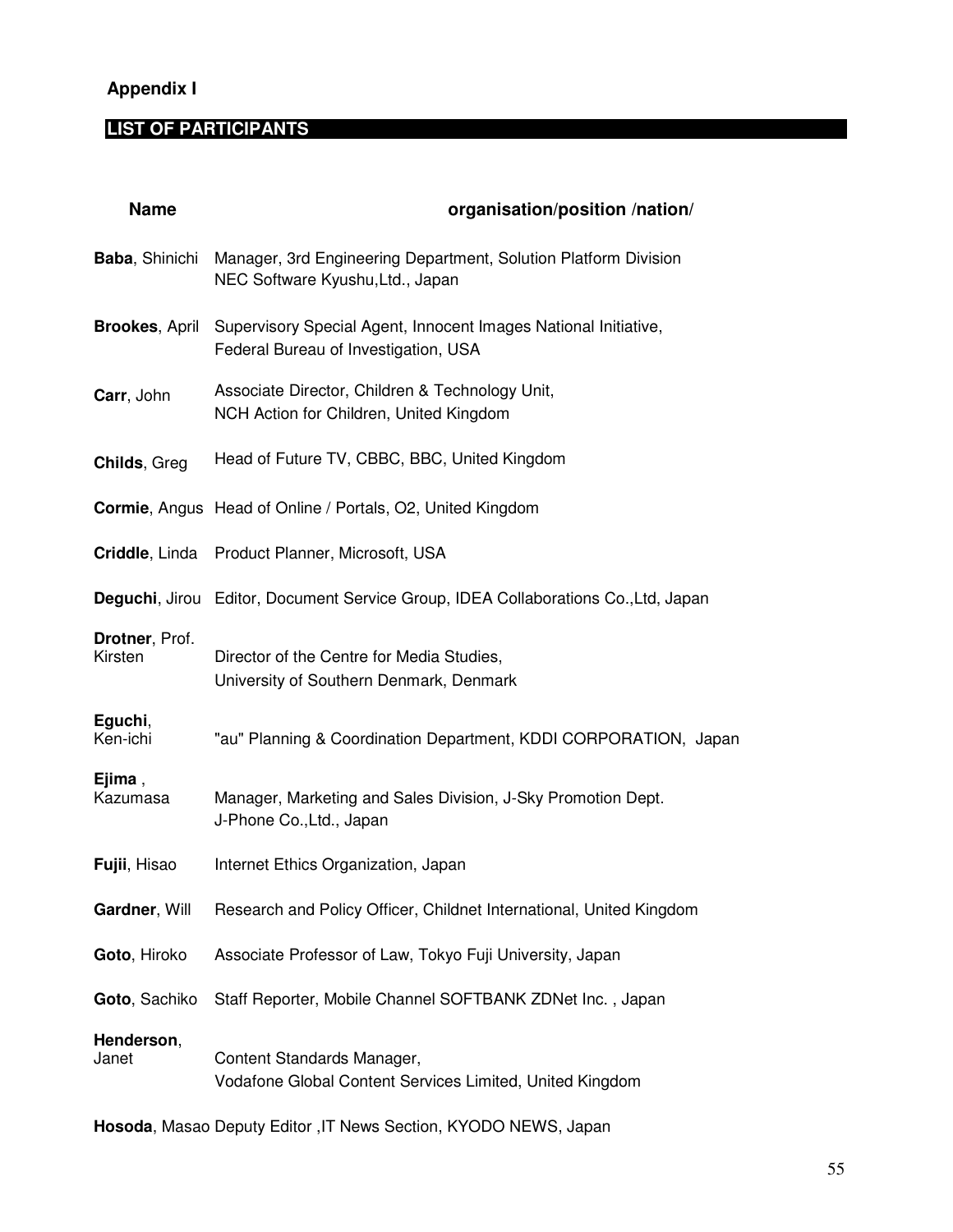| Iguchi,<br>Yasuhiro                                                      | Solution System Department, NIFTY Corporation, Japan                                                                           |
|--------------------------------------------------------------------------|--------------------------------------------------------------------------------------------------------------------------------|
|                                                                          | Ishihara, Yuichi Multi-Media Llfe Design Group,<br>Panasonic Mobile Communications Co., Ltd, Japan                             |
| Isobe, Etsuo                                                             | General Manager, Research Center for E-Government,<br>Mitsubishi Research Institute, Inc., Japan                               |
| Iwasa, Shoko                                                             | Conference Interpreter, Bilingual Group Ltd., Japan                                                                            |
|                                                                          | Kane, Dr. June Child Rights Consultant, Switzerland                                                                            |
| Kawamura,<br>Tomohiro                                                    | Child Research Net, Japan                                                                                                      |
| Kidd, George                                                             | Director, Independent Committee for the Supervision of Standards of<br>Telephone Information Services, (ICSTIS) United Kingdom |
| Kioka,<br>Yasumasa                                                       | Director, Office for Protection of Juveniles, Senior Researcher,<br>National Police Agency, Japan                              |
| Kitamoto, Ichiro Staff Reporter Economic News Section, Kyodo News, Japan |                                                                                                                                |
| Kodaira,<br>Sachiko                                                      | Senior Researcher, NHK Broadcasting Culture Research Institute, Japan                                                          |
| Koizumi,<br>Yusuke                                                       | Researcher, Basic Research Team, NEC Planning Research, Ltd., Japan                                                            |
| Kokubu, Akio                                                             | Vice President, Internet Association Japan, Japan                                                                              |
|                                                                          | Kubo, Toshiyuki Supervisor, Techinical Division, Operation and Maintenance Dept.<br>J-Phone Co., Ltd., Japan                   |
| Le Moigne,<br>Vassili                                                    | Mobile Manager, MSN Europe,                                                                                                    |
| Livingstone,<br>Prof. Sonia                                              | Department of Social Psychology, LSE, United Kingdom                                                                           |
| Machill, Prof.<br>Dr. Marcel                                             | Consultant, Bertelsmann Foundation, Guetersloh, Germany                                                                        |
|                                                                          | Maesada, Junji Manager, Marketing and Sales Division, Marketing Sales Planning Dept.<br>J-Phone Co., Ltd., Japan               |
|                                                                          | Magid, Dr. Larry Founder SafeKids.com, Journalist, Tribune Media Service & CBS News, USA                                       |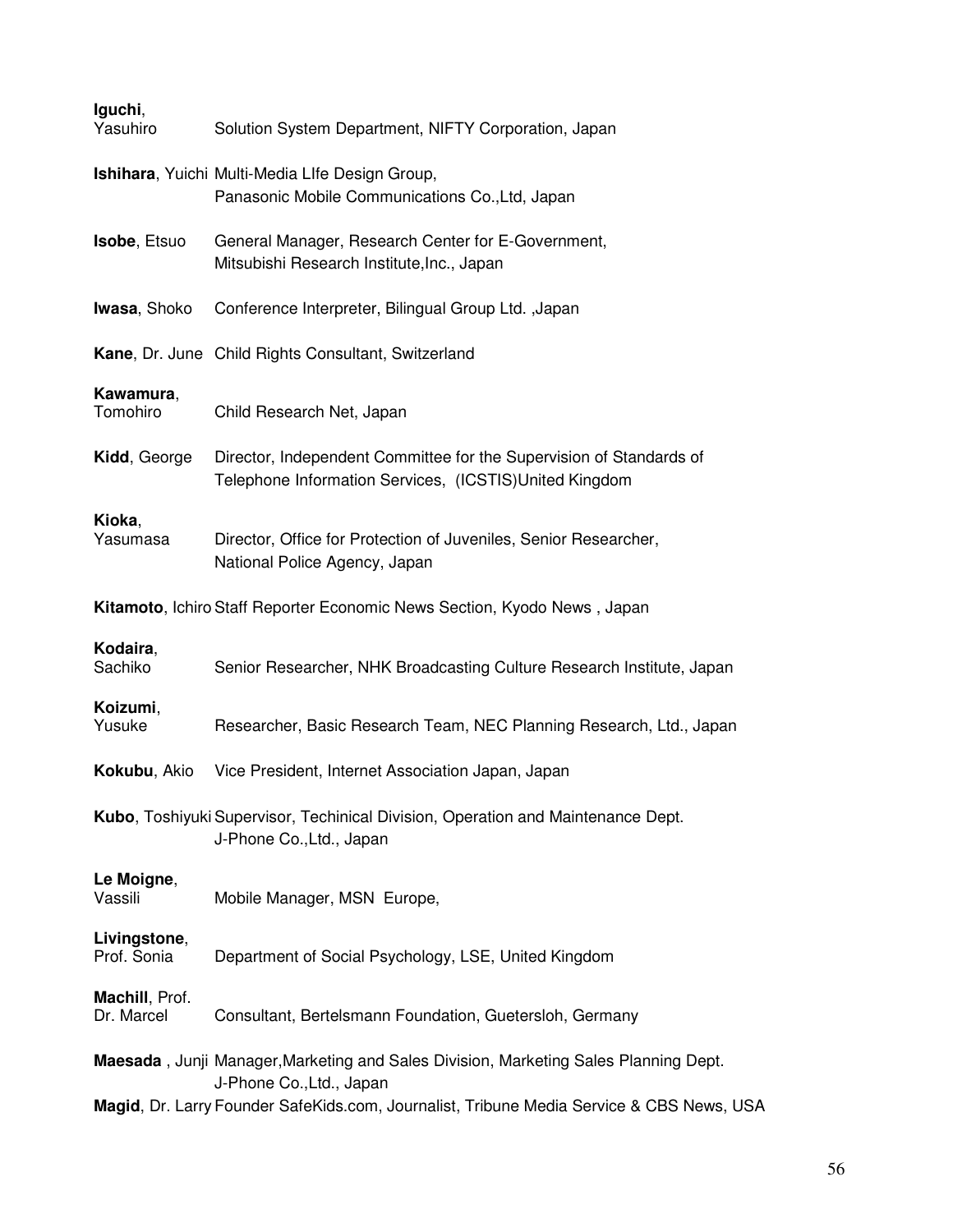|                                                                              | Masada, Tokio Manager, Development Department,<br>New Media Development, Association, Japan                       |
|------------------------------------------------------------------------------|-------------------------------------------------------------------------------------------------------------------|
| Matsuzaki,<br>Emiko                                                          | Metropolitan Broadcasting Center, Japan Broadcasting Corporation, Japan                                           |
| Matsuzawa,<br>Eiichi                                                         | Legal Department, NIFTY Corporation, Japan                                                                        |
| Meharg,<br>Shereen                                                           | Marketing Manager, MSN Europe, United Kingdom                                                                     |
| Mihara, Keiko                                                                | Conference Interpreter, Bilingual Group Ltd., Japan                                                               |
| Miyamoto,<br>Junko                                                           | Representative, ECPAT Japan STOP, Japan                                                                           |
| Miyazaki,<br>Toyohisa                                                        | Surfmonkey Asia Inc., Japan                                                                                       |
| Murakami,<br>Akihiko                                                         | STAFF RESEARCHER, Research Center for E-Government,<br>Mitsubishi Research Institute, Inc., Japan                 |
| Nagata, Hideaki Manager, i-mode Business Department, NTT DoCoNo, Inc., Japan |                                                                                                                   |
| Nakagaki,<br>Naoyuki                                                         | Supervisor, Public Relations Division, J-Phone Co., Ltd., Japan                                                   |
| Nakagawa,<br>Kumiko                                                          | Conference Interpreter, Bilingual Group Ltd., Japan                                                               |
| Nakayasu,<br>Yoko                                                            | Legal Department, NIFTY Corporation, Japan                                                                        |
|                                                                              | Navidi, Dr. Ute Head of Policy, ChildLine, United Kingdom                                                         |
| Nelthorpe,<br>Denis                                                          | Consumer Law Centre Victoria, Australia                                                                           |
| Nightingale,<br>Virginia                                                     | School of Communication, Design and Media,<br>University of Western Sydney <sup>[]</sup> Australia                |
| Nishiki, Taisi                                                               | Youth Division, Sports and Youth Bureau, Ministry of Education, Culture,<br>Sports, Science and Technology, Japan |

**Makita**, Hiroyuki "au" Planning & Coordination Department, KDDI CORPORATION, Japan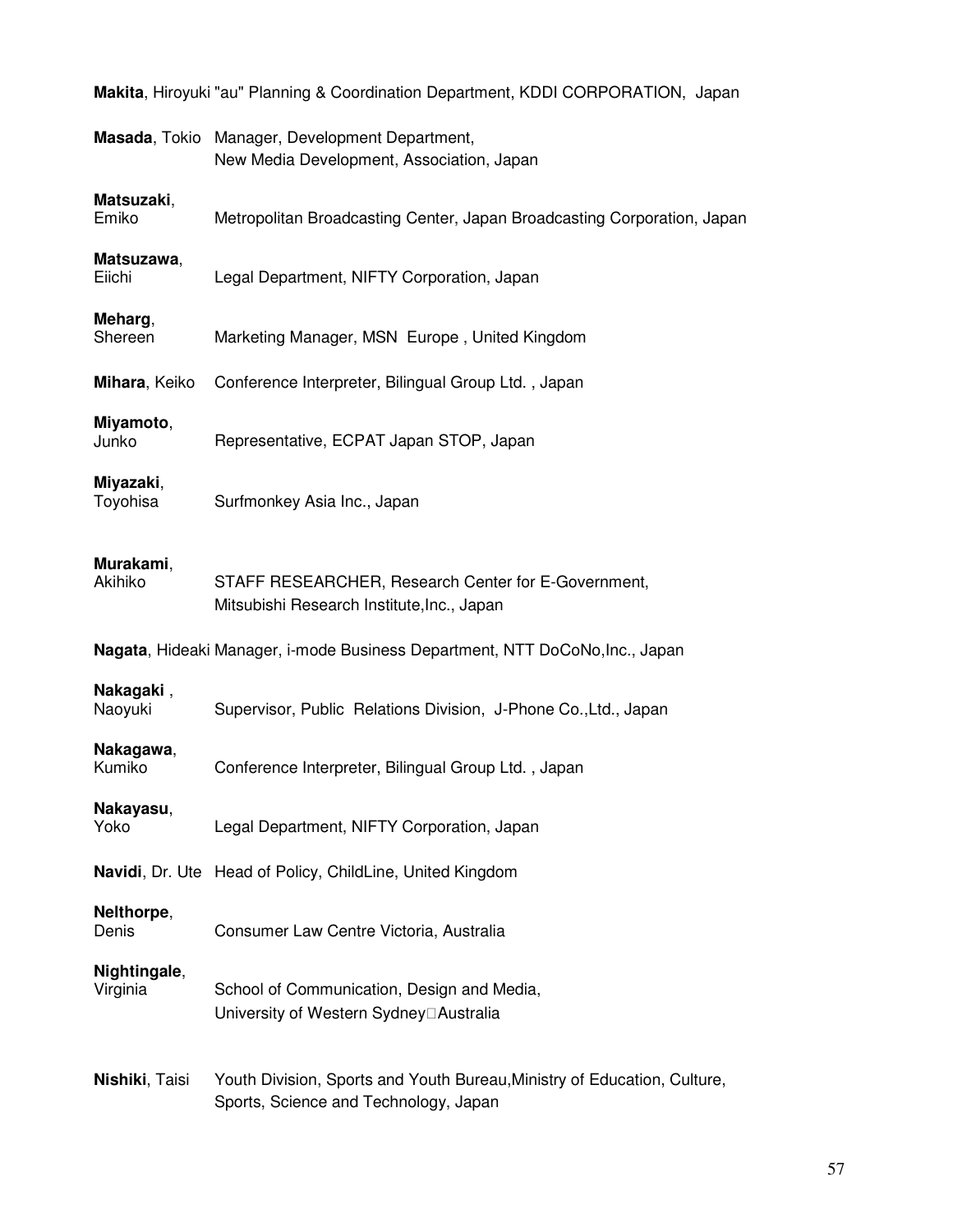| <b>Ohta, Arisa</b>    | Writer of Cyber Editorial Section, The MAINICHI Newspapers, Japan                                                           |
|-----------------------|-----------------------------------------------------------------------------------------------------------------------------|
| Ohta, Hiroaki         | Supervisor, Legal & Regulatory Affaiars Division, J-Phone Co., Ltd., Japan                                                  |
| <b>Ohta, Shunshi</b>  | Chief Senior Researcher, Internet Association Japan, Japan                                                                  |
|                       | Ohtani, Akihiko Content Department, NIFTY Corporation, Japan                                                                |
|                       | Okubo, Takayo Secretariat, Internet Association Japan, Japan                                                                |
| Onuki,<br>Hidemitsu   | Counsellor, Member Service Department NIFTY Corporation, Japan                                                              |
| Paglar, Yvonne<br>Ann | Assistant, National Internet Advisory Committee, Singapore                                                                  |
| Rodriguez,<br>Ruben   | Director, Exploited Child Unit,<br>National Center for Missing & Exploited Children, USA                                    |
| Saito, Kenji          | Senior Editor and Reporter, Mobile Channel SOFTBANK ZDNet Inc., Japan                                                       |
| Saitou, Keiko         | ECPAT Japan STOP, Japan                                                                                                     |
|                       | Sasaki, Hideaki Deputy General Manager, Administration Dept. CSR Group<br>J-Phone Co., Ltd., Japan                          |
|                       | Schetzer, Louis Former Director National Children's and Youth Law Centre, Australia                                         |
| Seki, Yasunao         | Director, Youth Division, Sports and Youth Bureau, Ministry of Education,<br>Culture, Sports, Science and Technology, Japan |
| Sekiguchi,<br>Satoshi | Staff Editor, K-tai Watch, Impress, Japan                                                                                   |
| Sugioka,<br>Sadako    | Supervisor, Corporate Strategy Division, J-Phone Co., Ltd., Japan                                                           |
| Suzuki, Yoko          | Multi-Media Life Design Group,<br>Panasonic Mobile Communications Co., Ltd., Japan                                          |
| Swetenham,<br>Richard | Programme Co-ordinator, Safer Internet Action Plan,<br>European Commission, Luxembourg                                      |
| Taguchi,              |                                                                                                                             |

**Taguchi**, Service Business Division, Community Department, NIFTY Corporation, Japan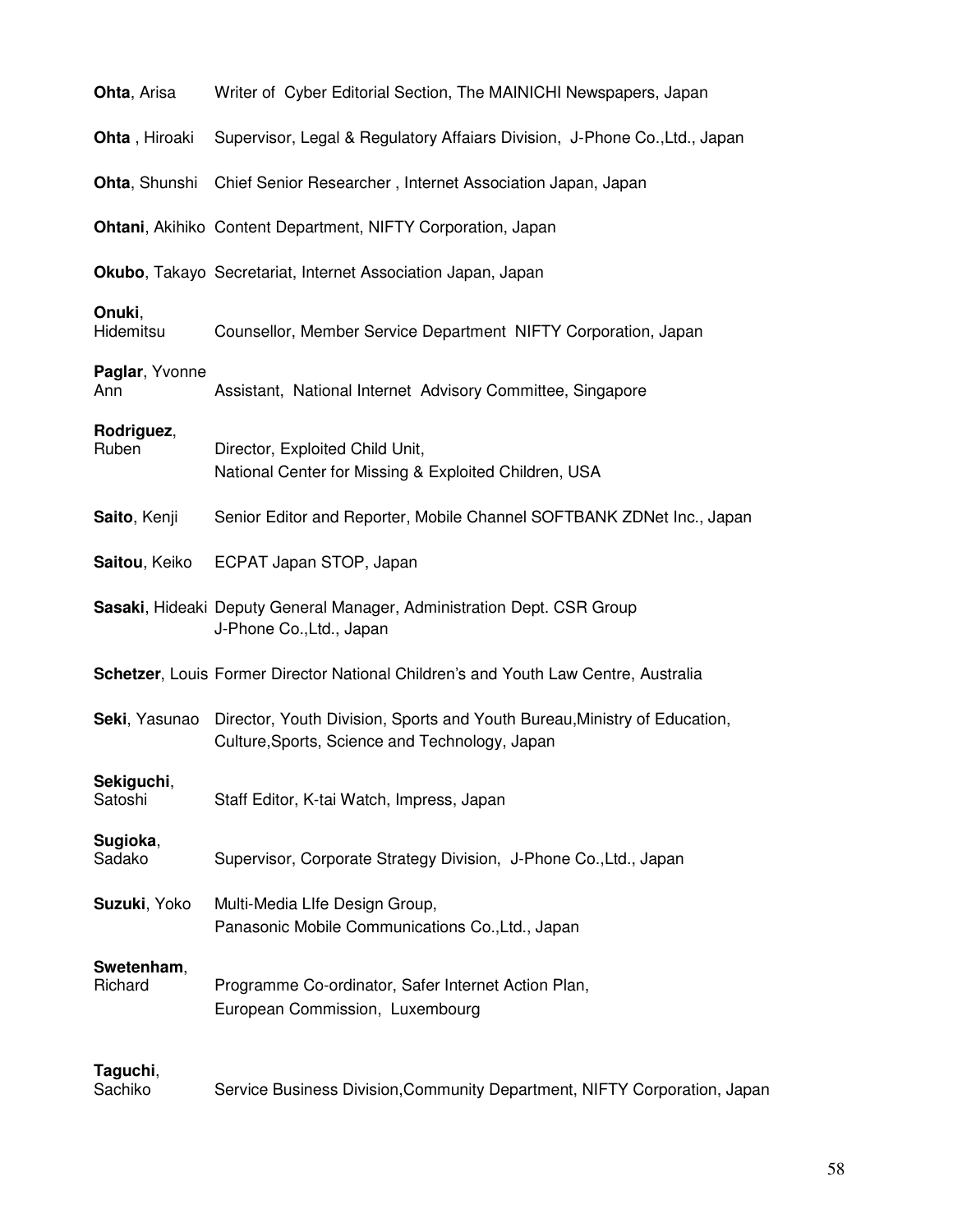| Takahashi,<br><b>Toshie</b> | ECPAT Japan STOP, Japan                                                                                                                                      |
|-----------------------------|--------------------------------------------------------------------------------------------------------------------------------------------------------------|
| Takahashi,<br><b>Toshie</b> | Juntendo University, Lecturer, Japan                                                                                                                         |
| Takasu, Ai                  | Assistant Manager, Prodact Planning Group, Mobile Terminal Division<br>Panasonic Mobile Communications Co., Ltd, Japan                                       |
| Takeyama,                   | Ph.D. Masanao Faculty of Environment and Information Studies,<br>Musashi Institute of Technology, Japan                                                      |
| Tallim, Jane                | Director of Education, Media Awareness Network, Canada                                                                                                       |
| Tan, Prof.<br>Bernard       | Chairman of National Internet Advisory Committee, Singapore                                                                                                  |
| Uchiyama,<br>Akira          | STAFF RESEARCHER, Research Center for E-Government,<br>Mitsubishi Research Institute, Inc., Japan                                                            |
| Ueda, kenji                 | Manager, 1st Engineering Department, Solution Platform Division<br>NEC Software Kyushu, Ltd., Japan                                                          |
|                             | Ueda, Tomomi Panasonic Mobile Communications Co., Ltd., Japan                                                                                                |
| Usami,<br>Masanobu          | ECPAT Japan STOP, Japan                                                                                                                                      |
| Uzu, Tsuyoshi               | Staff Researcher, IDEA Collaborations Co., Ltd., Japan                                                                                                       |
| Waage, Trond                | Norwegian Ombudsman for Children, Norway                                                                                                                     |
|                             | Williams, Nigel Chief Executive, Childnet International, United Kingdom                                                                                      |
| Yamamoto,<br>Maki           | Secretariat, Internet Association Japan, Japan                                                                                                               |
| Yamashita,<br>Yasufumi      | Senior Specialist, Legal Department, NIFTY Corporation, Japan                                                                                                |
|                             | Yasuda, Kennei Director of The Good Conduct Association of Japan, Japan                                                                                      |
|                             | Yasuda, Yutaka General Manager, Services Development Department, "au" Strategic<br>Business Planning Division, "au" Business Sector, KDDI Corporation, Japan |

**Yasujima** , Manager, Technical Division, Tokyo Technical Management Dept.